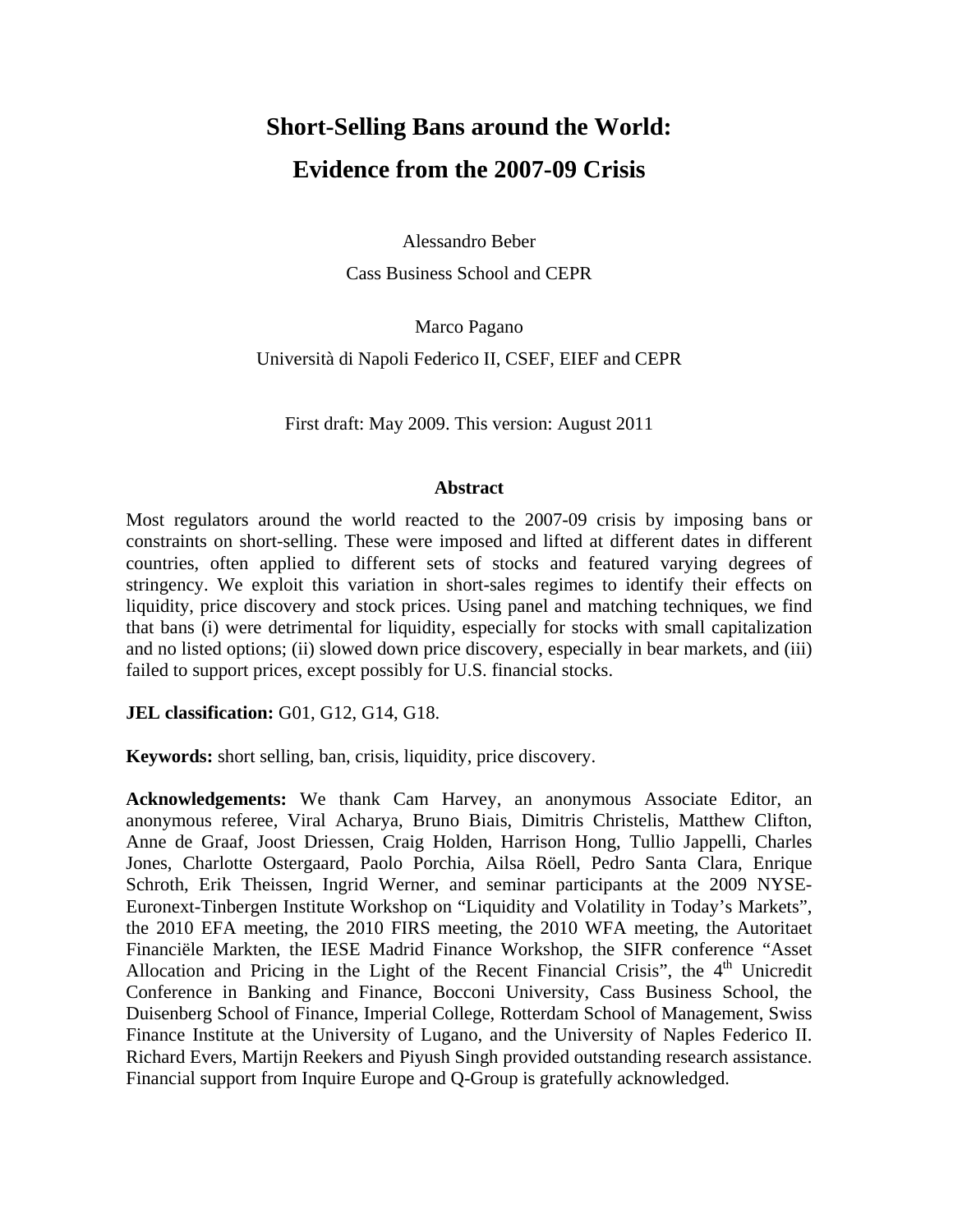"The emergency order temporarily banning short selling of financial stocks will restore equilibrium to markets" (Christopher Cox, SEC Chairman, 19 September 2008, SEC News Release 2008-211).

"Knowing what we know now, I believe on balance the commission would not do it again. The costs (of the short-selling ban on financials) appear to outweigh the benefits." (Christopher Cox, telephone interview to Reuters, 31 December 2008).

Most stock exchange regulators around the world reacted to the financial crisis of 2007-09 by imposing bans or constraints on short sales. These hurried interventions, which varied considerably in intensity, scope and duration, were presented as measures to restore the orderly functioning of securities markets and limit unwarranted drops in securities prices, capable of exacerbating the crisis. The SEC News Release 2008-211 that announced the short sales ban on U.S. financial stocks summarizes the regulators' view during the crisis: "unbridled short selling is contributing to the recent sudden price declines in the securities of financial institutions unrelated to true price valuation."

However, theoretical reasons and previous evidence cast doubt on the benefits of shortselling bans, suggesting instead that they may reduce market liquidity and hinder price discovery, while not necessarily supporting security prices. These concerns are particularly relevant in the context of the crisis: if short-selling bans did contribute to the decrease in stock market liquidity in 2008-09, they would have inflicted serious damage on market participants who sorely needed liquidity and could hardly obtain it on fixed income markets. At least as importantly, it is worth asking whether short-selling bans met the regulator's stated objective of stabilizing stock prices in the midst of the crisis.

In this paper we exploit the regulatory interventions around the world in 2008-09 to illuminate these issues: the flurry of short-selling bans generated an unprecedented wealth of data that can be used to investigate their effects on market liquidity, on the speed of price discovery and on stock prices. Short-sale restrictions were imposed and lifted at different dates in different countries; they often applied to different sets of stocks (only financials in some countries, all stocks in others) and featured different degrees of stringency. All these features make the data ideally suited to identify the effects of the bans through panel data and event study techniques. Moreover, compared to individual countries data, multi-country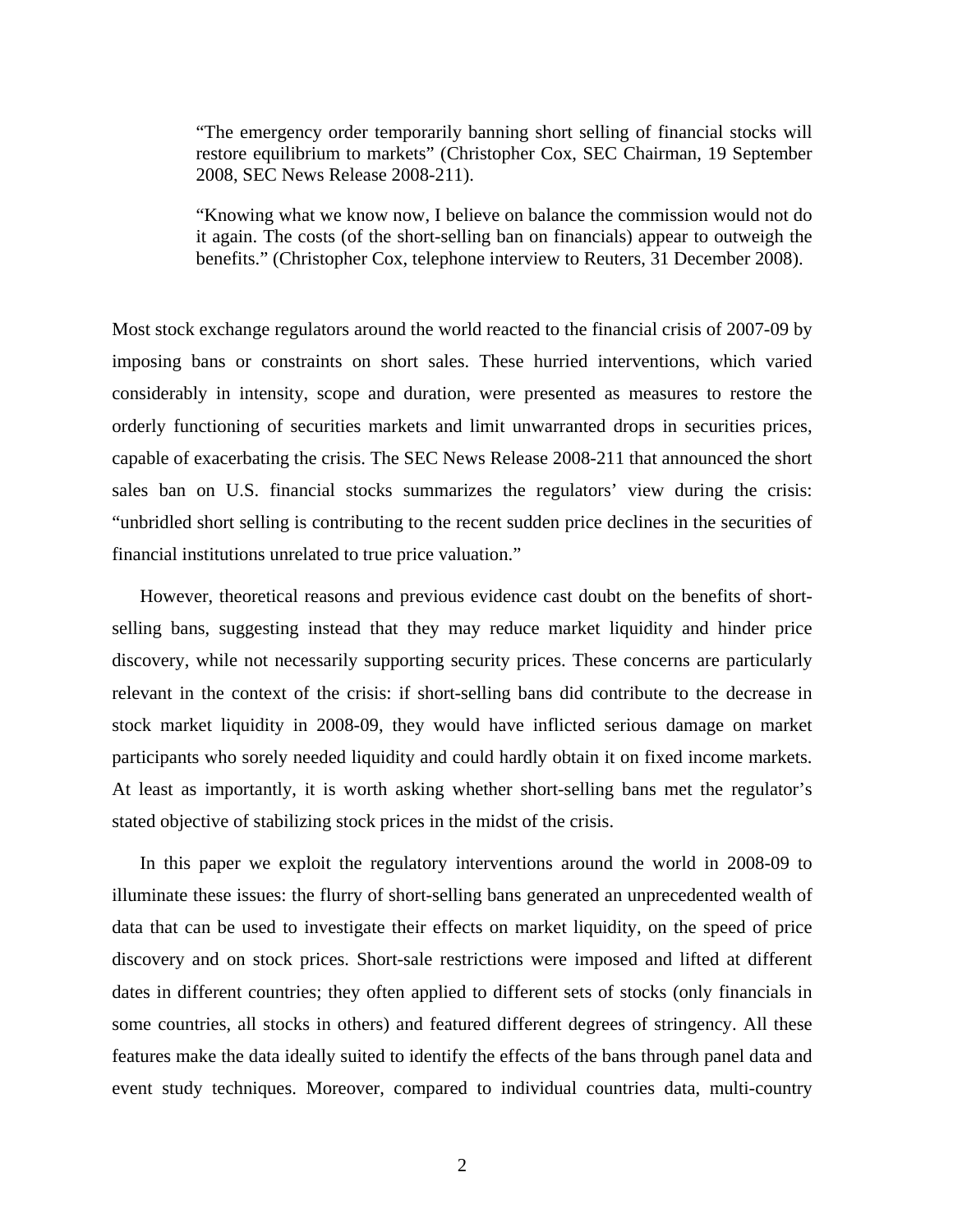evidence should be less affected by the confounding effects arising from other countryspecific policy interventions that occurred during the crisis period.

Our sample consists of daily data for 16,491 stocks in 30 countries, from January 2008 to June 2009. For each country, we ascertain if and when a short-selling ban was enacted in this period, and if so which stocks it applied to, and which restrictions it imposed on short sales. The primary focus of our study is the effect of short-selling bans on market liquidity, but we also investigate their effects on other dimensions of market performance considered in the literature, such as price discovery and the level of stock prices.

In assessing the impact of short-selling bans on liquidity, we take into account that bidask spreads may be affected by stock-specific characteristics: hence in the estimation we use stock-level fixed effects, and in some specifications also control for return volatility, whose changes may affect bid-ask spreads by changing the inventory risk of market makers, and for common changes in liquidity by including day fixed effects, to take into account commonality in liquidity. The latter is especially important in view of the fact that during the crisis increased uncertainty and acute funding problems are likely to have reduced stock market liquidity throughout the world.

Our results indicate that the short-selling bans imposed during the crisis are associated with a statistically and economically significant liquidity disruption that is, with an increase in bid-ask spreads and in the Amihud illiquidity indicator, controlling for other variables. Instead, the obligation to disclose short sales is associated with a significant improvement in market liquidity.

We also investigate whether these negative effects on liquidity disproportionately affect stocks with some characteristics, and find that that they are more pronounced for small-cap stocks. As a result, in countries where such stocks are overrepresented the bans are associated with larger increases in bid-ask spreads. Moreover, the adverse liquidity effect of bans is stronger for stocks that do not have listed options than for stocks that do, suggesting that the availability of an option market allows investors to effectively express short views on the underlying stock affected by the ban. For the dually listed stocks in our sample, short-selling bans in the home market increase bid-ask spreads both on the home and on the foreign market, while foreign bans only reduce liquidity within the foreign market.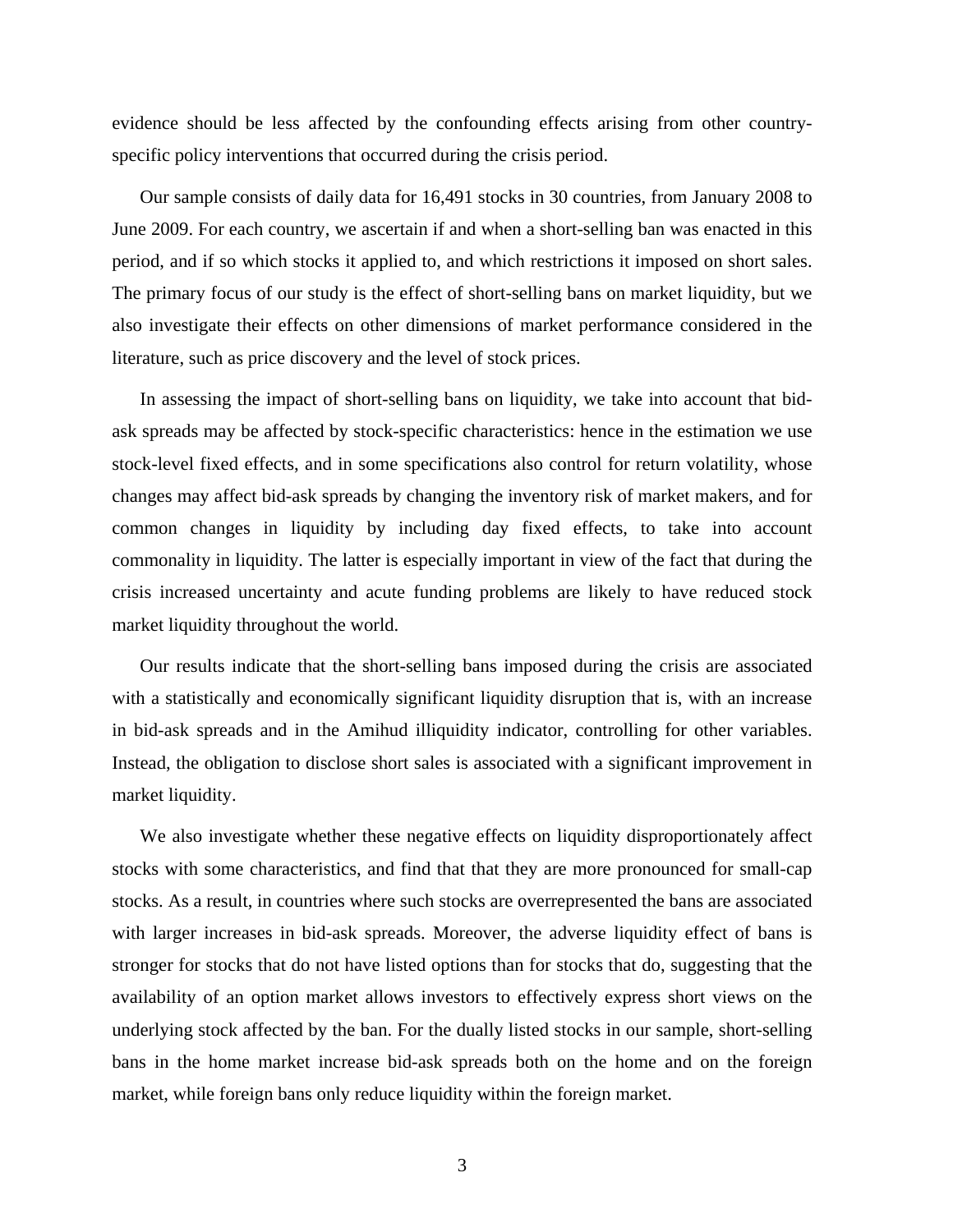The evidence also shows that short-selling bans slow down price discovery, especially when negative news are concerned, in line with theoretical predictions and with previous empirical findings. Finally, the bans are not associated with better stock price performance, the U.S. being the only exception: we find that bans are not significantly correlated with excess returns in countries with short-selling bans on financials, except in the U.S. where the correlation is positive and significant, in line with the results by Boehmer, Jones, and Zhang (2009). However, this result for the U.S. may reflect concomitant announcements of bank bail-outs, and thus may be spurious. Therefore, in contrast to the regulators' hopes, the overall evidence indicates that short-selling bans have at best left stock prices unaffected, and at worst may have contributed to their decline.

The paper is structured as follows. Section I briefly reviews the relevant literature in order to develop the testable hypotheses. Section II presents the data and methodology. Section III reports descriptive evidence and regression analysis about the impact of shortselling restrictions on market liquidity, and investigates whether it differs across stocks with different characteristics. Sections IV and V present the results about the impact of shortselling restrictions on price discovery and on stock prices, respectively. Section VI concludes.

# **I. The setting**

Our analysis concerns the effects of short-selling bans on three variables: market liquidity, price discovery and stock overpricing. As a starting point, we consider which effects are predicted by the theory for each variable, and give a brief account of the evidence so far.

#### *A. Liquidity*

The effects of short-selling bans on liquidity are in principle ambiguous. Diamond and Verrecchia (1987) analyze their effects in a variant of the Glosten-Milgrom (1985) model and show that, by preventing informed investors to trade on bad news, short-selling bans reduce the speed of price discovery, and such delayed resolution of uncertainty about fundamentals tends to increase the bid-ask spread.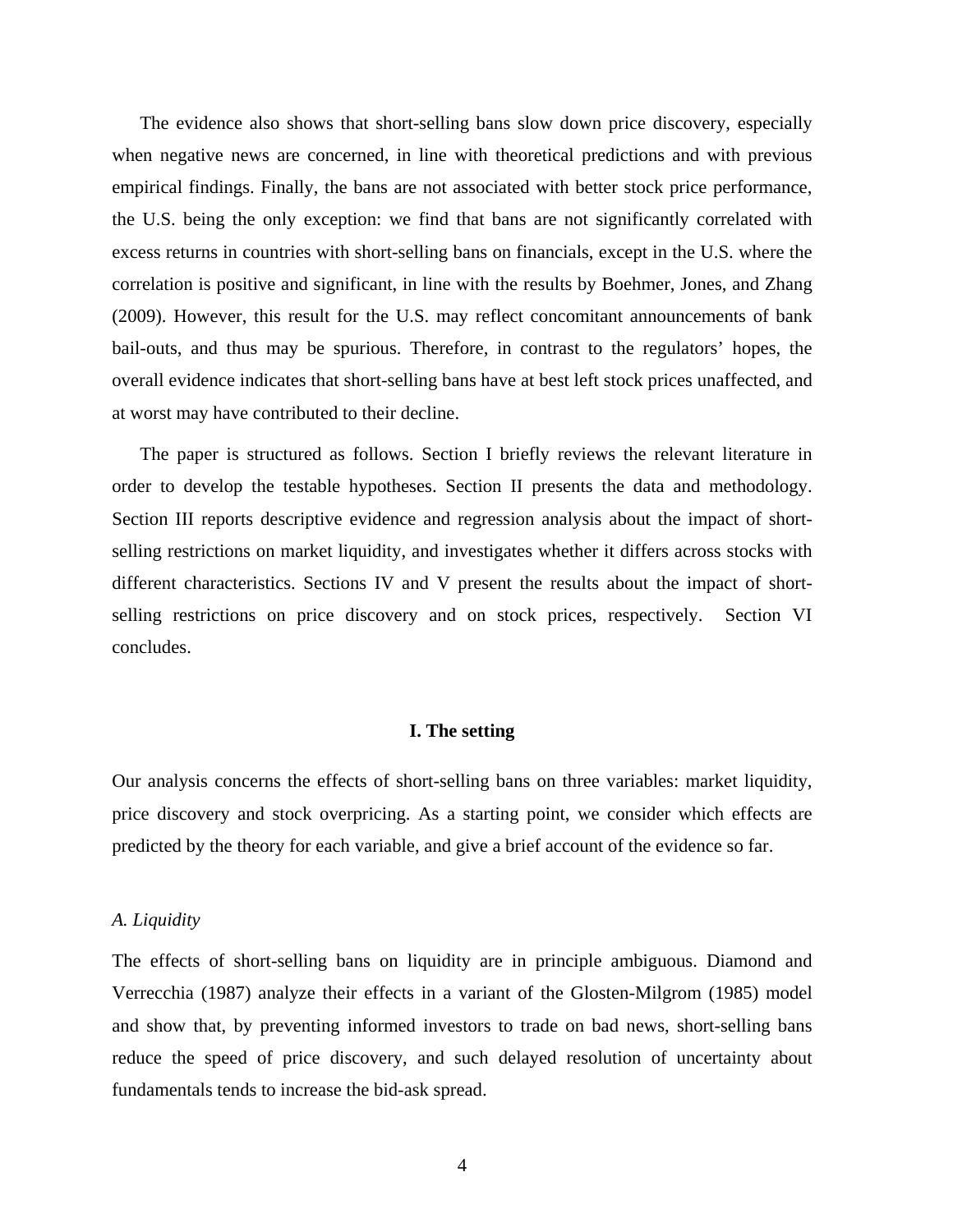However, this result only applies if the ban equally constrains informed and uninformed investors. If instead potential short-sellers have superior information (consistently with intuition and with much evidence), a short-selling ban lowers the fraction of informed traders on the sell side. On this account the ban would tend to reduce the bid-ask spread, for given information revealed by past trades. But since the ban also slows the revelation of such information, the overall effect on the bid-ask spread is ambiguous.

In a setting where bid-ask spreads compensate dealers for their inventory holding costs, instead, a short-selling ban should widen bid-ask spreads: the inability to short the stock should impair market makers' inventory management, which is especially problematic in volatile market phases such as the crisis period. And even if market makers retain access to short-selling, the ban limits competition by other liquidity suppliers, thereby allowing market makers to widen their spreads. Moreover, by sidelining investors with negative information, short-sale constraints make prices less informative and thus increase the risk to uninformed market participants (Bai, Chang and Wang, 2006). So if market makers are uninformed, they will widen their bid-ask quotes to cover their increased inventory holding costs.

Most of the evidence available so far is consistent with the idea that short-selling bans damage liquidity. The evidence most directly related to the present study is provided by Boehmer, Jones, and Zhang (2009), who analyze with panel data techniques the response of liquidity to the short-selling ban imposed from September 18 to October 8 in the United States, exploiting the difference between the financial stocks targeted by the ban and those that were not. They find that liquidity – as measured by spreads and price impacts – deteriorated significantly for stocks subject to the ban. This finding is confirmed by Kolasinski, Reed and Thornock (2010), who find that the June 2008 emergency order that already restricted naked short selling for 19 stocks had a similar adverse effect on liquidity. Also Marsh and Payne (2011), who analyze order and transaction-level data for the U.K., find that as soon as the ban applied to financial stocks, their bid-ask spreads widened and their market depth declined much more than for exempt non-financial stocks, even though before the ban the prices and order flows of the two groups of stocks had behaved similarly.

However, other studies report more ambiguous or even conflicting evidence. Jones and Lamont (2002) investigate how liquidity responded to changes in the stringency of short-sale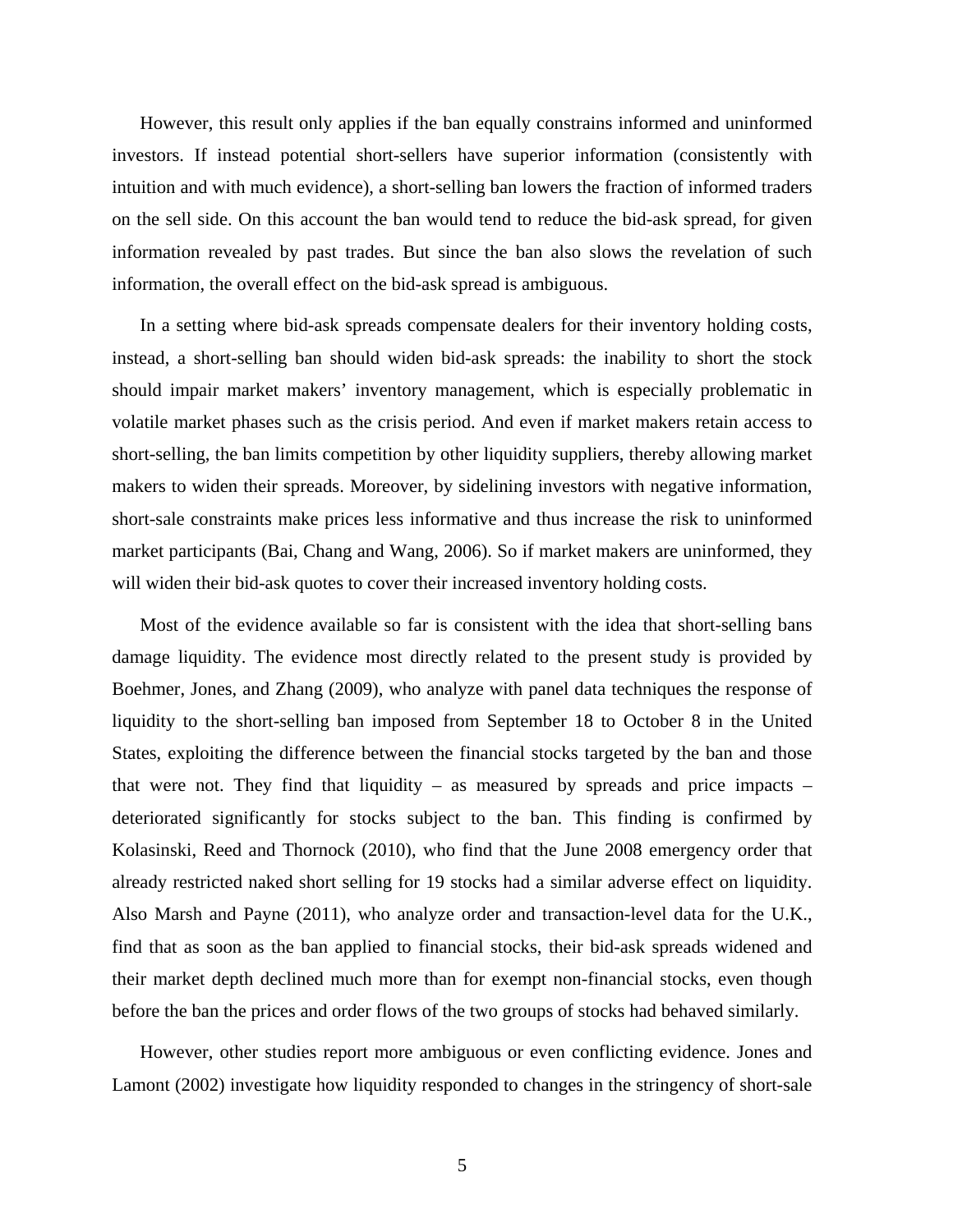constraints during the Great Depression in the U.S., and find that the 1932 requirement that brokers secure written authorization before lending a customer's shares reduced liquidity, but the 1938 requirement that short selling be executed only on an up tick increased liquidity. Charoenrook and Daouk (2005), who investigate the effects of market-wide short-sale restrictions on several variables for 111 countries, find that short-sale restrictions correlate with greater market-wide liquidity, as measured by total stock market trading volume.

While most of these studies are based on U.S. data, our contribution analyzes how liquidity reacted to short selling bans in 30 countries, exploiting cross-country variation in the bans' enactment and lifting dates, in their stringency and in their coverage in order to identify their effects and filter out the effect of other concomitant country-specific events or policies. Our study also differs from Charoenrook and Daouk (2005), because we rely on individual stock data rather than market indices, and measure liquidity with bid-ask spreads and the Amihud illiquidity index rather than with trading volume, notoriously a problematic proxy for liquidity.<sup>1</sup> This is particularly true of the crisis period, when increases in bid-ask spreads have often been associated with greater trading volumes.

## *B. Speed of price discovery*

 $\overline{a}$ 

The predicted effect of short-selling bans on the speed of price discovery is more clear-cut than that on liquidity, as should be clear from the above discussion of the Diamond-Verrecchia (1987) model: by preventing traders from short selling, a ban moderates the trading activity of informed traders who have negative information about fundamentals and thereby slows down price discovery, and does so asymmetrically – more in bear than in bull markets. Indeed this is precisely what regulators hope to achieve with short-selling bans: preventing bad news from being rapidly impounded in stock prices, probably in the belief that such bad news are "unwarranted", in the sense that they reflect a negative bubble or herding behavior rather than fundamental information.

Bris, Goetzmann and Zhu (2007) investigate whether short sales restrictions affect the speed of price discovery, using data on short-sale restrictions for 46 equity markets around

<sup>&</sup>lt;sup>1</sup> Since our data are at daily frequency, we cannot compute other measures of liquidity, such as effective or realized spreads and estimates of price impact, which require intraday data.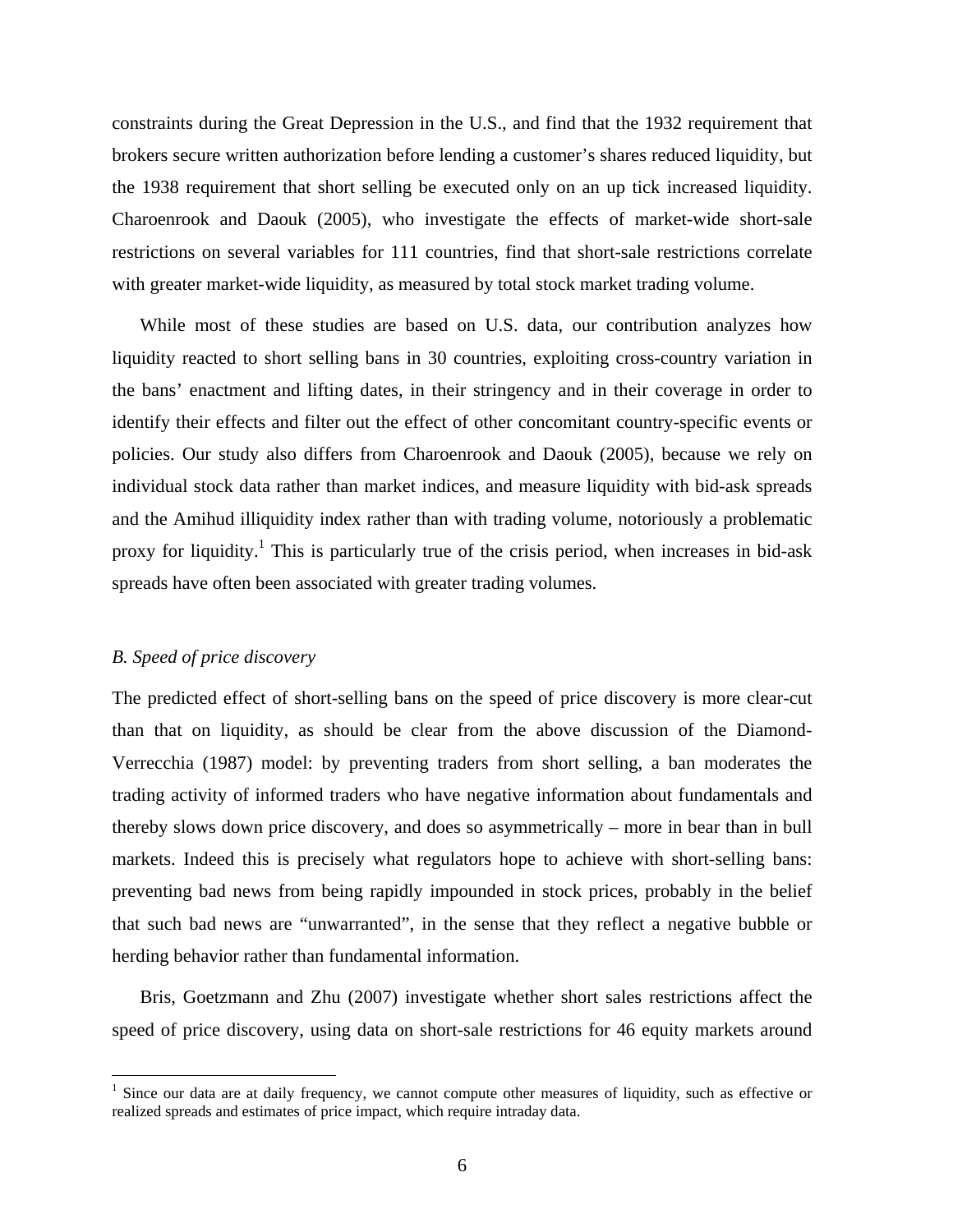the world. They find that prices incorporate negative information faster in countries where short sales are allowed and practiced, implying that short-selling bans are associated with less efficient price discovery at the individual security level. These findings accord with the evidence by Saffi and Sigurdsson (2010) and by Boehmer and Wu (2010) that the ability to short sell stocks increases the informational efficiency of market prices. They are also consistent with the result by Reed (2007) that short-selling bans determine an asymmetry in price adjustment in response to earnings announcements.

In apparent contrast with the evidence from these studies, Kolasinksi, Reed and Thornock (2009) report that during the 2008 ban period in the U.S. the negative relation between shortselling volume and stock returns grew stronger, so that short-selling activity became more informative. But the contradiction is only apparent: in the presence of a partial short-selling ban, banned stocks may feature slower price discovery (in the sense that their *own* order flow becomes less informative), yet their price may become more sensitive to the short sales that investors are allowed to carry out on other stocks – especially if the ban is accompanied by increased disclosure of short sales, as indeed was the case in the U.S. during the crisis.<sup>2</sup>

Also on this score our contribution is to bring panel data to bear on the issue: while Bris, Goetzmann and Zhu (2007) rely on cross-country variation in their data, we exploit timeseries variation due to inception and lifting dates of bans, sometimes differentially across stock classes, to identify the bans' effect on price discovery. In fact, we completely remove purely cross-sectional variation from our sample, as we include stock-level fixed effects.

## *C. Overpricing*

1

Miller (1977) predicts that short-selling constraints lead to "overpricing", namely, to prices above the equilibrium level that would prevail without such constraints. This prediction is based on the idea that, if investors have heterogeneous beliefs, prohibiting short-selling will lead to stock prices that reflect only the valuations of bullish investors and those of bearish investors who currently own the stock. Bearish investors who do not own the stock are

 $2$  The U.S. short-selling ban on financials was imposed on Friday 19 September 2008, and the obligation to disclose short sales on a weekly basis became effective on the subsequent trading day (Monday 22 September) and applied to all stocks, for trades exceeding 0.25 percent of the relevant company's capital.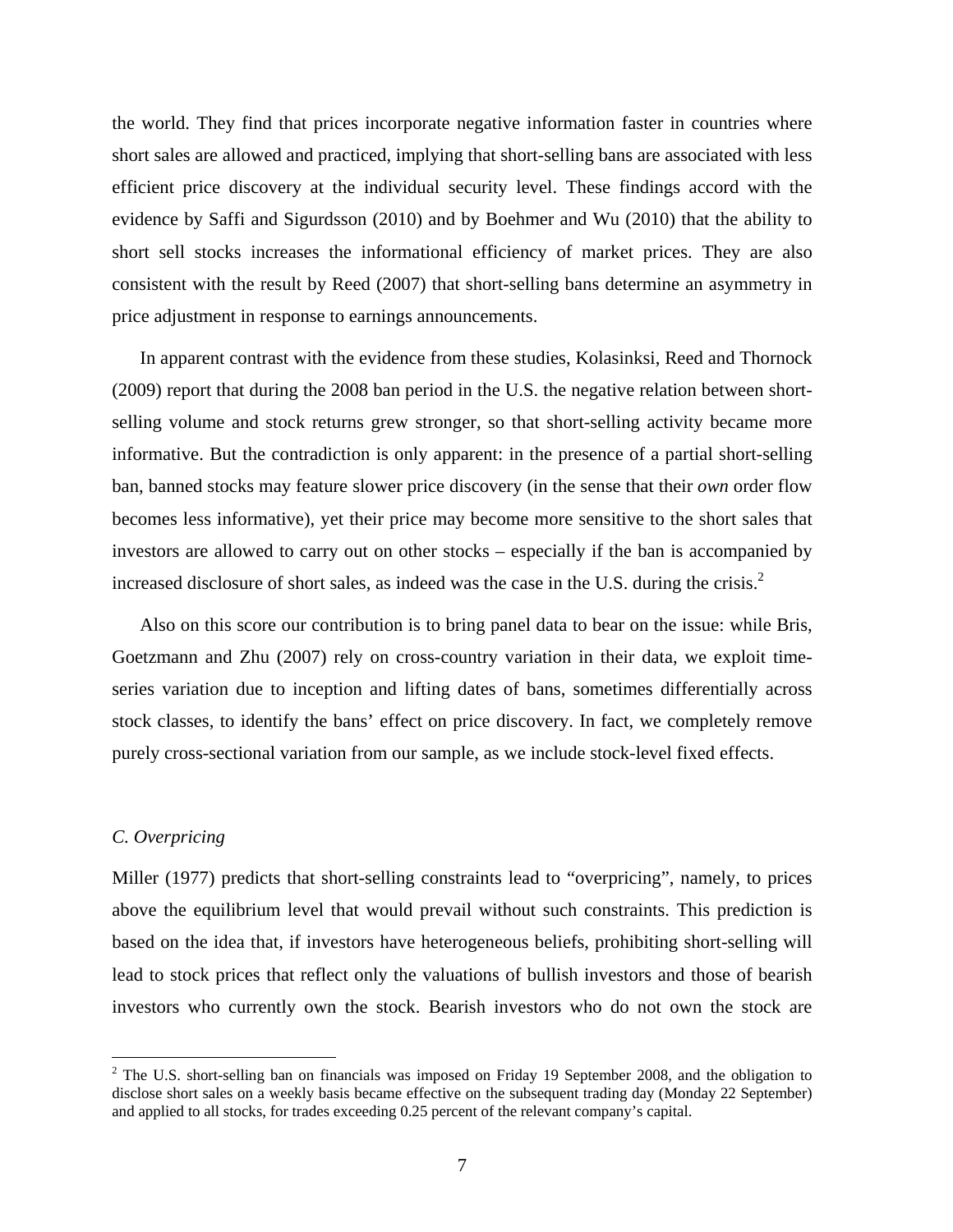excluded from trading, so that their valuations do not affect the price. Hence, prices should rise above their full-information values when a ban is imposed, and decline when it is lifted.

This mechanical prediction of Miller's model does not survive in the rational expectations framework of Diamond and Verrecchia (1987), where market participants adjust their valuations to take into account that short-selling constraints sideline investors with negative information, so that in equilibrium stocks are not systematically overpriced when short-sales are banned.

However, the no-overpricing result of Diamond and Verrecchia (1987) hinges not only on the assumption of rational expectations but also on investors' risk-neutrality. Bai, Chang and Wang (2006) show that when rational investors are risk-averse, the slower price discovery induced by short-sales constraints increases the risk perceived by uninformed investors and leads them to require higher expected returns; hence it induces lower prices, contrary to Miller's prediction. But they also show that with risk-averse investors a countervailing effect may also be at work: a ban on short sales also prevents investors from taking on negative positions to hedge other risks. This effect pushes up the demand for the stock and tends to increase its price.

Thus, with risk-averse investors the net effect of a short-selling ban on stock prices is ambiguous, and is more likely to be negative the greater the slowdown in price discovery induced by the ban. The prediction that a short-selling ban may aggravate a decline in prices, rather than prevent it, is also present in the model by Hong and Stein (2003), where the accumulated unrevealed negative information of investors who would have engaged in short sales surfaces only when the market begins to drop, thereby aggravating the price decline.

So the predictions of the theory regarding the effect of short sales on stock prices are ambiguous. Unfortunately, the evidence available so far is equally mixed. Bris, Goetzmann and Zhu (2007) report cross-country evidence that short sale constraints are significantly associated with less negative skewness for market returns, but not for individual stock returns. Evidence consistent with the overpricing hypothesis is reported by Jones and Lamont (2002), using data about shorting costs in the New York Stock Exchange (NYSE) from 1926 to 1933, and by Chang, Cheng and Yu (2007), who rely on data from the Hong Kong stock market. But in contrast to these findings, research on the suspension or removal of short-sale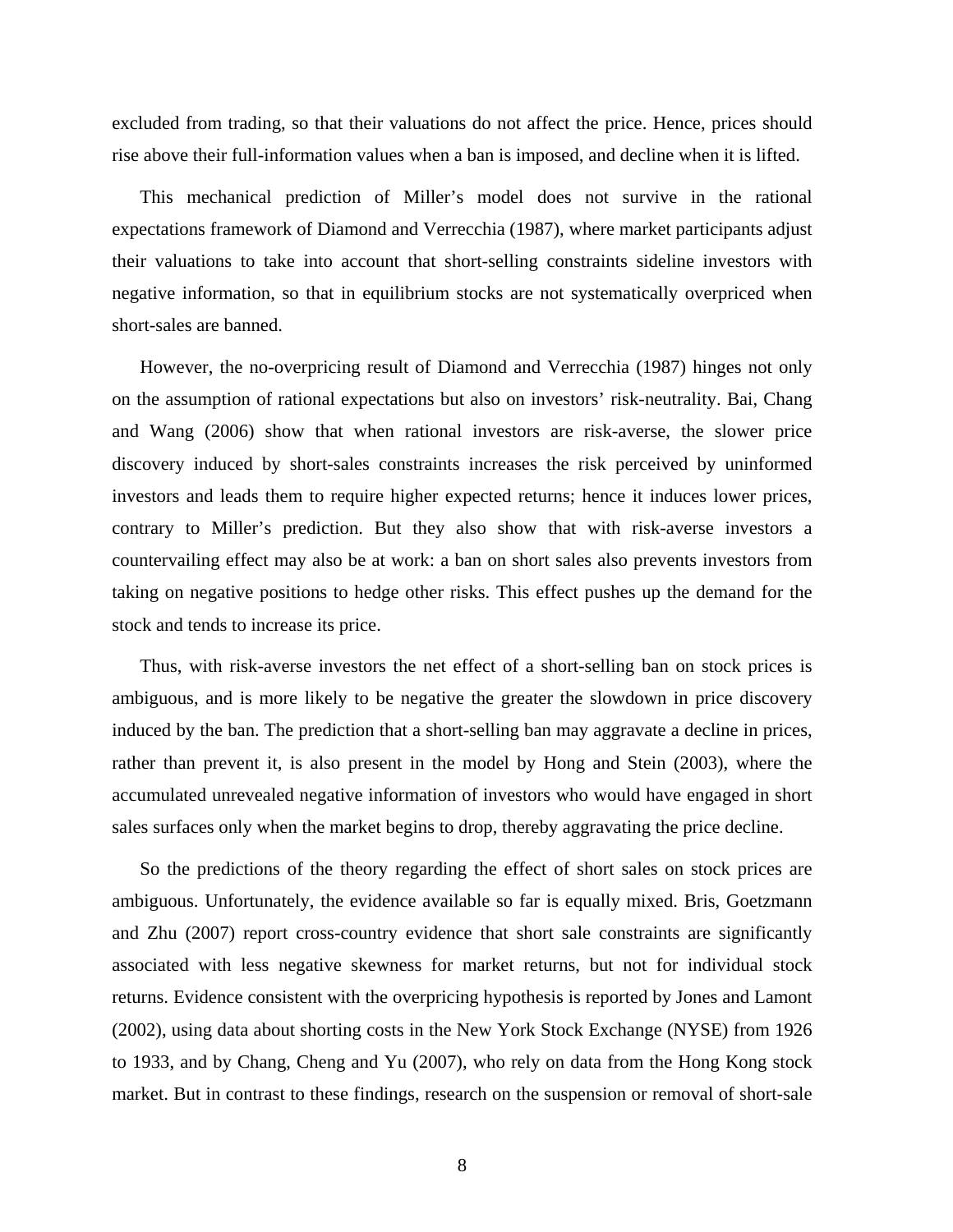price-tests such as the uptick rule in the U.S. finds no significant stock price effects (Boehmer, Jones, and Zhang, 2008, and Diether, Lee and Werner, 2009).

Recent studies of U.S. evidence about the 2008 short-selling ban on financials have produced equally controversial evidence on the overpricing effect. Boehmer, Jones, and Zhang (2009) document large price increases for banned stocks upon announcement of the ban, followed by gradual decreases during the ban period. Yet they recognize that the correlation with the ban could be spurious, as the prices of U.S. financials could have been affected by concomitant announcement of the Troubled Asset Relief Program (TARP). Their skepticism is reinforced by the finding that stocks that were later added to the ban list experienced no positive share price effects. However, Harris, Namvar and Phillips (2009) try to control for the concomitant bank bail-out announcements, by estimating a factor model of stock price changes that includes among the factors the return of an index of the banned stocks and a TARP index. Their estimates imply that banned stocks earned positive abnormal returns during the ban period, but these abnormal returns persisted after the lifting of the ban.

Reliance on data from the U.S. – where the inception of short-selling ban on financials coincided with bank bailout announcements – makes it hard to identify the price effects of the ban. International evidence can be particularly valuable in this respect, since in several other countries short-selling bans were not accompanied by bailout announcements, or at least such announcements were not concomitant with the bans. Moreover, in many countries bans also applied to non-financial stocks, which were not affected by bank bailout announcements, and in other countries financial stocks were not banned. As we shall see, by relying on cross-country as well as time-series variation in the inception and lifting of bans, we find that the overpricing effect apparently present in U.S. data is absent elsewhere.

## **II. Data and Method**

Our data consist of daily stock bid and ask prices, volumes, short-selling bans characteristics, inception dates and lifting dates for 17,040 stocks from 30 countries (most European markets and developed non-European markets), for the period spanning from January  $1<sup>st</sup>$ , 2008 to June 23<sup>rd</sup>, 2009. Data for bid and ask prices, volumes and number of outstanding shares are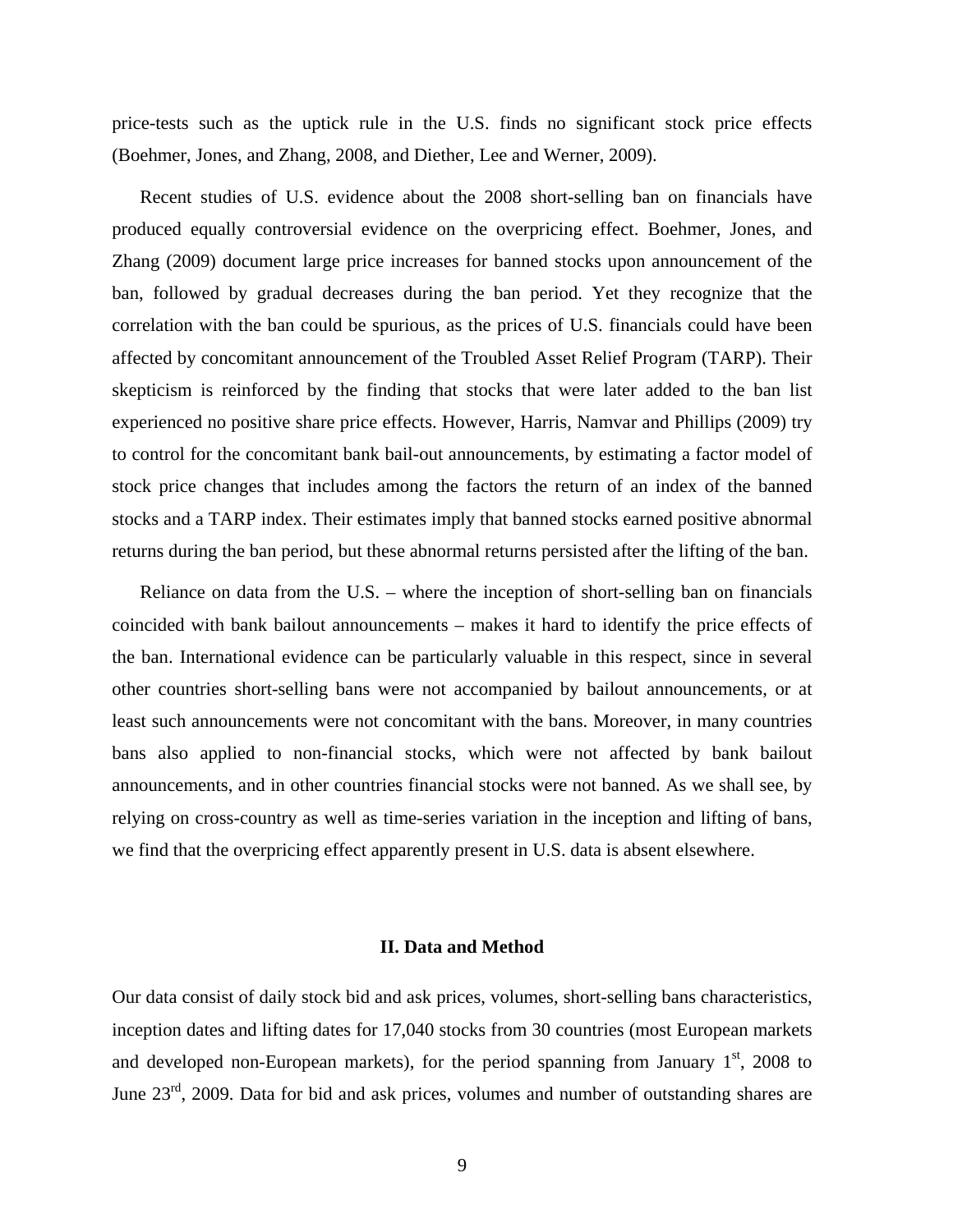drawn from Datastream. Bid and ask prices are measured at the market close. Our initial data set contains 5,992,679 stock/day observations.<sup>3</sup> We winsorize the data by eliminating the observations corresponding to the top 1 percent of bid-ask spread (thereby eliminating values exceeding 54.9 percent), as well as those corresponding to negative bid-ask spreads. The missing bid-ask prices for four countries and the application of the filters leave us with a sample of 5,143,173 stock/day observations and 16,491 stocks. The dates and characteristics of short-selling regimes are obtained from the web sites of national regulatory bodies and of the Committee of European Securities Regulators (CESR). In particular, this information allows us to distinguish between "naked" and "covered" bans: the former forbid naked short sales, i.e. transactions in which the seller does not borrow the stock to deliver it to the buyer within the standard settlement period, while the latter also forbid covered short sales, i.e. transactions where the seller manages to borrow the stock.4

Table I describes the structure of our data set. As a fraction of the total observations, 12.4 percent refer to stocks affected by a short-selling ban. As of the  $1<sup>st</sup>$  of October 2008 (when most bans were operative), 31.5 percent of the stocks in the sample were affected by a ban on short sales (whether naked or covered). However, the fraction varies considerably from country to country, from zero in, say, Austria and Denmark to 100 percent in Australia and Japan. Table I also shows that in many countries short-selling bans were accompanied by disclosure requirements, whereby existing short positions in financials or, for some countries, in all stocks, must be disclosed if they represent a significant fraction of existing shares (generally 0.25 percent). In some countries this information is reported to the national regulatory body, while in others it is disseminated to all market participants.

Figures 1 and 2 visually document the extent of the cross-country variation in shortselling regimes between September 2008 and June 2009. Figure 1 shows the period in which bans were enacted in the countries of our sample via color-coded lines. Dark and light blue lines correspond to naked bans of financial and non-financial stocks, respectively. Red lines indicate covered bans for financial stocks, while orange lines correspond to covered bans of

 $\overline{a}$ 

<sup>&</sup>lt;sup>3</sup> Bid and ask prices are available for the stocks from all the countries in the sample except for the Czech Republic, Greece, Hungary, Israel and Luxembourg. However, for these countries we can still compute the Amihud illiquidity ratio.

<sup>&</sup>lt;sup>4</sup> See Gruenewald, Wagner and Weber (2010) for a description of the different types of short-selling restrictions and for a discussion of their possible rationale.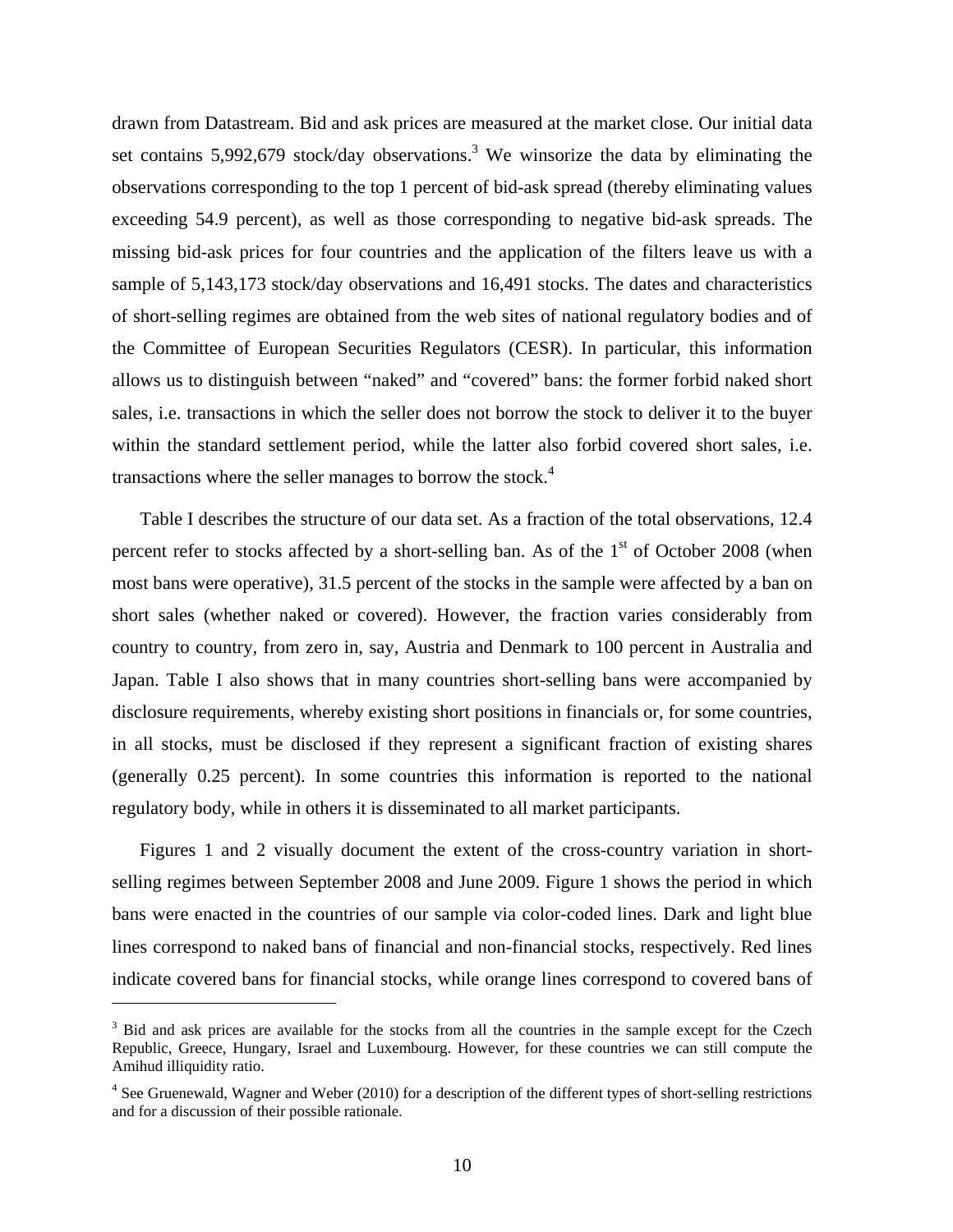non-financial stocks. The figure visually conveys the variety of regimes and of their duration across countries, as well as the complex regime variation over time, even within the same country (the extreme example here being Italy).

Figure 2 gives a more synthetic illustration of the diffusion of short-selling bans across the world during the crisis, by plotting the fraction of banned stocks in our sample, separately for naked and covered bans. The two darker histograms show the weight of banned stocks in total market capitalization, while the lighter histograms show them as a fraction of the total number of stocks in our sample at the corresponding date. The overall fraction of banned stocks jumped from 0 to about 20 percent in September 2008, rose again to over 30 percent in October, and then gradually decreased back to 20 percent in the subsequent 8 months. Interestingly, in September and October 2008 covered bans were more widespread than naked ones, while their relative importance tended to reverse later on. As of June 2009 about 20 percent of the stocks in our sample were still subject to naked bans, whereas covered bans had almost disappeared.

A key feature of our data, which emerges clearly from Table I and from Figures 1 and 2, is that the regulation of short sales during the crisis differed across countries along many dimensions:

- (i) different ban inception dates (e.g., Spain intervened after the U.S.);
- (ii) different lifting dates (e.g., the U.S. and Canada were the first countries to lift the bans);
- (iii) the presence of countries that imposed no bans (e.g., some Scandinavian countries);
- (iv) differences in the scope of bans, which applied only to financials in some countries (e.g., the U.S. and most European countries) and to all stocks in others (e.g., Australia, Japan, South Korea and Spain);
- (v) differences in the stringency of bans, which were naked in some cases, and covered in others.

Interestingly, the regulatory response of the U.S. differed from that of all the other countries in terms of timing, since they were the first to impose and to lift the ban, and also in terms of stringency, as they imposed a covered ban from the start. Moreover, the SEC banned short sales only on financials, while several other countries banned them for all stocks and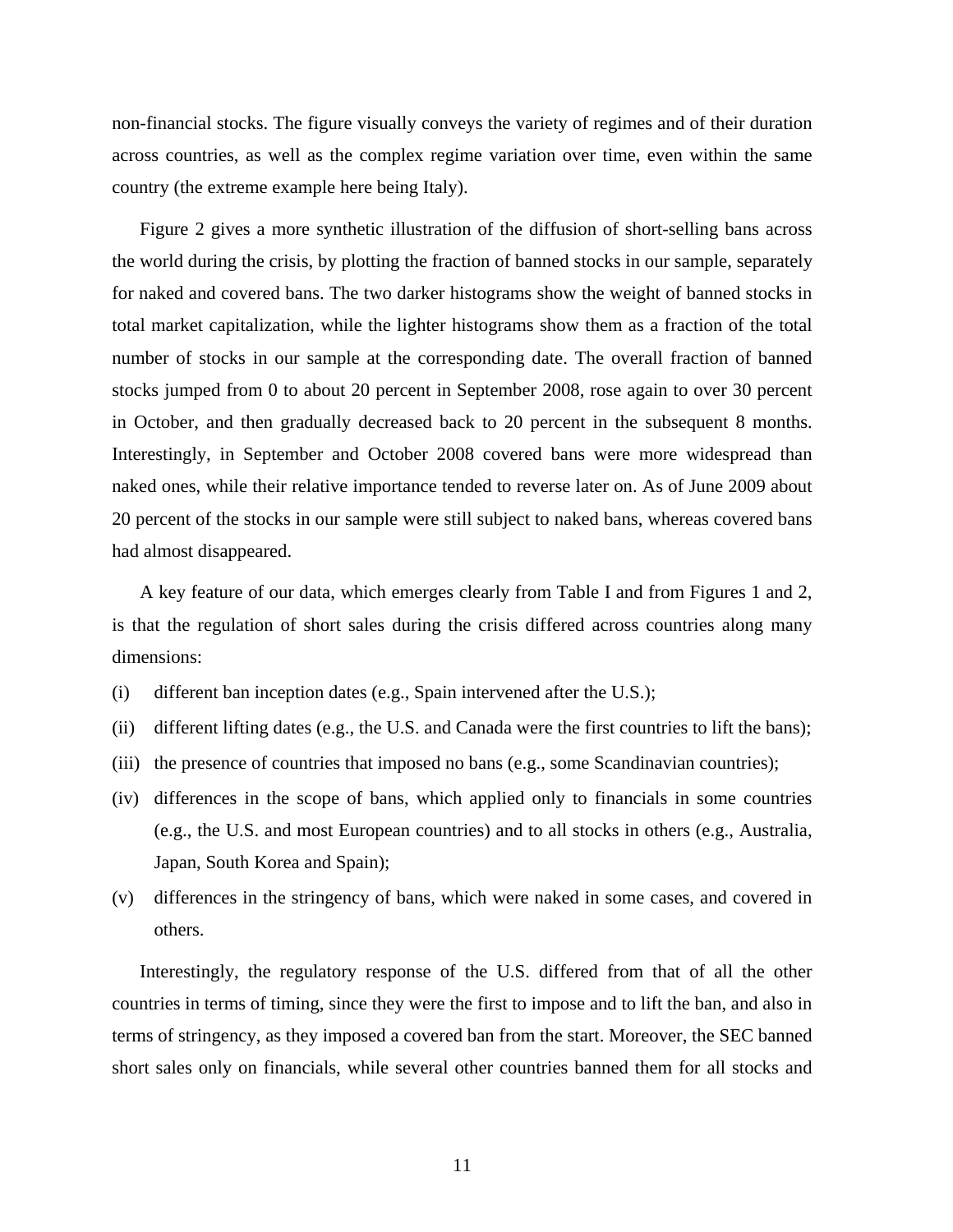others did not ban them at all. Thus, our data contain much additional information beyond the U.S. data on which most existing studies of short sale restrictions are based.

The hallmark of our estimation method is precisely to exploit this international variation in short-sale regimes in order to identify the effect of short-selling bans (i) on liquidity, as measured by the quoted percentage bid-ask spread and the Amihud illiquidity ratio; (ii) on the speed of price discovery, as captured by the extent to which individual stock returns correlate with past market returns instead of contemporaneous ones; and (iii) on the overpricing of stocks, as measured by the excess returns on stocks subject to bans relative to those on exempt stocks.

In our regression analysis, we measure short sales restrictions by two dichotomic variables, corresponding to different degrees of severity – the milder one being the ban on naked short sales (Naked Ban), and the stricter one being the ban on covered short sales as well (Covered Ban). The Naked Ban variable equals 1 when *only* naked short sales are forbidden (covered ones being allowed), while the Covered Ban variable equals 1 when covered short sales are also forbidden. Therefore, the effect of Naked Ban is identified by the observations for which the ban does not extend to covered short sales. We also have a third dichotomic variable (Disclosure), which equals 1 when short sellers are required to disclose their trades and 0 otherwise.

All our regressions include fixed stock-level effects to control for unobserved heterogeneity due to liquidity-related characteristics: stock characteristics, such as risk, number of market makers, analyst coverage, capitalization and size of public float; and country characteristics, such as insider trading regulation and enforcement. Since models of the bid-ask spread based on adverse selection and inventory holding risk suggest that risk is a potentially important determinant of bid-ask spread, in some specifications we also control for the changing stock-level volatility of returns.

In some regressions we use our entire sample, including observations from countries that imposed no ban or that imposed bans on all stocks, so that the control group is formed by stocks in countries that imposed no bans and exempt stocks in countries that imposed partials bans. These regressions fully exploit the identification arising from the cross-country diversity in ban regimes, but the estimated coefficient on the ban variables may reflect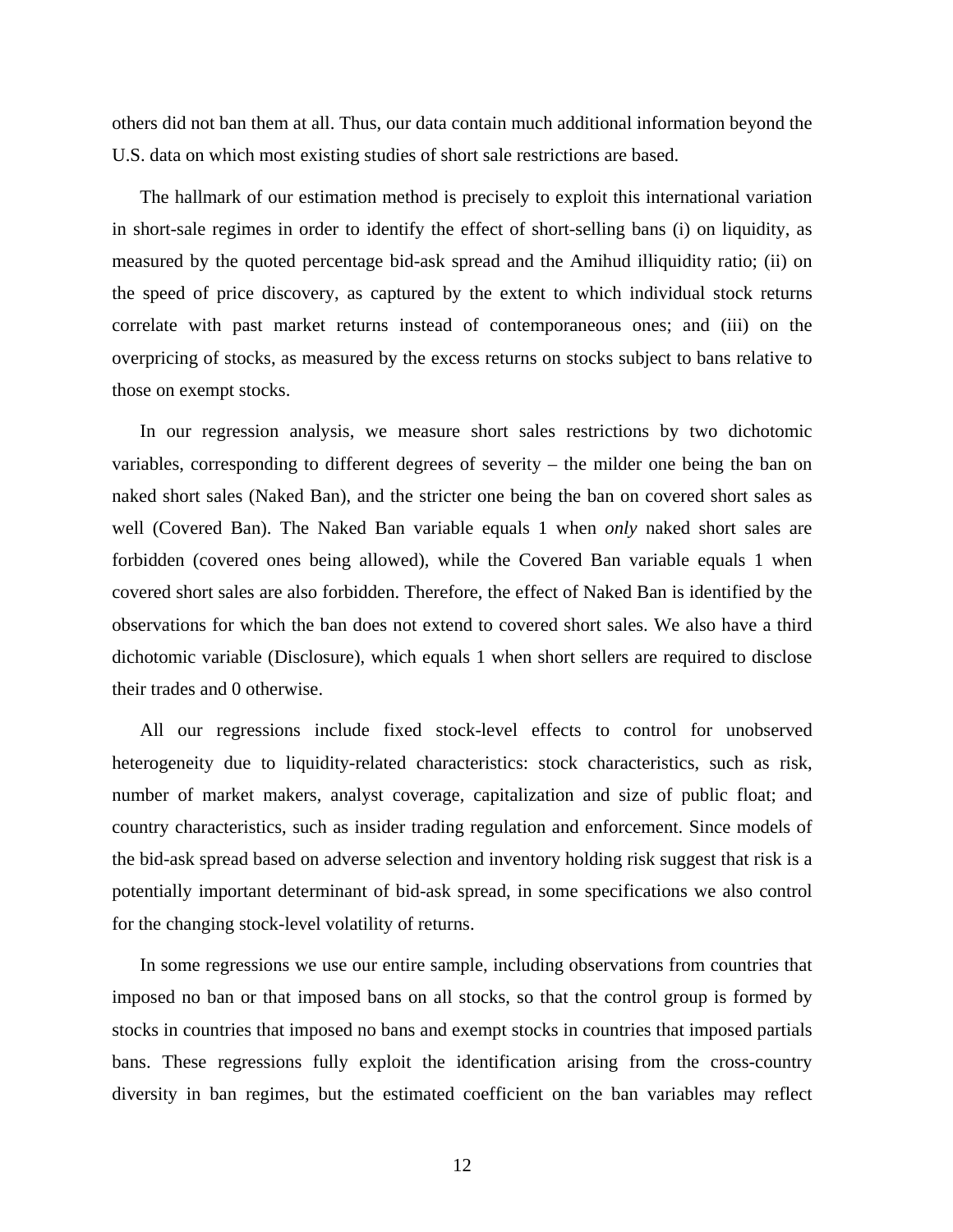changes in the country-level behavior of bid-ask spreads. To perform a sharper "diff-in-diff" estimation, in other regressions we restrict the estimation to countries that imposed bans only on financial stocks, like the U.S.: while this has the drawback of leaving only financials in the treated group and only non-financials in the control group, it allows us to include time fixed effects and crisis-related control variables to take into account the commonality in liquidity or returns, especially important at a time when the whole world experienced increases in uncertainty and in funding problems.

Beside panel data estimation, we also use an event study methodology to test for the effect of short-selling bans over a time window of 50 days before and 50 days after the ban inception date. We apply this method only to the data of countries that imposed partial bans, where for each stock subject to a ban we identify a matching exempt stock with the same option listing status, with a criterion based on market capitalization and initial stock price explained in Section III. Compared to panel data estimation, this method has the advantage of focusing on a time interval where the effects of the ban should be less easily clouded by confounding factors, at the cost of neglecting a considerable amount of information.

#### **III. Market Liquidity**

We examine the effects of short-selling bans on liquidity in two steps. We start with simple descriptive evidence about the pattern of quoted bid-ask spreads before, during and after the bans, and then provide evidence based on regression analysis.

#### *A. Descriptive Evidence*

Figure 3 shows that during the crisis bid-ask spreads increased worldwide, and their peaks coincided with the salient moments of the crisis: the sudden collapse and distress sale on March 16 of Bear Stearns to JPMorgan Chase in March 2008, the failure of IndyMac Bank on July 11, the failure of Lehman Brothers on September 15 and the AIG rescue announcement on September 16, the rejection by the U.S. Congress of the initial version of the Emergency Economic Stabilization Act on September 29 (followed by its approval on October 3), and the Citibank rescue announcement on November 23.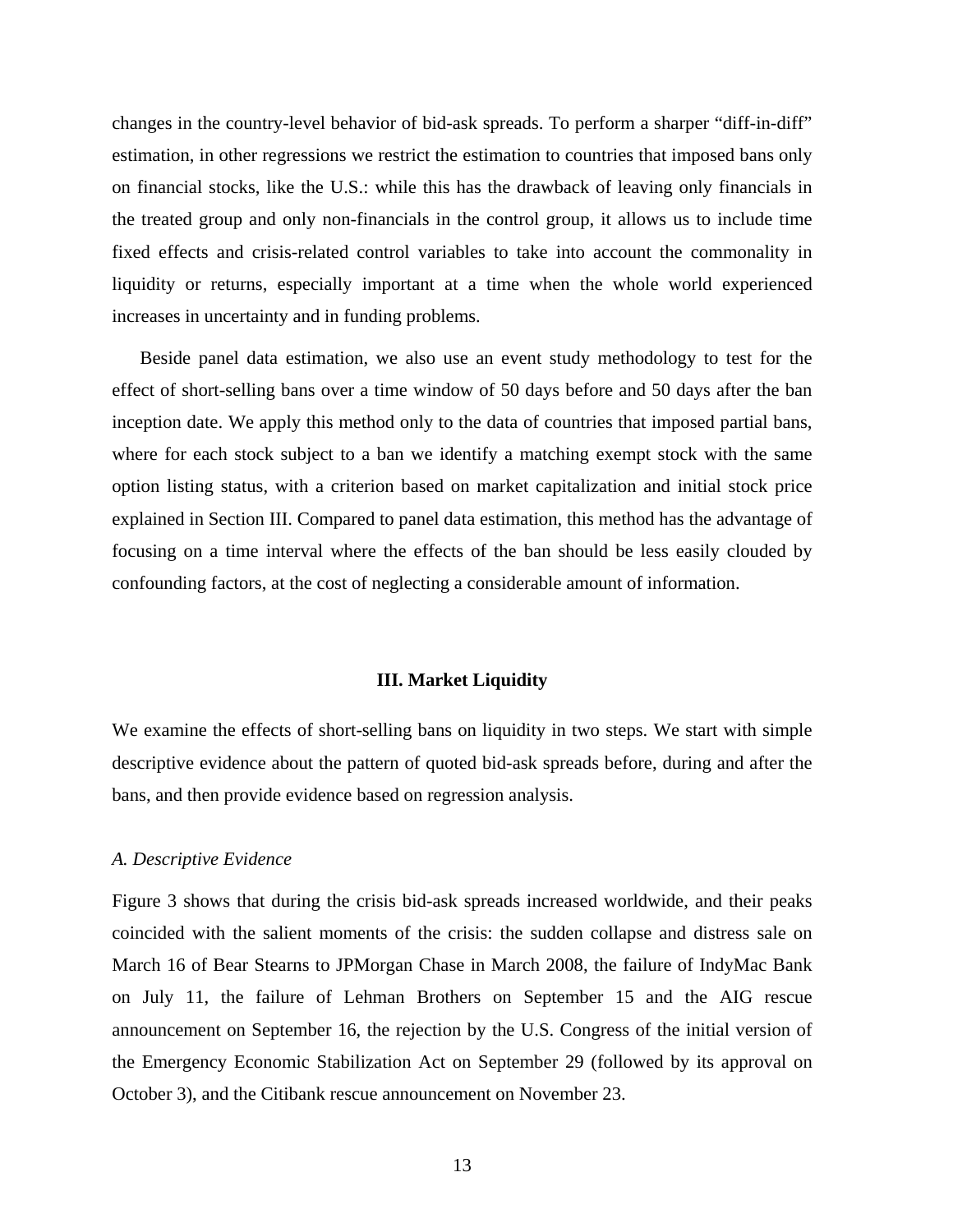Short-selling bans were introduced in the wake of the dreadful news about the state of U.S. banks in September 2008: as shown by Table I, in most countries the inception date of the bans was in the second half of September. The ban was then lifted at different dates in Australia, Canada, Greece, Italy, the Netherlands, Switzerland, the U.K. and the U.S., while in the other countries it was retained until the end of our sample (June 2009). Figure 3 indicates that, while bid-ask spreads are higher when most countries banned short sales, their time pattern is also associated with financial turmoil *per se*: for instance, average bid-ask spreads started increasing in early September, when no country had banned short sales yet.

However, the descriptive statistics reported in Table II suggest that short selling bans further contributed to the deterioration in liquidity, as illustrated also by additional figures reported in the Internet Appendix of this paper. Columns 1, 2 and 3 of Table II document that stocks affected by a short-selling ban feature a significantly larger median bid-ask spread during the ban period. The difference is statistically different from zero at the 1 percent level for all the countries, based on the Wilcoxon test for the difference between the median in the ban period and the median in the pre-ban and (where available) the post-ban period. Columns 4 and 5 show that the median bid-ask spread during the ban period is on average 2.27 times as large as its pre-ban value, and over 3 times as large for Canada, Ireland, Italy, the U.K. and the U.S. In the five countries that lifted the ban during our sample period (Australia, Canada, the Netherlands, U.K. and U.S.) the bid-ask spread during the ban was on average 1.5 times as large as its post-ban value.

Admittedly, the period in which short-selling bans were imposed was especially turbulent, so that bid-ask spreads at that time may have been abnormally high even for stocks not targeted by bans. This is confirmed by the statistics in columns 6, 7 and 8 of Table II: median bid-ask spreads were significantly higher also for stocks unaffected by short-selling bans, in all the countries of our sample. But the corresponding statistics for the stocks affected by the ban are even higher, as can be seen by comparing the figures in column 4 with those of column 9 of the table. For instance, the median bid-ask spread for U.S. stocks affected by the ban increased by 243 percent (column 4), whereas for exempt stocks it only increased by 54 percent (column 9). Of course, this comparison can only be performed where the ban did not apply to all stocks, namely in the countries shown in the lower part of the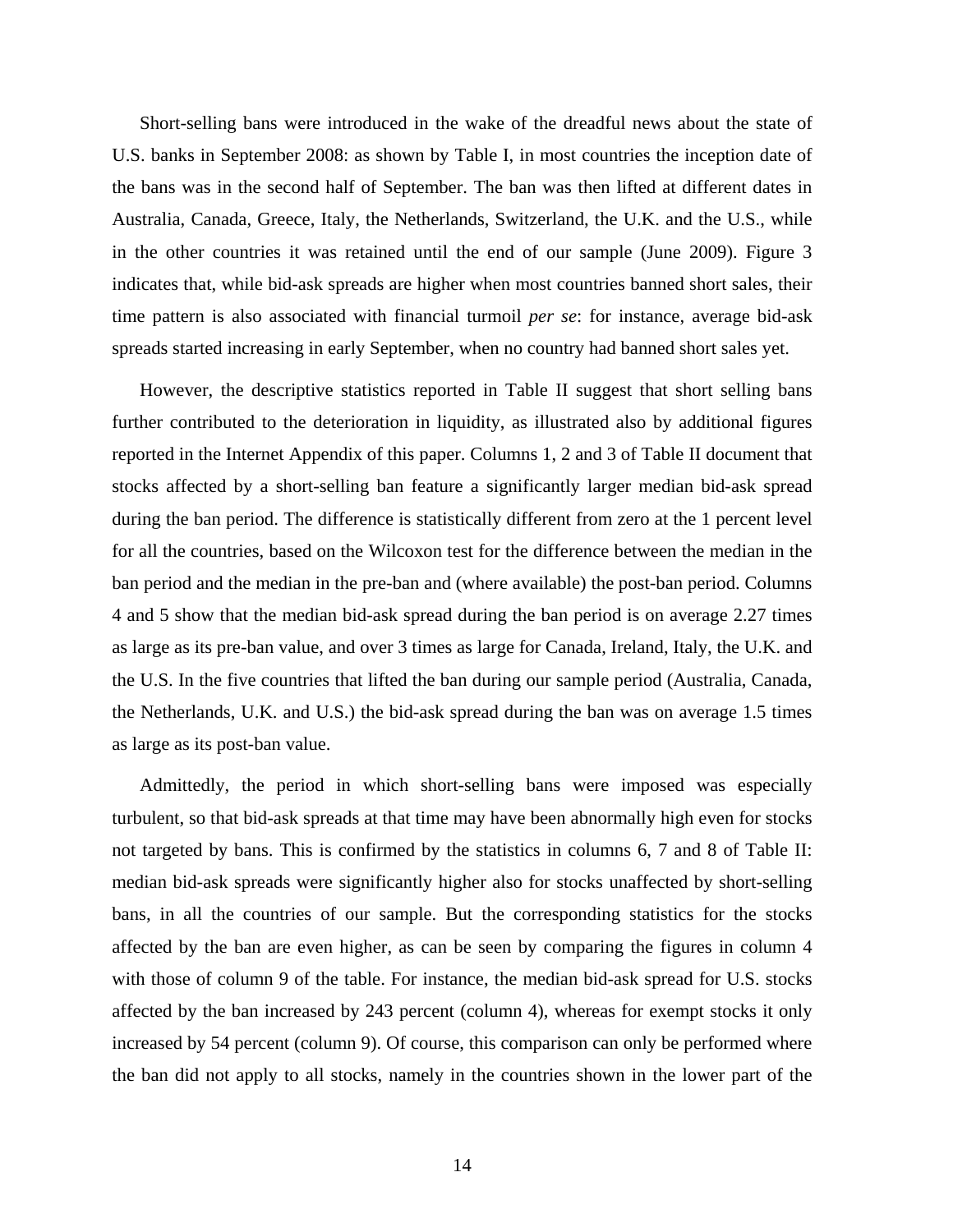table. The econometric methods used in the next section will specifically rely on the different responses of banned and non-banned stocks to identify the effect of the short selling bans.

# *B. Regression Analysis: Overall Liquidity Effect*

1

We turn to regression analysis to investigate whether the correlation between bid-ask spreads and short-selling bans persists when one controls for different types of bans, for stock characteristics and for time-varying stock-level and aggregate factors. Table III presents estimates of regressions where the dependent variable is the percentage quoted bid-ask spread, and short sales restrictions are measured by the three dummy variables described in Section II: Naked Ban, Covered Ban, and Disclosure.<sup>5</sup> More specifically, columns 1 to 6 show panel regression estimates with stock-level fixed effects, while column 7 presents estimates of event study regressions with fixed effects for matched pairs of stocks.

## *B.1. Panel Regressions*

The estimates in columns 1 show that the ban on naked short sales is associated with an increase of 1.28 percentage points in the bid-ask spread, and the more stringent ban on covered short sales with an increase of 1.98 percentage points. These are large effects compared with the 4.05 percent average bid-ask spread in our sample,  $6$  and both coefficients are significantly different from zero at the 1 percent level, their huge *t*-statistics reflecting our very large sample size. The bid-ask spread turns out to be instead negatively correlated with the obligation to disclose short sales: its coefficient – also very precisely estimated – indicates that short-selling disclosure is associated with a reduction of 0.65 percentage points in the spread. This suggests that disclosure may reduce adverse selection problems in the market, because short sellers – feeling under the scrutiny of market authorities and other

 $<sup>5</sup>$  The effect of short-selling bans on bid-ask spread may be spuriously inflated by the minimum tick size. A</sup> drastic drop in stock prices, such as the one induced by the crisis, may cause the percentage spread to increase mechanically, because the absolute spread cannot fall below the minimum tick size. This could bias the estimates of the coefficients of the ban variables, since short-selling bans were introduced precisely at the time of sharply falling prices. However, we find that the distribution of absolute bid-ask spreads does not show any clustering of observations at the lowest boundary, except for Australia (where 5 percent of the observations cluster at an absolute bid-ask spread of 1/10 of 1 cent) and Hong Kong (where no short-selling ban was imposed). If we remove Australia from the sample, all our results remain qualitatively unaffected.

<sup>&</sup>lt;sup>6</sup> This large average bid-ask spread reflects the positive skew of our sample, arising from a tail of very illiquid small stocks. Indeed the median is considerably lower (1.24 percent).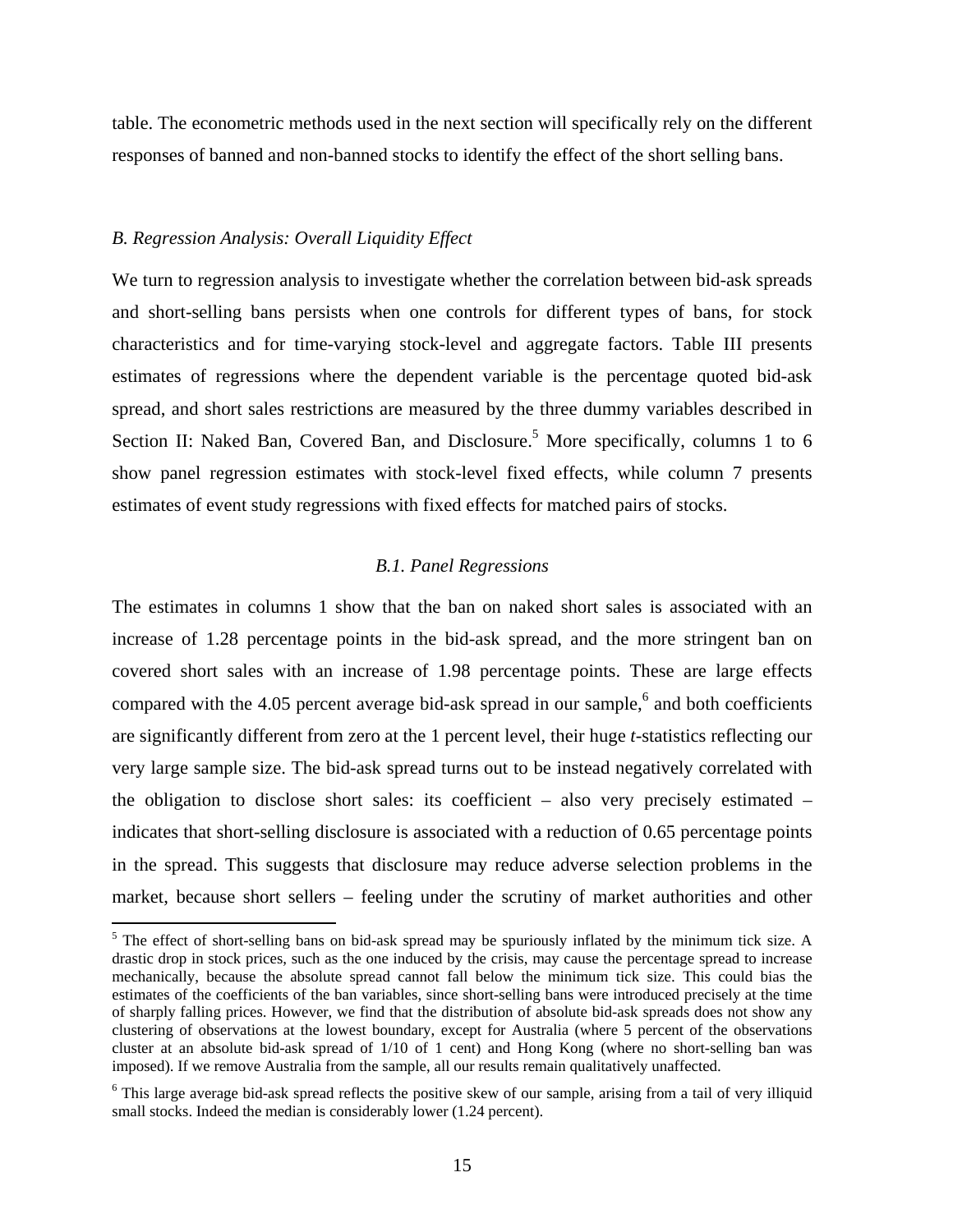market participants – trade less aggressively on their negative information. The specification of column 1 is estimated with OLS, stock-level fixed effects, and robust standard errors clustered at the stock level.

In column 2 the regression is re-estimated on the subset of financial stocks only, using the same specification and estimation method as in column 1. We can still identify the effects of the short-selling bans, because the ban on financial stocks was enacted at different times in different countries and, in some countries, financial stocks were not subject to any shortselling constraint. This regression allows us to check whether the results shown in column 1 do not simply reflect a liquidity differential between financial and non-financial stocks, considering that the ban applied mainly to financial stocks during the crisis. The estimates in column 2 show that, even within the subset of financial stocks, short-selling bans are associated with a larger bid-ask spread. Indeed, the coefficient of the covered ban dummy estimated on the subsample of financial stocks is not statistically different from that obtained in the overall sample; instead, the coefficient of the naked ban dummy is significantly smaller for the subsample of financial stocks.

Since the bid-ask spread is typically autocorrelated, in column 3 we re-estimate the specification of column 1 with an  $AR(1)$  correction for the error term. Compared to the estimates in column 1, the coefficients of the three variables of interest are smaller in absolute value but remain sizeable and significantly different from zero at the 1 percent level. Column 4 shows the estimates of an expanded specification that includes volatility (measured as the rolling standard deviation of returns based on the previous 20 trading days) among the explanatory variables.<sup>7</sup> The coefficients of the three ban variables are virtually the same as in column 3, and the coefficient of volatility is positive, consistently with the idea that increases in risk should be associated with larger bid-ask spreads. Again, all estimates are significantly different from zero at the 1 percent level.

Very similar results are also obtained if the specifications in columns 1 through 4 of Table III are estimated using the Amihud illiquidity measure (defined as the ratio of the absolute value of daily return to trading volume) instead of the bid-ask spread as the

1

<sup>&</sup>lt;sup>7</sup> We also experiment with volatilities estimated on longer rolling horizons of 40 and 60 trading days. All the results are virtually unchanged.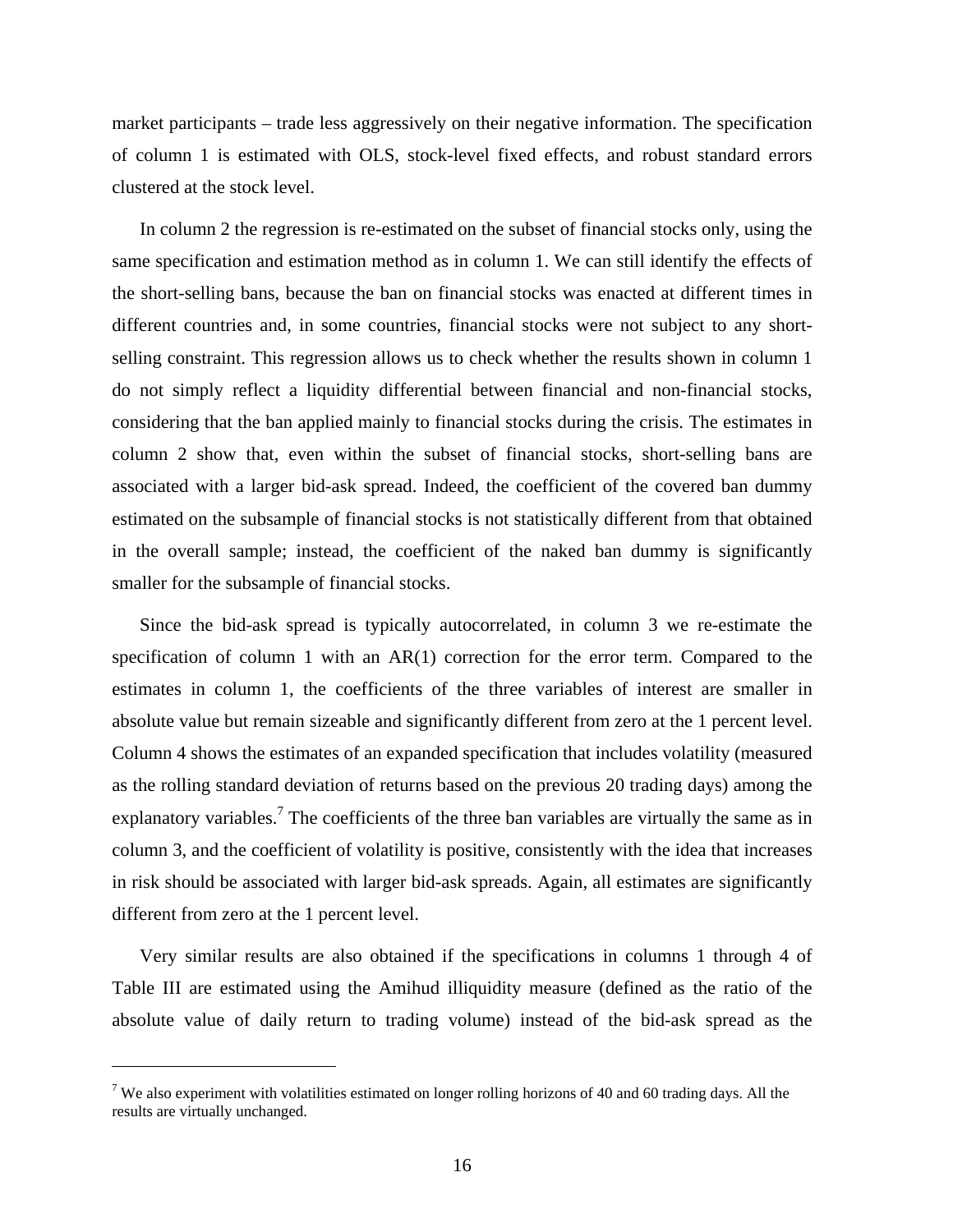dependent variable. By using the Amihud illiquidity measure, we can exploit data for all 30 countries listed in Table I, instead of the 25 countries for which the bid-ask spread is available. Also in these regressions (whose estimates are reported in the Internet Appendix to save space), the coefficients of the Naked and Covered Ban variables are positive, the coefficient of Disclosure is negative, and all three are significantly different from zero at the 1 percent level. Again, the results are almost identical if the estimation is restricted to financial stocks only, and the results are robust to the introduction of volatility among the explanatory variables.

The sample used in the first four columns of Table III includes countries that banned short-sales on all stocks (where there is no benchmark group of exempt domestic stocks) and countries that imposed no bans. Hence, the estimated coefficient on the ban variables may be affected by changing differentials between country-level bid-ask spreads. To overcome this concern and perform a sharper "diff-in-diff" estimation, in columns 5 to 7 of Table III we restrict the estimation to the subset of 12 countries that applied short-selling bans only to financial stocks, so that in each country non-financial stocks perform the role of controls.

Comparing the estimates in column 5 with their counterparts in columns 4 shows that in this smaller sample a short-selling ban is associated with a considerably larger increase of the bid-ask spread, and disclosure with a much larger decrease. (The same conclusion holds with the AR(1) correction.) In other words, the better identification strategy allowed by selective bans leads to stronger estimated effects than in the larger sample.

In this subsample where bans apply only to some stocks in each country, one can also control for market-wide developments related to the financial crisis by adding day dummies to the list of the explanatory variables. $8\degree$  To ease the burdensome computational task of estimating firm fixed effects and day effects all at once, we first de-mean all the variables at the stock level and then perform a panel regression with day fixed effects. The resulting estimates of the short-selling variables' coefficients shown in column 6 of Table III are considerably smaller than those obtained in column 5 (from 2.43 to 0.23 for the Naked Ban, from 2.75 to 0.46 for the Covered Ban, and from −1.79 to −0.50 for the Disclosure dummy),

 $\overline{a}$ 

 $8$  In contrast, in the subsample of countries where short-selling bans applied to all stocks, the ban dummies are perfectly collinear with calendar dummies.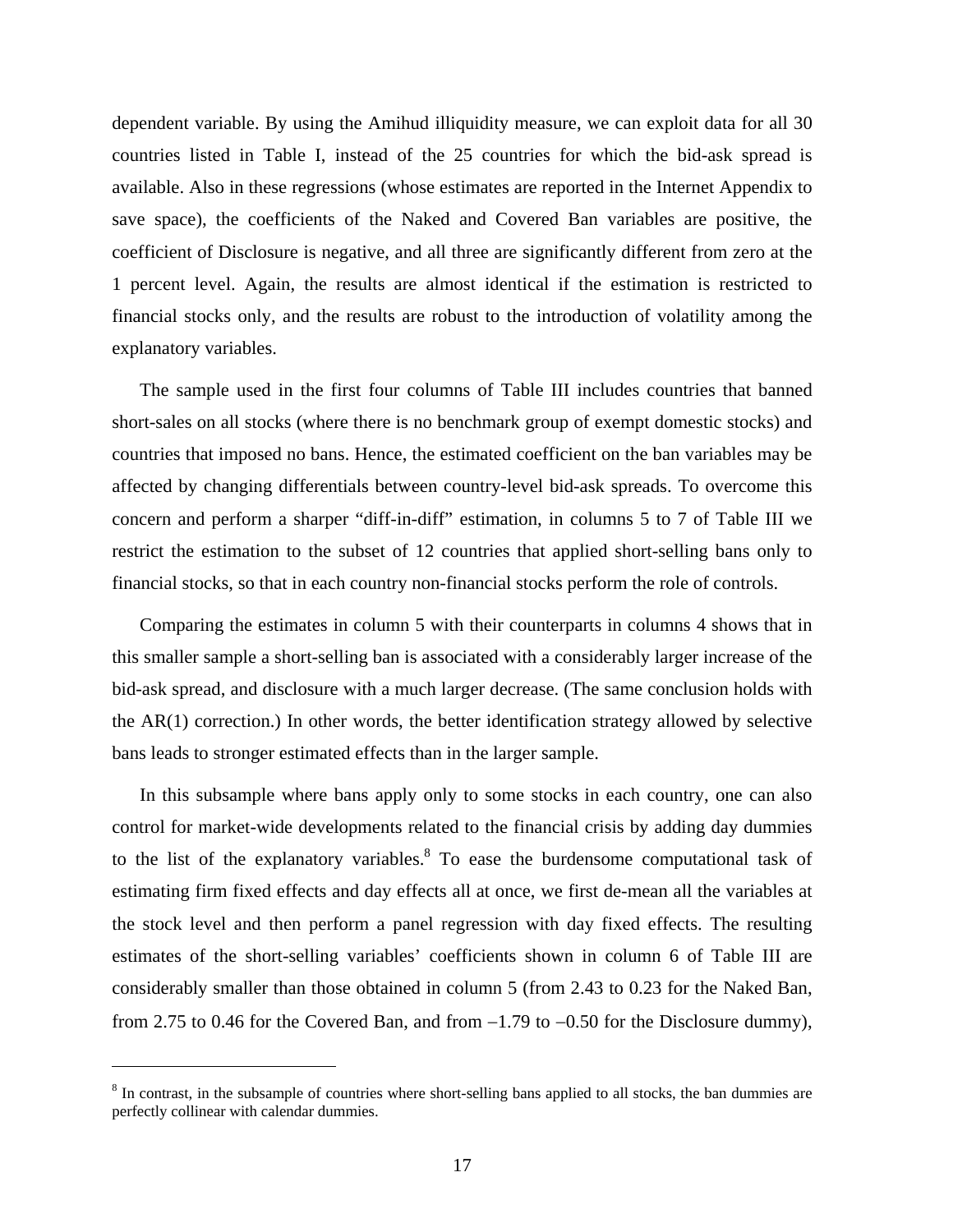but their signs and statistical significance remain the same. The estimate of the constant is close to zero, because this panel regression is estimated on zero-mean variables.

## *B.2. Event Study Regressions*

A possible concern is that in the panel regression estimates shown in columns 1 to 6 the impact of short-selling bans may be clouded by the inclusion of observations that are far away from the inception date of the bans. To address this concern, in column 7 we show the estimates obtained from an event study with a 50-day window before and after the ban inception date, again only for countries with partial bans.

To perform this regression, we match each stock subject to the ban with the exempt stock traded in the same country and with the same option listing status that is closest in terms of market capitalization and stock price (the distance criterion being the sum of the squared percentage differences in market capitalization and in the stock price at the beginning of the sample period), as done by Boehmer, Jones, and Zhang (2009). To provide a check on the quality of the control sample, in Figure 4 we plot the average bid-ask spreads of the banned stocks and their matching stocks during our event window, as well as that of their differential: the figure shows that the average bid-ask spreads of two samples are very similar before the ban inception and diverge precisely after the ban date.<sup>9</sup>

The estimates from the event study regression shown in column 7 of Table III, which includes fixed effects for each pair of matched stock and day effects, are broadly consistent with those obtained in the panel data regressions, except for a stronger estimated impact of short-selling bans: the coefficients of the ban variables are roughly twice as large as those obtained from the panel estimation of the same specification shown in column 6 (which also includes day fixed effects), and are estimated with similar precision. Instead, the coefficient of the disclosure variable is almost identical in size, though less precisely estimated.<sup>10</sup>

<u>.</u>

 $9<sup>9</sup>$  In the Internet Appendix, we report the average and median spreads by country for stocks subject to the bans and for control stocks both before and during the ban, and perform statistical tests of differences in medians both before and after the ban, as well as tests of difference-of-difference of pairs. The results show that the difference-of-difference in liquidity is significantly different from zero for all countries except Ireland.

 $10$  We also explore the robustness of these findings to the possibility that our matching criterion may generate some "bad matches" between stocks. We experiment with three simple screens. First, we exclude the pairs of matched stocks in the top 1 percent of the distance measure for each country: the results do not change. Second,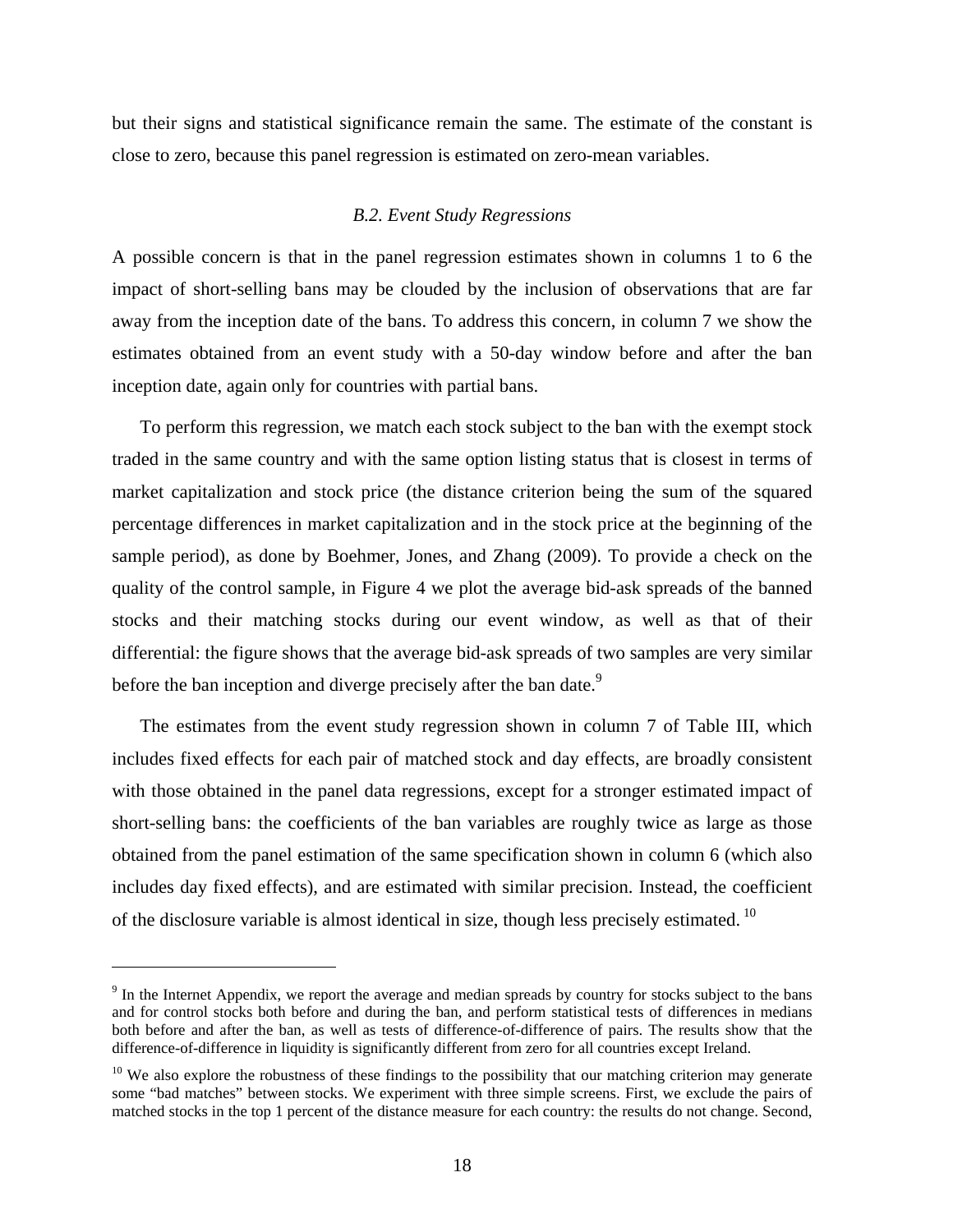## *B.3. Endogeneity*

Yet another concern about the estimates reported in Table III arises from the possible endogeneity of short-selling bans: if policy makers tend to impose them at times in which stocks tend to become illiquid for some other reason, the correlation between short-selling bans and market illiquidity documented so far could not be interpreted as a causal relationship. To face this concern, we estimate an instrumental variables (IV) regression where the first stage is a linear probability model determining the likelihood of a ban and the second stage models its effects on liquidity. Our international panel data allows us to attack this identification problem, which would be unsolvable with a single-country data set.

As usual in these cases, the key requirement is identification of suitable instruments, that is, variables to be included only in the first stage that are correlated with the decision to impose a short-selling ban but not with the residuals of the bid-ask spread regression. In this choice, one must take into account that the decision to impose a short-sale ban is a decision taken at the market-wide level, rather than a decision tailored to individual stocks. Therefore, the instruments must be market-wide variables, and must vary over time to avoid perfect collinearity with the stock-level fixed effects.

We identify two candidate instruments: the lagged values of the country-level credit default swap (CDS) spreads for financial stocks and of the financial stress index proposed by Balakrishnan, Danninger, Elekdag and Tytell (2009). The country average CDS spread of financial institutions is a market-based and timely assessment of insolvency risk in the financial sector, and we expect countries where this risk is greater to be more inclined to impose protective regulations such as short selling bans on financials. The financial stress index has a similar logic, but focuses more on the systematic risk borne by financial institutions in each country, as it extracts information mainly from stock returns. Again, we expect countries where banks are more exposed to systematic risk to be more likely to impose short-selling restrictions. Indeed, both variables turn out to have strong explanatory power in the first-stage regression. At the same time, being lagged, these two variables should not be correlated with liquidity at the individual stock level if the effect of an increase

to be more conservative, we exclude the pairs in the top 25 percent of the distance measure for each country: the results again do not change. Finally, we exclude from the sample all observations for the countries with largest mean distance, since in these countries an accurate matching is harder to achieve: our findings are, if anything, even stronger than in the full sample. We report the results of these additional checks in the Internet Appendix.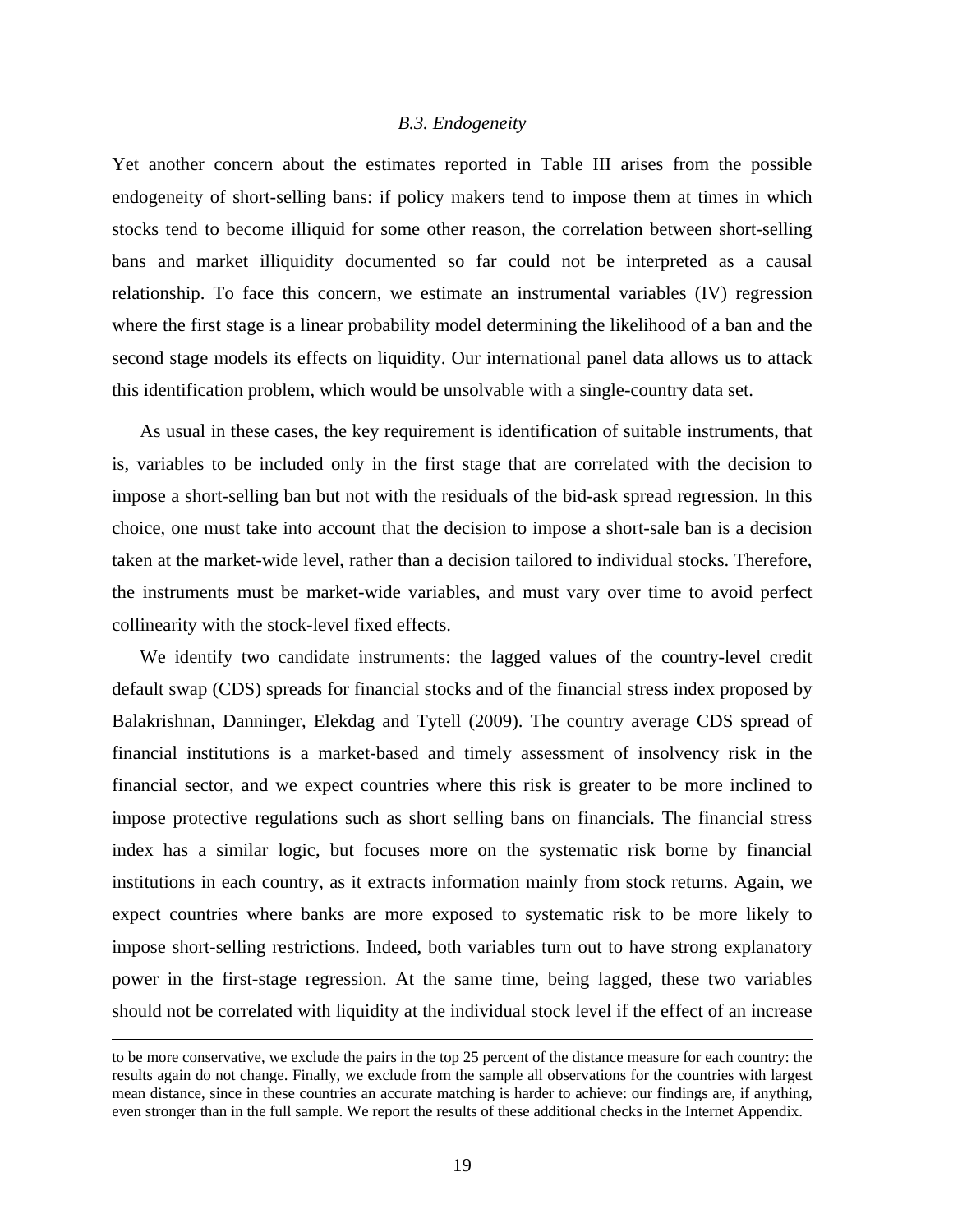in default risk is fully impounded in contemporaneous bid-ask spreads: indeed, the instruments clearly pass the Sargan exogeneity test.

When these two variables are used as instruments in an IV panel regression with day and stock-level fixed effects, the coefficient of the ban variable is found again to be positive and significant: even accounting for their endogeneity, short-selling bans are associated with greater illiquidity. The estimated coefficient of the ban dummy (0.31) is comprised between those of the two ban dummies in column 6 of Table III, as one would expect, considering that in the IV regression we use a single ban dummy for both naked and covered bans. To preserve space, the IV estimates are reported in the Internet Appendix.

#### *B.4. Distinguishing between Ban Inceptions and Ban Lifts*

The specifications estimated in Table III impose the implicit restriction that the impact of short-selling bans on market liquidity is exactly reversed when these bans are lifted, that is, they constrain ban inceptions and ban lifts to have effects of the same magnitude and opposite sign. However, this constraint can be dropped by estimating a specification where bid-ask spreads are regressed on two different dummy variables for ban inceptions and lifts: the first equals 1 for the duration of the ban and 0 otherwise, exactly as the ban dummies used in Table III; the second dummy, instead, equals 1 after the ban is lifted and 0 otherwise. This specification can be estimated only for bans of covered short sales, because no naked bans were lifted in our sample period. $^{11}$ 

In Table IV we show the results obtained by estimating this specification with two alternative methods. In column 1, we estimate a panel OLS regression for the six countries that imposed a covered ban on financial stocks only (with non-financials in the same countries as control stocks), including stock-level fixed effects. In columns 2 and 3, instead, we adopt an event study method, using matched stocks for countries that lifted covered bans on financial stocks within our sample period (Canada, Netherlands, U.K., and U.S.), using the stock matching method described in Section III.B.2. The estimation period is a timewindow of 50 days before and after the ban inception in column 2, and a time-window of the

1

 $11$  In our sample period, we only observe two countries partially lifting their bans on naked short selling of nonfinancial stocks, leaving in place the naked ban on financials.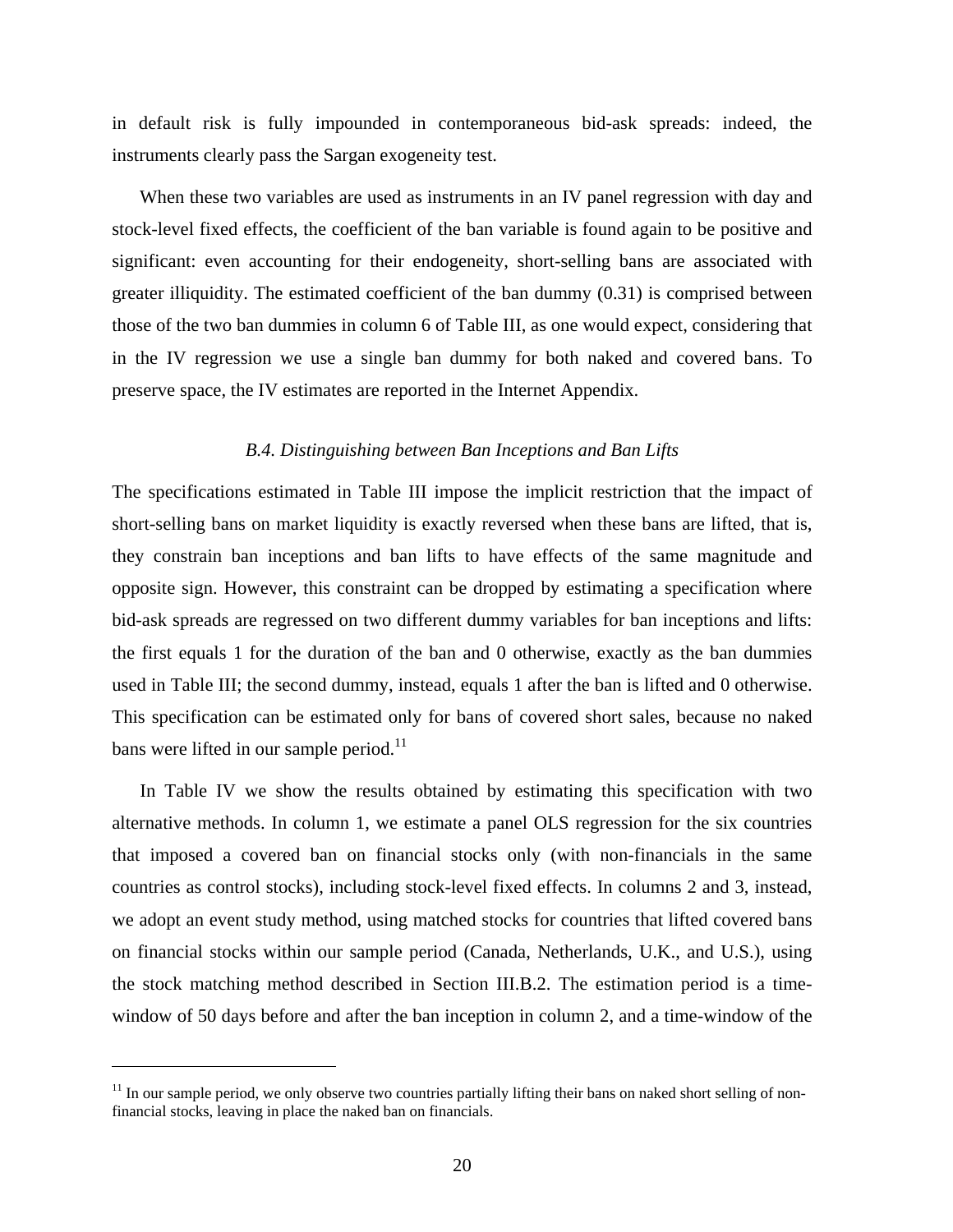same length around the ban lift date in column 3: this is done so as to obtain comparable estimates of the effect of the ban enactment and of its lift for these four countries. Both regressions are estimated by OLS with robust standard errors, including matched-stock pairs and day fixed effects.

The results obtained with both methods show that the enactment of the ban is associated with a statistically significant increase in bid-ask spreads, and the ban lift with an equally significant decrease in bid-ask spreads, which provides further evidence that short-selling bans were responsible for a deterioration of market liquidity. More specifically, in the panel regression shown in column 1, the coefficient of the ban enactment (0.17) exceeds that of the ban lift (−0.10) in absolute value, the difference between their absolute magnitudes being statistically significant at the 5 percent level. In the event study regressions reported in columns 2 and 3, both estimated effects are larger than in the panel regression of column 1, and the coefficient of the ban enactment  $(0.61)$  is smaller than that of the ban lift  $(-0.90)$  in absolute value, although the difference between their absolute magnitudes is not statistically significant at conventional confidence levels.<sup>12</sup>

## *C. Regression Analysis: Differential Liquidity Effects*

 $\overline{a}$ 

The previous section documents that the short-selling bans imposed during the financial crisis hampered stock market liquidity, while short-sales disclosure requirements had the opposite effect. It is then natural to ask whether these effects were homogeneous across stocks or affected disproportionately stocks with some specific characteristics. To answer this question, in this section we investigate whether short-selling restrictions have affected differently (i) small-cap and riskier stocks (Section III.C.1); (ii) stocks with listed options (Section III.C.2); (iii) stocks listed in specific countries (Section III.C.3); and (iv) domestically or foreign listed stocks, when a cross-listing is present (Section III.C.4).

 $12$  The regression results reported in Table IV are consistent with those obtained from country-by-country difference-of difference tests between median bid-ask spreads for stocks subject to bans and control stocks during the ban period and once the ban is lifted. These tests, reported in the Internet Appendix, show that liquidity improves significantly after the lift of the ban in three out of the four countries that we examine (Canada, UK. and U.S.).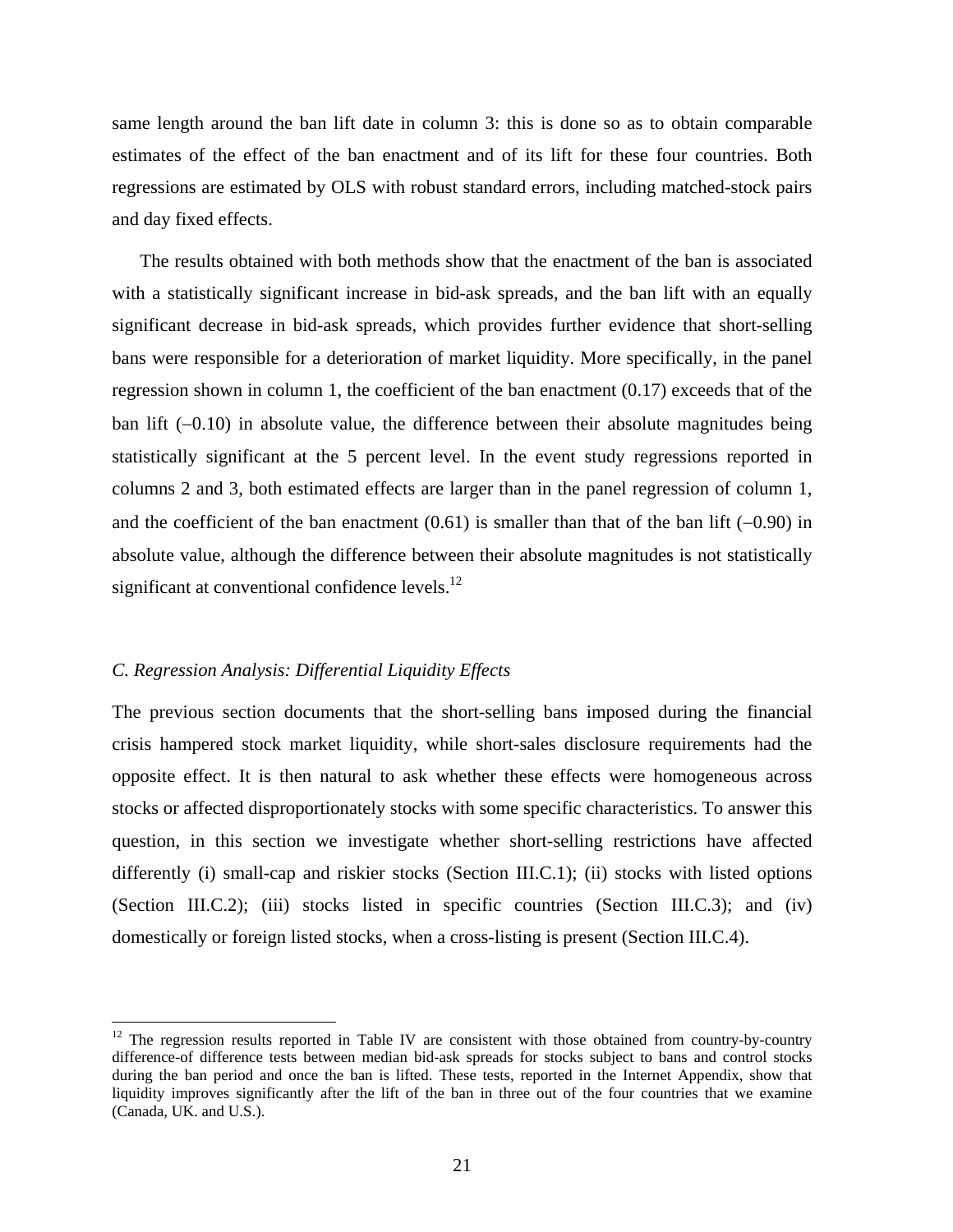Apart from being of independent interest for policy makers, investors and issuers, investigating whether the liquidity effects of short-selling bans differs across stocks provides a further test of our identification strategy. For instance, consider the differential impact of short-selling restrictions on stocks with and without listed options. If the availability of an option market allows traders to take short positions on the underlying stock, it should weaken the effect of short-selling restrictions on market liquidity. Therefore, finding a larger liquidity effect for non-optionable stocks than for optionable ones would confirm that the liquidity effects documented in the previous section actually arise from short-selling restrictions.

# *C.1. Size and Volatility*

We start by investigating whether short-selling restrictions have different effects for stocks with different market capitalization and different return volatility. It is well known that, even in the absence of short-selling constraints, market makers are more reluctant to provide liquidity for small-cap and riskier stocks than for other stocks (see Glosten and Harris (1988), Hasbrouck (1991) and Easley, Hvidkjaer and O'Hara (2002), among others). This reluctance is likely to be compounded when market makers are unable to short stocks, and therefore must carry larger inventories to perform their role. In such circumstances, if faced with the choice of which stocks to stop (or reduce) trading, market makers should be more likely to withdraw from smaller and riskier ones.

The estimates in Table V are consistent with this prediction. In columns 1 and 2, the regression is estimated separately for the top and bottom quartiles of the companies by capitalization, where the quartiles are computed separately for each country and the capitalization is measured as the average of total market value in the first half of 2008. The coefficient of the ban dummies is about 30 to 40 percent larger for smaller stocks, the difference being significantly different from zero at the 1 percent level. Qualitatively similar results (not shown in the table) obtain if the regression is estimated separately for the stocks above and below the median capitalization in each country, as well as in an expanded specification where the ban dummy variable is entered both in level and multiplicatively with the corresponding company's percentile in its country's distribution of stock capitalization in the first half of 2008. The estimates of this expanded specification imply that the ban had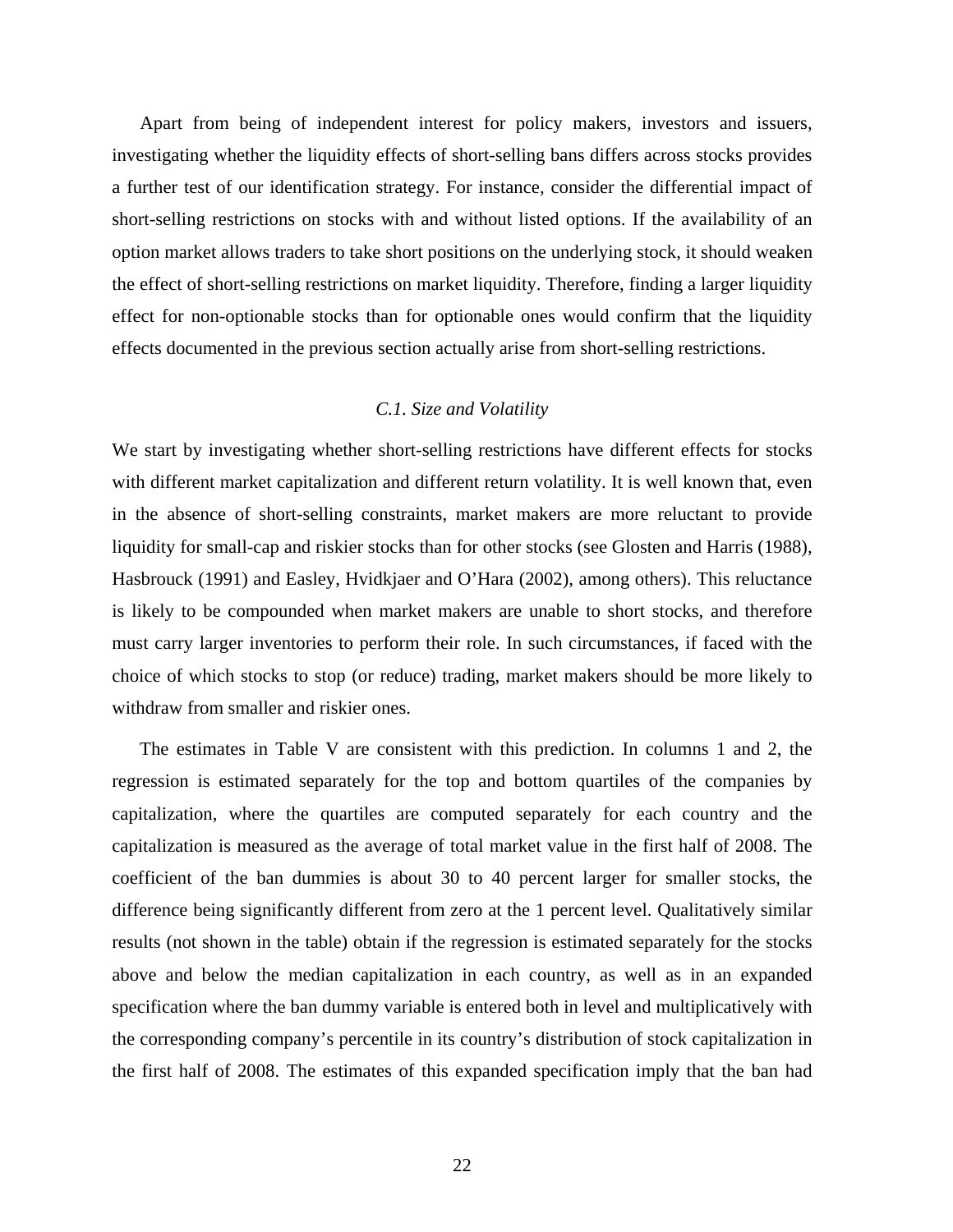almost no effect on the stocks in the top percentile of the size distribution, while for those in the bottom percentile its effect was about twice as large as for the median stock.

A similar picture emerges when the estimation is performed separately for low and high volatility stocks, where volatility is measured using stock returns in the first six months of 2008. Columns 3 and 4 of Table V show that the coefficient of the ban dummy is about 10 percent larger for stocks in the top volatility quartile that in those in the bottom quartile. The difference between the ban coefficients in the two sub-samples is not statistically significant, but if one uses a single ban dummy variable for both naked and covered bans, the coefficient of the ban variable for high-volatility stocks is statistically larger than for low-volatility ones.

## *C.2. Optionable Stocks*

During short-selling bans, investors could still effectively take short positions by trading in the option markets, because ban regulations did not impose any direct restriction in derivative markets. Battalio and Schultz (2011) document that the ratio of option-to-stock volume for U.S. markets is comparable for banned and control stocks throughout the pre-ban and ban period. While this evidence suggests that investors did not seem to migrate to the option market to gain short exposure in financial stocks, it also indicates that for stocks with listed options investors could use option markets to gain short exposure during the short sale ban.

In order to investigate if the bans' liquidity effects differ in the two cases, we classify stocks into those that have traded options and those that do not: we obtain a record of all stocks with traded options for all the countries in our sample, using information from national option exchanges, and for most countries we are able to cross-check the list of stocks with the availability of equity option prices in Datastream.

As stated in the introduction to this section, we expect the effects of short-selling restrictions on bid-ask spreads to be stronger for stocks without a listed option than for those with it.<sup>13</sup> The results are presented in columns 5 and 6 of Table V. As expected, we find a strikingly stronger effect of short-selling bans on liquidity for stocks without listed options.

<u>.</u>

 $13$  The stocks with listed options in our sample tend to have relatively large capitalization and volatile returns, consistently with Mayhew and Mihov (2004) who show that exchanges tend to list options on stocks with high volatility and market capitalization. Based on the evidence of the previous subsections, these two characteristics should affect in opposite directions the effect of short sale bans on the liquidity of optionable stocks.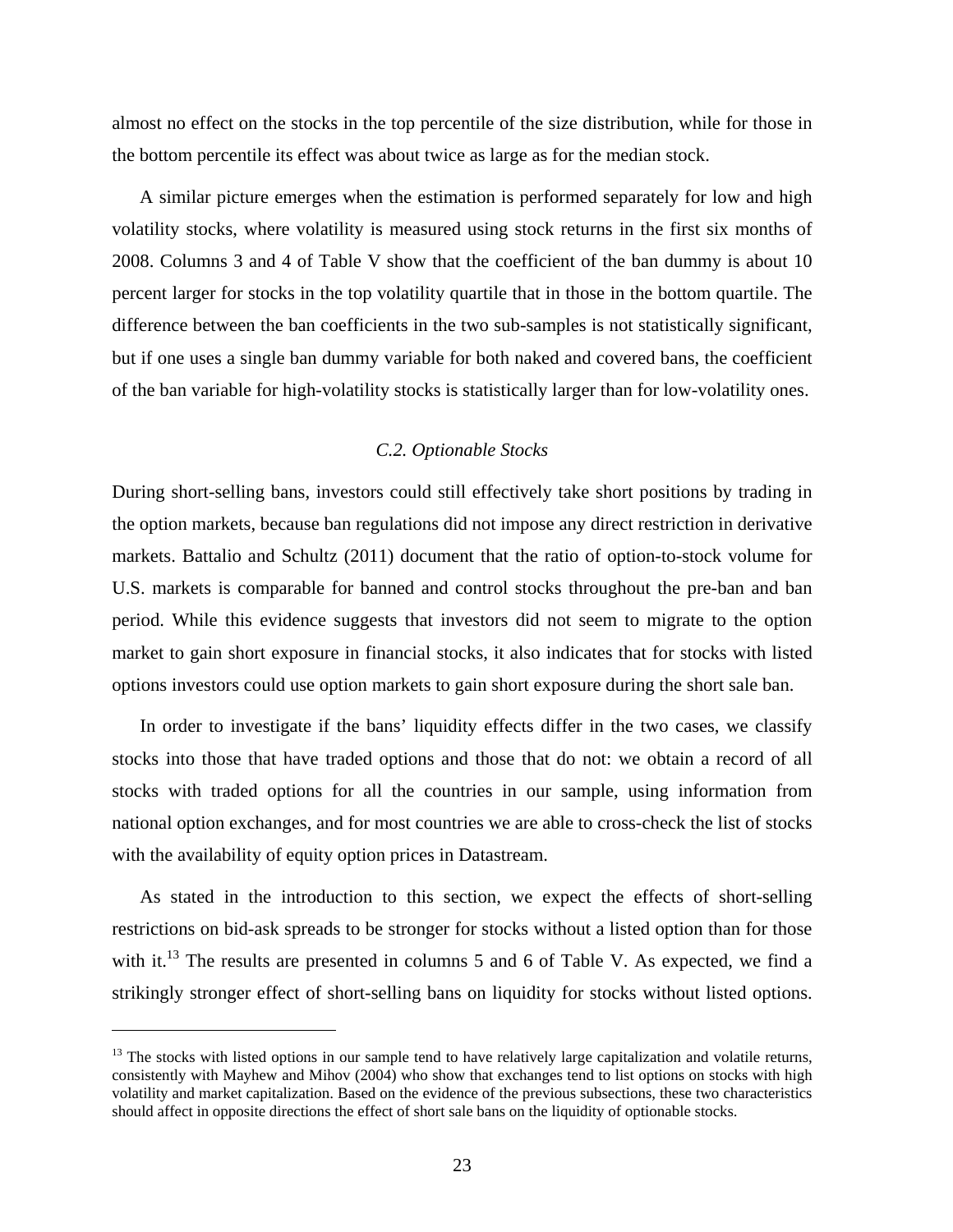For countries that imposed a naked ban, the average percentage bid-ask spread increase is more than four times larger for stocks that do not have listed options. The economic impact is similar for countries that imposed a covered ban: the effect for stocks with no listed options is three times larger than for stocks with listed options. These differences are statistically different at the 1 percent level.

As explained above, these results are important not only because they suggest that the presence of derivative markets mitigated the adverse effects of short-selling bans on liquidity, but also because they provide further evidence that the reduction in liquidity that we document is indeed related to the ban enactment.

# *C.3. Country of Listing*

It is also worth exploring whether the effect of the short-selling bans on liquidity is present in all the countries in our sample, and whether it differs appreciably among them. This is done in Table VI, where we relax the implicit constraint of the panel analysis that the coefficients of the explanatory variables be the same across countries.<sup>14</sup> This is equivalent to estimating the regression separately for each country, while retaining stock-level fixed effects. The results indicate that even when unconstrained, the slope coefficients of the short-selling restrictions are estimated to be positive and significant for almost all countries.<sup>15</sup>

The individual country coefficient estimates are displayed in Figure 5, separately for the Naked and the Covered Ban variables. Italy emerges as the country where the ban on short sales was associated with the most dramatic deterioration of market liquidity, followed by Denmark, Australia and Norway. The U.S., U.K. and Ireland are in an intermediate group, while in the remaining countries short-selling bans have been associated with comparatively mild increases in bid-ask spreads – in the order of about 50 basis points or less.<sup>16</sup>

 $\overline{a}$ 

 $14$  The specification is the same as in column 1 of Table III except for the exclusion of the Disclosure variable, which was excluded because it is perfectly collinear with the Naked or Covered Ban variable (except for Portugal, where disclosure was required for all stocks whereas the naked ban is on financials only, and for Hungary, which imposed disclosure but no ban).

<sup>&</sup>lt;sup>15</sup> The only country for which the Naked Ban on financial stocks is not significant is the Netherlands ( $p$ -value = 0.14). But in that country, the naked ban lasted only two weeks before being converted into a covered ban.

<sup>&</sup>lt;sup>16</sup> These differences between country-specific coefficients are statistically significant at the 1 percent level.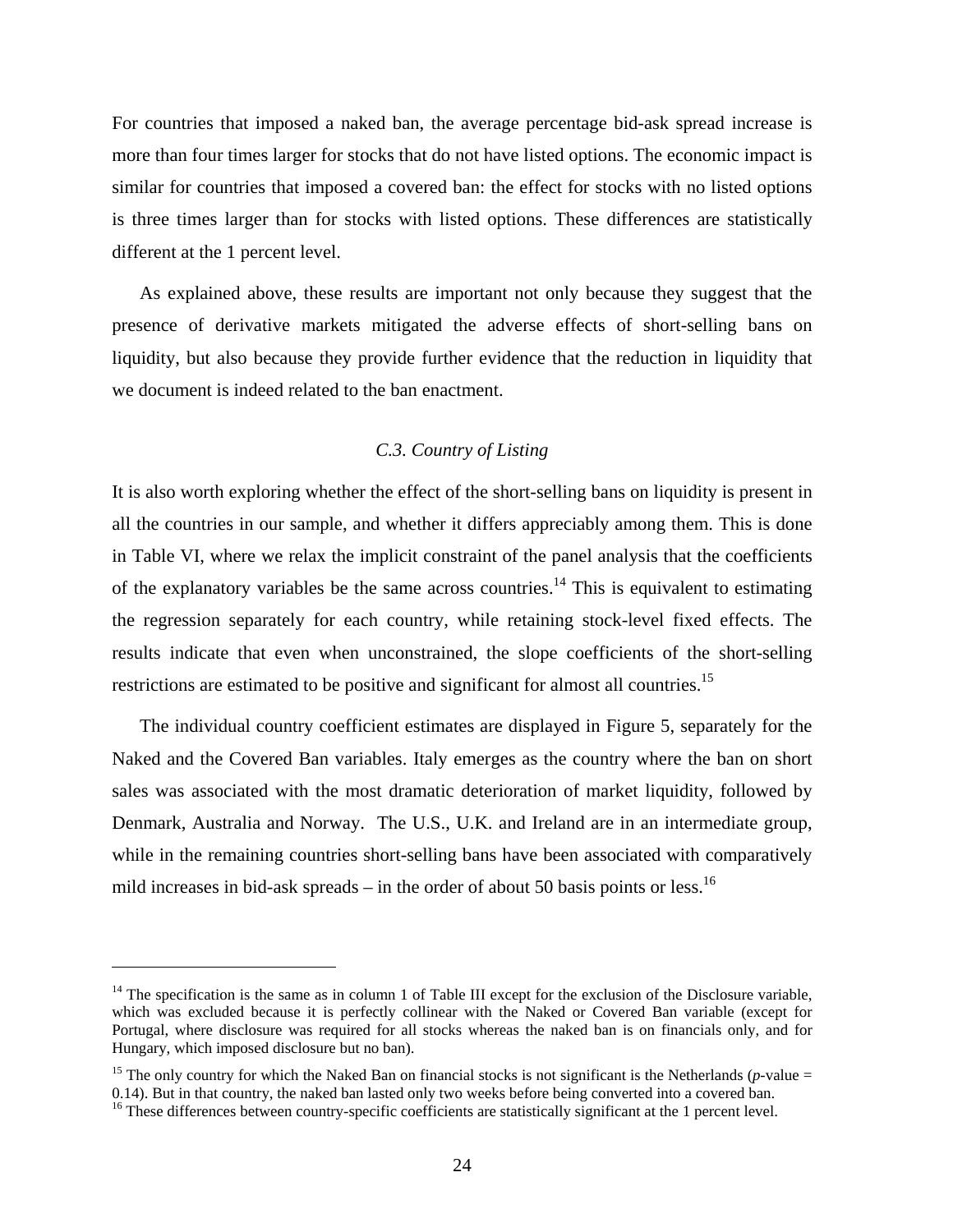These large cross-country differences in the impact of short-selling bans partly reflect the different characteristics of national stock markets: in cross-country regressions reported in the Internet Appendix, we explore whether the estimates of the ban coefficients in the country-by-country regressions correlate with the median stock size (as measured by market capitalization), median return volatility and ownership concentration of the respective stock markets. The inclusion of size and volatility is warranted by the results of Table V, which suggest that the effect of short-selling bans should be stronger in countries with a larger fraction of small-cap and volatile stocks. We also include the concentration of stock ownership, because stocks with more concentrated ownership feature less floating shares, and therefore lower liquidity; hence we expect the effect of short-selling bans to be more dramatic in such countries. The results are consistent with these priors, even though the estimates are not very precise, probably due to the paucity of observations: the ban coefficients are larger in the countries whose listed companies have smaller capitalization, more volatile returns and more concentrated ownership, that is, in the markets where liquidity is more of an issue even in the absence of short-selling bans.<sup>17</sup>

# *C.4. Cross-Listed Stocks*

Finally, it is interesting to consider how short-selling bans affected dually listed stocks, which were sometimes subject to a short-selling ban only in one of the two countries of listing: in this case, we need to control for the effects of two ban regimes, the domestic and the foreign one. The issue is whether the two regimes had the same effects on the respective market liquidity, and whether short-selling restrictions have cross-border spillover effects.

We concentrate on the 126 non-U.S. stocks listed both on NYSE or NASDAQ and on a non-U.S. market. When such stocks were subject to a short-selling ban, in 82 percent of the cases the ban applied both to the domestic and to the U.S. market; for most of the remaining dually listed stocks, instead, the ban was enacted only domestically.

Table VII shows that a domestic ban worsens liquidity not only in the home market but also on the foreign one; in contrast, a ban in the foreign market worsens liquidity only within

 $\overline{a}$ 

<sup>&</sup>lt;sup>17</sup> Other country and market characteristics, such as the quality of legal enforcement and the fraction of optionable stocks, turn out to have no explanatory power in these cross-country regressions for the differential effects of short-selling bans.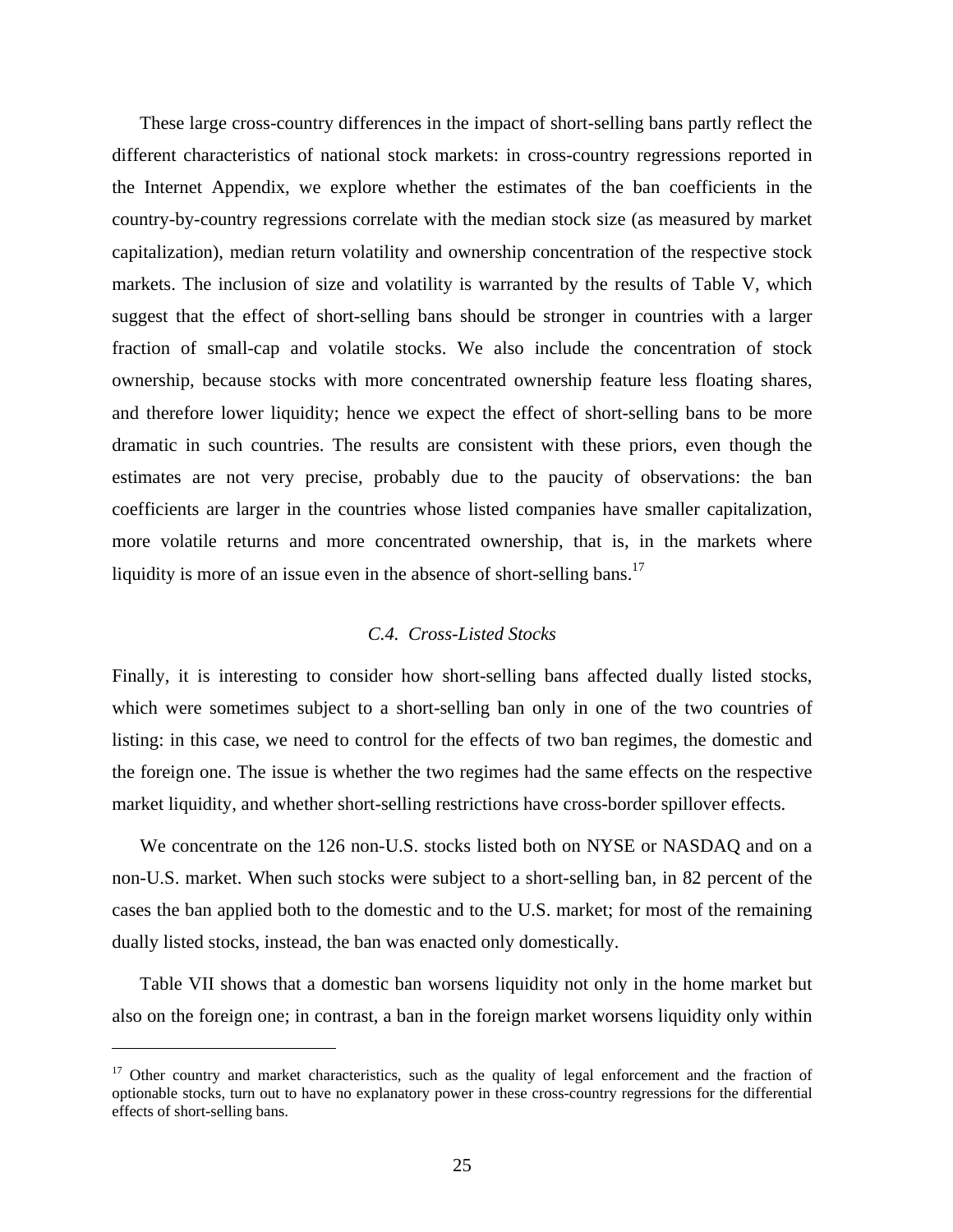that market. So when a ban is imposed at home, its effects spill over abroad, while the opposite is not true. These results suggest that the domestic market is the key one for the provision of liquidity both at home and in the U.S. market, in line with its dominant role in trading activity highlighted by Halling, Pagano, Randl and Zechner (2008).

## **IV. Price Discovery**

As highlighted in Section I, while the effect of a short-selling ban on bid-ask spreads is in principle ambiguous, its effect on the speed of price discovery is unambiguously predicted to be negative. By restraining trading by investors with negative fundamental information, a short-selling ban should slow down price discovery, and more so in bear market phases.

To test this prediction on our data, we estimate a market model regression, regressing weekly returns for each stock in our sample on the corresponding broad national stock market index from January 2008 to June 2009. The choice of the weekly frequency is motivated by similar approaches in the literature (e.g., Bris, Goetzmann and Zhu, 2007) that find this horizon to strike an optimal balance between noise and information. The analysis is carried out on residuals, on the assumption that the ban should slow down the discovery of firm-specific rather than market-wide information. If the data are consistent with the predictions of the theory, the autocorrelations should be significantly higher during the ban period, especially for negative returns.

Column 1 of Table VIII shows the median autocorrelation of residuals for two subsamples: (i) stocks exempt from bans and non-exempt stocks in periods when no ban was imposed (Ban = 0) and (ii) non-exempt stocks during the ban period (Ban = 1). Importantly, this sample breakdown does not have a perfect correlation with time, because different countries imposed bans at different points in time, and some imposed partial bans or did not impose any ban at all. The figures in column 1 show that the autocorrelation of residuals is positive in both subsamples, but is larger for stocks subject to short-selling bans. Since the distribution of the autocorrelation statistic is not normal, we test for the difference between the two samples using two non-parametric tests for the equality of medians: the *K* test and the two-sample Wilcoxon rank-sum (Mann-Whitney) test (not shown in the table). According to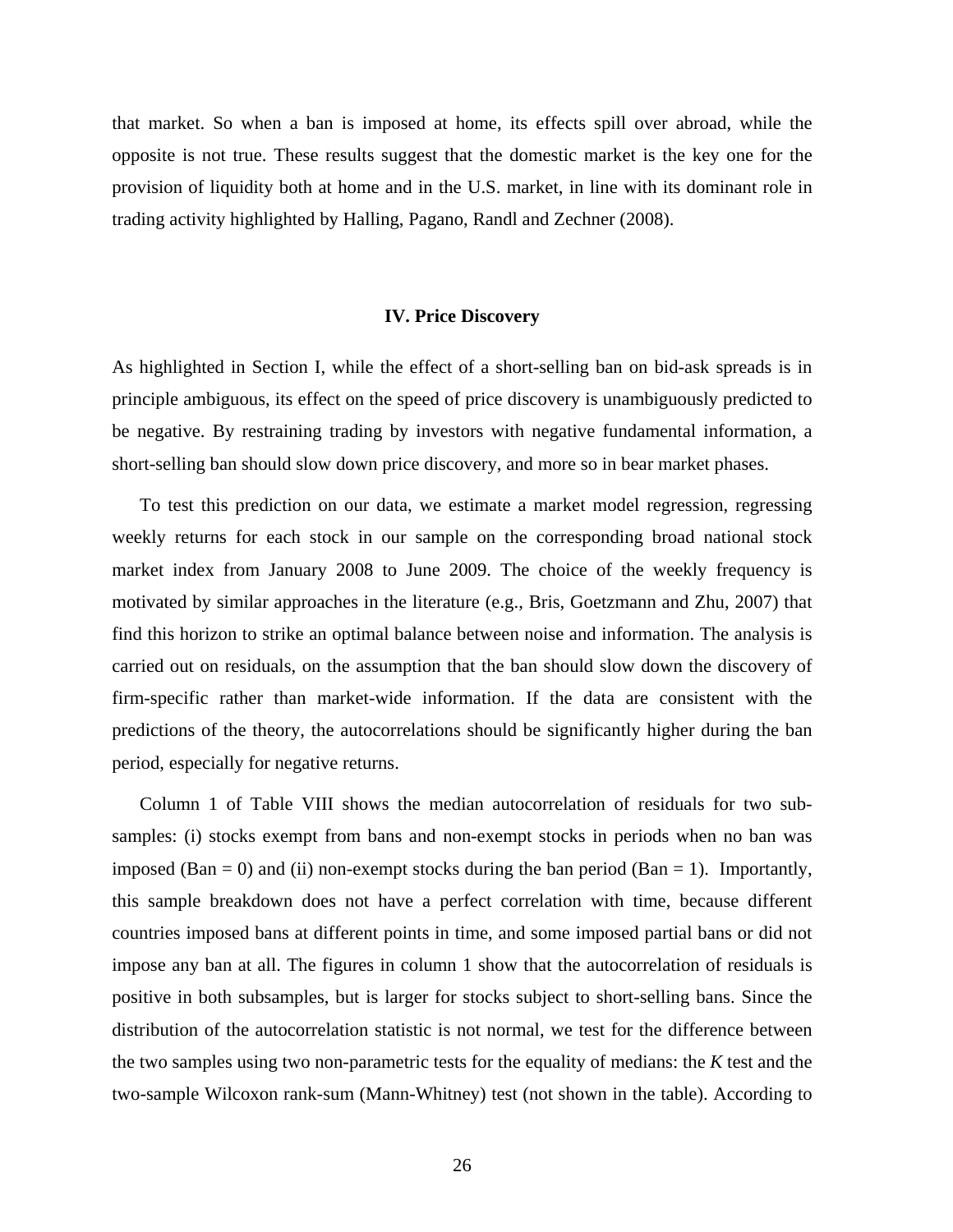both, the difference is statistically significant at the 1 percent level. This finding is consistent with a lower speed of price discovery during the ban period.

We verify the robustness of this evidence using an alternative approach based on a variance ratio test, performed separately for stocks subject and not subject to a short selling ban. We find that the hypothesis that stocks returns are approximated by a random walk cannot be rejected in 53 percent of the cases for non-banned stocks, but only in 39 percent of the cases for banned stocks, the difference being statistically different from zero at the 1 percent level. These findings confirm previous evidence that information is revealed more slowly when stocks are subject to a short-selling ban.<sup>18</sup>

Since short-selling bans are intended to limit the activity of investors with bearish views, they should slow price discovery more in overall declining markets than in rising ones. To gauge whether such asymmetric effect is present in the data, we perform a test proposed by Bris, Goetzmann and Zhu (2007): we compute cross-autocorrelations between individual stock returns and market returns lagged by one week, separately for negative lagged market returns and for positive ones. More precisely, we calculate a "downside crossautocorrelation"  $corr(r_{ict}, r_{mct-1}^{-})$  and an "upside cross-autocorrelation"  $corr(r_{ict}, r_{mct-1}^{+})$  for each stock *i* in country *c* (where  $r_{mct-1}^-$  and  $r_{mct-1}^+$  are negative and positive observations on market returns, respectively) and then compute the median values of these two sets of stocklevel statistics. The results, respectively shown in columns 2 and 3, indicate that (i) both the median upside and downside cross-autocorrelations are positive and significantly larger during ban periods, (ii) the median downside cross-autocorrelation exceeds the upside one, and most importantly (iii) the difference between the two is significantly larger when short sales are banned. More specifically, in column 4 we show the median difference between downside and upside cross-autocorrelation in each of the two subsamples, and in the bottom cell we report the median difference of the differences. This evidence indicates again that not only short-selling bans slow down price discovery, but do so especially during overall market declines, consistently with theoretical predictions.

1

<sup>&</sup>lt;sup>18</sup> The consistency between the analysis based on autocorrelations and the one based on variance ratio tests is in line with the latter being approximately a linear combination of the autocorrelation coefficient estimators of the first differences with arithmetically declining weights.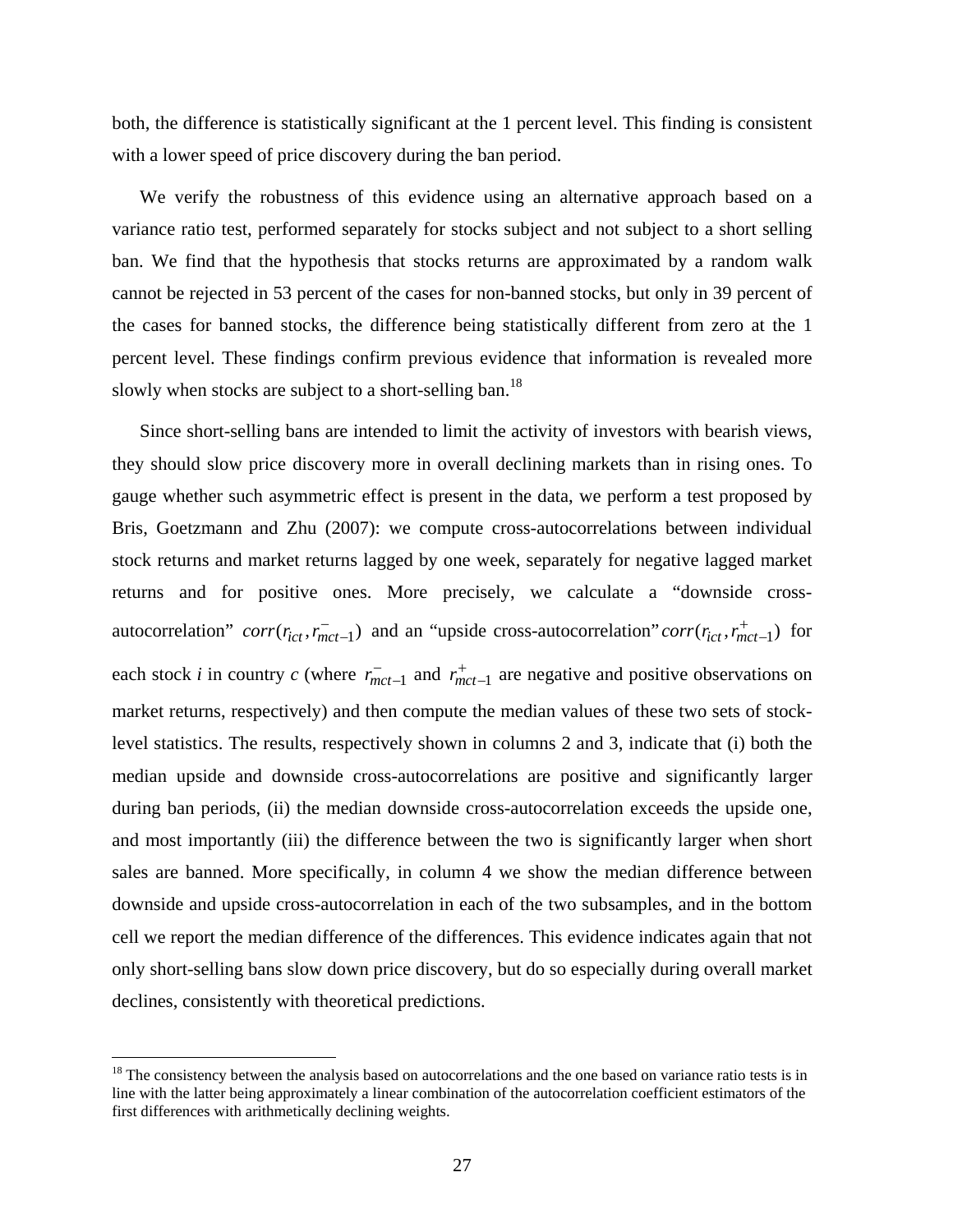# **V. Stock Prices**

The main reason why regulators impose short-selling bans is that they expect them to help stem financial panics. The bans imposed during the 2007-09 financial crisis were no exception in this respect. In terms of Miller's (1977) model, stock market regulators may have regarded the bans as needed to prevent "underpricing" of stocks: they probably feared that, with optimistic investors largely neutralized by funding constraints, unbridled shortsales would have triggered an unwarranted collapse in share prices.<sup>19</sup> Indeed, Brunnermeier and Oehmke (2008) argue that such intervention may be temporarily justified for the stocks of financial institutions, when these are become vulnerable to predatory short selling: aggressive short-selling may cause such institutions to violate their regulatory capital constraints and force them to liquidate long-term investments at fire-sale prices. In this section, we examine whether the bans provided effective support for the prices of financial stocks, when benchmarked against exempt stocks.

The most immediate evidence is obtained by focusing on the countries where the ban did not apply universally, and comparing the post-ban median cumulative excess returns for stocks subject to bans with those of exempt stocks, where excess returns are defined as the difference between individual stock returns and the respective country equally-weighted market indices. This "visual diff-in-diff" evidence is presented in Figures 6 and 7, separately for the U.S. and for other countries that imposed bans only on financial stocks.

The reason for plotting excess returns separately for the U.S. and for other countries is that in the U.S. the effect of the ban on financial stock prices may be clouded by the concomitant TARP announcement, precisely aimed at supporting U.S. financial institutions, a confounding factor not present in other countries that banned short sales on financials. Indeed, returns appear to have behaved quite differently in the U.S. and elsewhere during short-selling ban periods. Figure 6 shows that the median cumulative excess return of U.S. financial stocks, which were subject to a covered ban, exceeded that of exempt stocks throughout the 14 trading days after the ban inception (date 0 in the figure), a finding that

 $\overline{a}$ 

<sup>&</sup>lt;sup>19</sup> Shkilko, Van Ness and Van Ness (2011) document that short sales may increase downward pressure on prices even in the absence of negative information: they study large negative price reversals on no-news days and find that short selling during these reversals substantially amplifies price declines.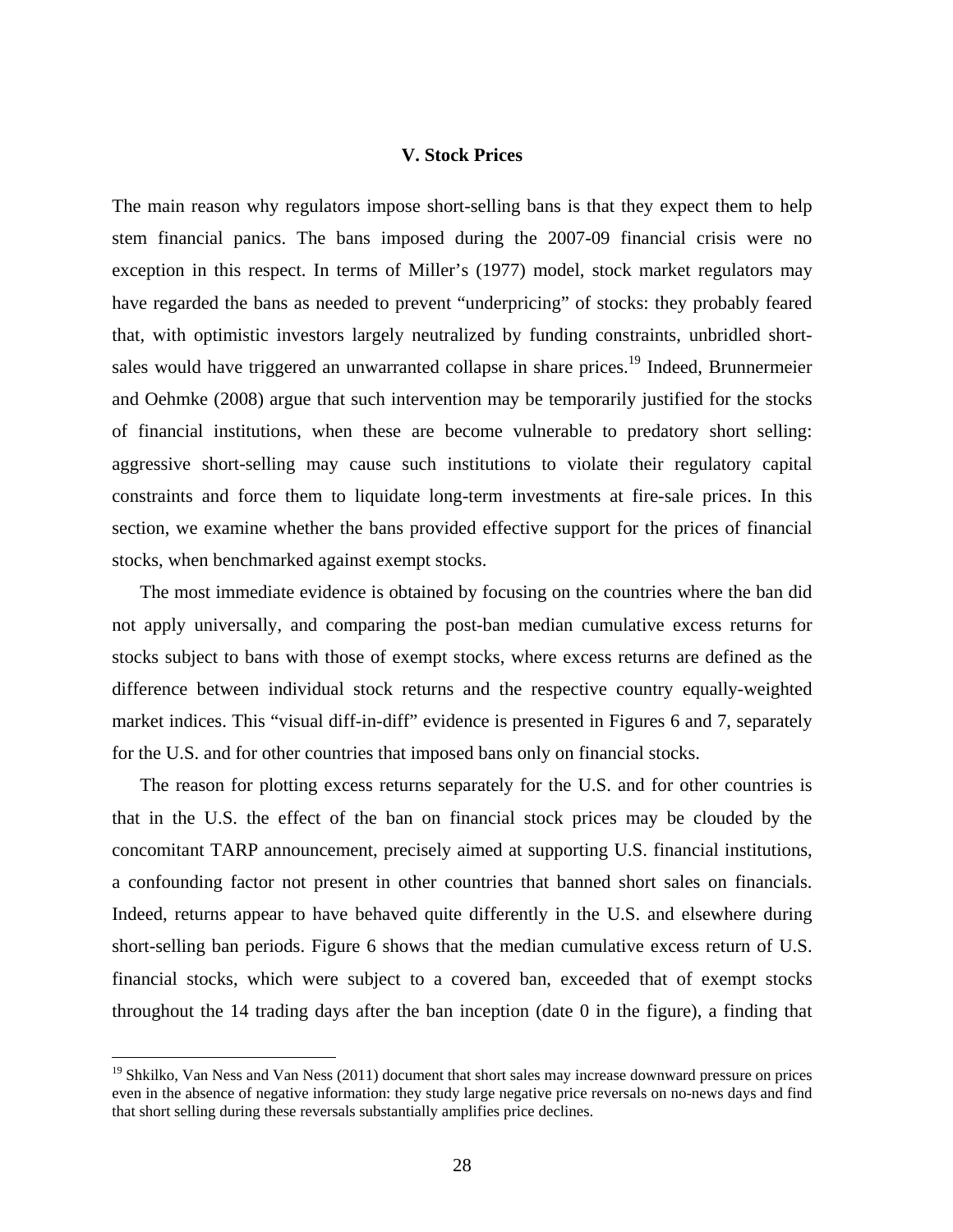agrees with that reported by Boehmer, Jones, and Zhang (2009) for the U.S. market. But Figure 7 shows that this did not occur in other countries: the line corresponding to the median excess return on stocks subject to naked and covered bans is very close to that for exempt stocks, and it lies above it only in about half of the first 60 days of trading after the inception of the ban. Since – as noted above – the positive effect shown in Figure 6 for the U.S. may result from the TARP announcement rather than from the ban itself, Figure 7 is likely to convey a more accurate picture of the bans' effects on stock returns.

To go beyond the visual scrutiny of these figures, in Table IX we regress weekly excess returns on the Naked Ban, Covered Ban and Disclosure dummies, plus stock-level fixed effects to control for the risk characteristics of individual stocks. The regressions in columns 1 and 2 refer to the U.S. alone, while those in column 3 and 4 to all other countries that imposed short-selling bans only on financial stocks. As in Figures 6 and 7, excess returns are defined as differences between raw returns and the respective equally-weighted market indices. We drop observations for which the raw weekly return is zero, to avoid biases arising from stale prices due to non-trading.

In Table IX, we use two different approaches to identify the effect of short sales restrictions. In columns 1 and 3, we report standard panel estimates where the control group is formed by all the stocks that were not subject to bans, respectively for the U.S. and for other countries with partial bans.<sup>20</sup> Instead, the estimates in columns 2 and 4 are obtained using an event-study methodology – again respectively for the U.S. and for other countries with partial bans – with a 50-day window before and after the ban inception date. As in the liquidity regressions shown in column 7 of Table III, each stock subject to the ban is matched with the exempt stock traded in the same country and with the same option listing status that is closest in terms of market capitalization and stock price. $2<sup>1</sup>$ 

The estimates in Table IX confirm the visual evidence drawn from the figures. The U.S. stock market response to short-selling bans is positive and significant, whether we consider

 $\overline{a}$ 

<sup>&</sup>lt;sup>20</sup> In the Internet Appendix we report the average and median excess returns by country for stocks subject to the bans and for control stocks both before and during the ban, and perform statistical tests of differences in medians both before and after the ban, as well as tests of difference-of-difference of pairs. The results show that difference-of-difference of returns are statistically significant (and positive) only for the U.S., Canada and Denmark, and marginally significant (but negative) for Belgium.

 $21$  This matching algorithm yields similar stock returns for banned and control stocks before the ban inception date: their difference before this date is not statistically different from zero (the t-statistic being 0.17 for U.S. stocks, −0.15 for non-U.S. stocks and 0.16 for the pooled sample).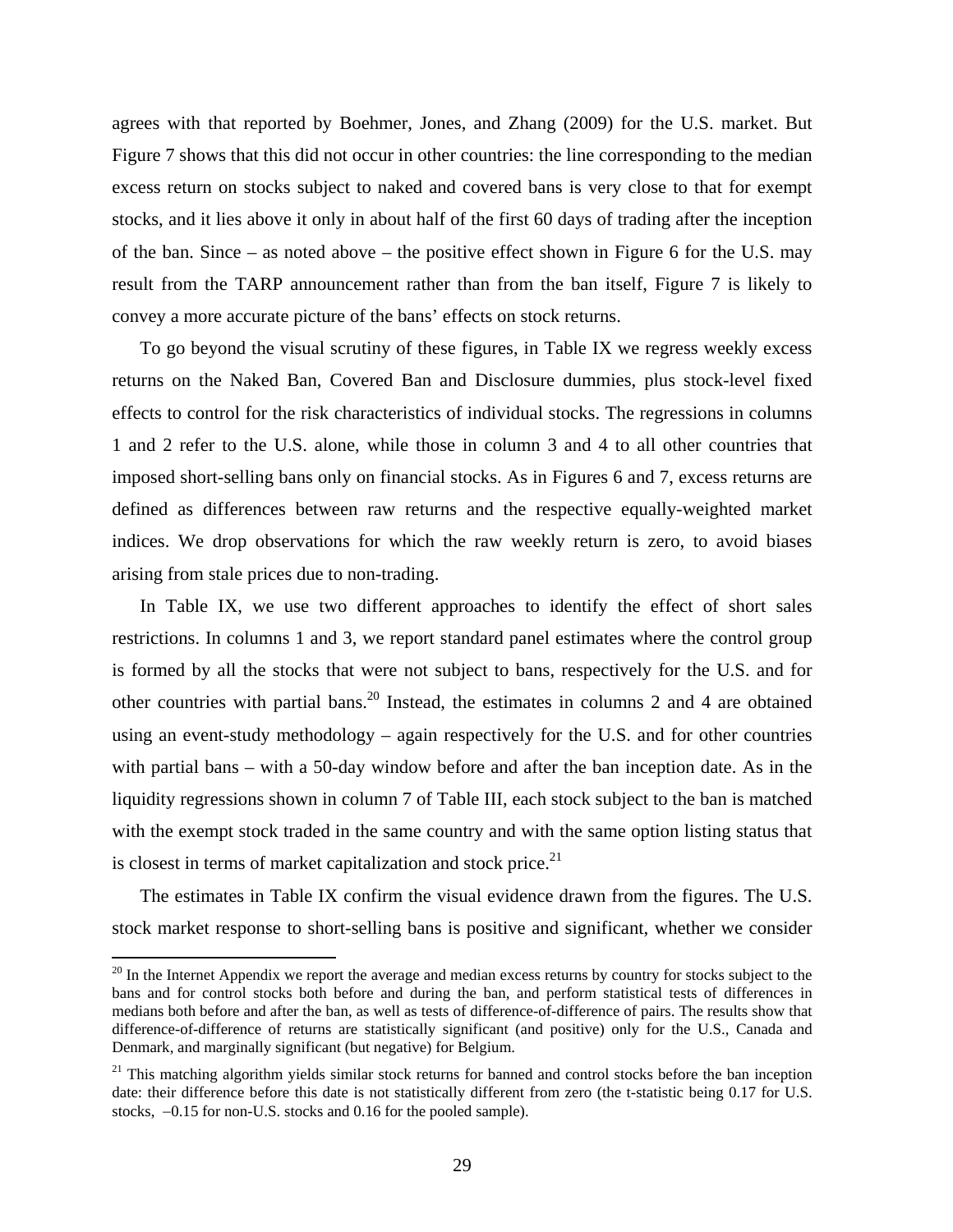the panel estimates in column 1 or the event study estimates in column 2. Instead, for other countries with partial bans, the coefficients of the ban variables are not significantly different from zero in the panel data estimates of column 3. The corresponding estimates obtained with the event study methodology are shown in column 4: the covered ban coefficient is again not significantly different from zero, and the naked ban's coefficient is negative and significant. <sup>22</sup> Therefore, in countries other than the U.S., short-selling bans are associated either with no significant change or with a decline in stock returns (consistently with the predictions by Bai, Chang and Wang, 2006, and Hong and Stein,  $2003$ .<sup>23</sup>

Finally, we try to deal with the possible endogeneity of the ban enactment, by estimating an instrumental variables (IV) regression for stock returns, precisely as done for liquidity in Section III.B. Specifically, the first stage is a linear probability model determining the likelihood of a ban, while the second stage models its effects on excess returns and includes calendar and stock-level fixed effects. We use the same two instruments used for the ban dummy variable in the liquidity regression, namely the lagged values of country-level CDS spreads for financial stocks and of the financial stress index built by Balakrishnan, Danninger, Elekdag and Tytell (2009). In the IV panel regression, which is estimated on data for all countries with partial bans (including the U.S.), the coefficient of the ban is again not significantly different from zero. In this case, however, the instruments are weaker than in the liquidity regression, suggesting more caution in the interpretation of the IV findings.<sup>24</sup> To preserve space, the estimation results are reported in the Internet Appendix.

1

 $^{22}$  As for the liquidity regression in column 7 of Table III, also the results reported in columns 2 and 4 of Table IX are robust to potential "bad matches" generated by our matching criterion. Specifically, we exclude the pairs of matched stocks in the top 1 percent of the distance measure for each country, then those in the top 25 percent of this measure, and finally we drop from the sample observations for the countries with largest mean distance. In all three cases, the findings in columns 2 and 4 of Table IX are qualitatively unchanged. We report the results of these robustness checks in the Internet Appendix.

<sup>&</sup>lt;sup>23</sup> If the panel regressions are estimated by pooling U.S. and non-U.S. data, the coefficients of both ban variables turn out to be not significantly different from zero. Instead, if the matching methodology is applied to the pooled data set, the results are similar to those obtained using non-U.S. data only: the naked ban variable has a negative and significant coefficient, while the coefficients of the covered ban and disclosure variables are not significantly different from zero. We have also re-estimated the regressions in Table IX with an AR(1) correction, and the results are virtually unchanged. Finally, we estimated event study regressions to assess the impact of ban lifts, using a time-window of 50 days before and after the lift dates, and find that the ban lift is associated with a significant reduction in U.S. excess stock returns, but no significant change in excess stock returns for the pooled data of Canada, U.K. and the Netherlands. Thus also these results (which are reported in the Internet Appendix) are fully consistent with those shown in Table IX.

<sup>&</sup>lt;sup>24</sup> The *p*-value for the robust Sargan test of the exogeneity of the instruments is 5 percent.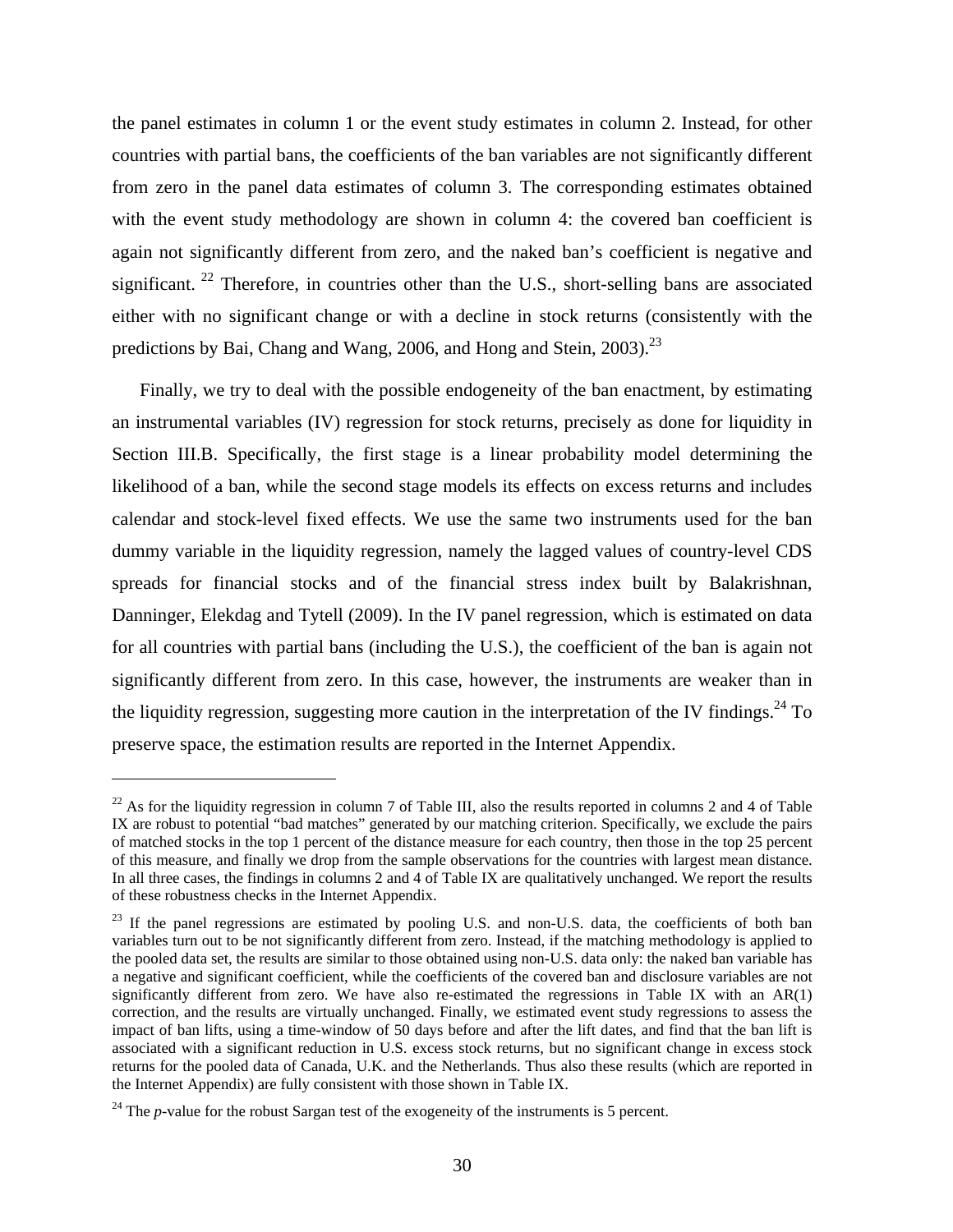In conclusion, the results for the U.S. are the exception rather than the rule around the world – an exception that may be explained by the confounding effect of the concomitant TARP announcements, as argued by Boehmer, Jones, and Zhang (2009). Elsewhere, besides damaging market liquidity, bans on short sales appear to have failed to support market prices, thereby missing the prime objective of regulators.

## **VI. Conclusions**

The evidence in this paper suggests that the reaction of most stock exchange regulators around the globe to the financial crisis – imposing bans or regulatory constraints on shortselling – was detrimental for market liquidity, especially for stocks with small market capitalization, high volatility and no listed options. Moreover, it slowed down price discovery, and was at best neutral in its effects on stock prices.

The ban-induced decrease of market liquidity is especially serious because it came at a time when bid-ask spreads were already high as a result of the crisis and investors were desperately seeking liquid security markets due to the freeze of many fixed-income markets. Our findings on international data complement and confirm the results reported for the U.S. by the concurrent study carried out by Boehmer, Jones, and Zhang (2009), and show that in other countries the ban's effect were worse than in the U.S.: the implied liquidity reduction was larger, and in contrast with the U.S. the effect on stock returns was not significantly different from zero. In fact, our estimates based on the matching methodology suggest that the ban of naked short-sales is associated with lower returns for non-U.S. countries.

Perhaps the main social payoff of this worldwide policy experiment has been that of generating a large amount of evidence about the effects of short-selling bans. The conclusion that this paper distils from this evidence is best summarized by the words of the former SEC Chairman quoted at the start of this paper: "Knowing what we know now, … [we] would not do it again. The costs appear to outweigh the benefits". It is to be hoped that this lesson will be remembered when security markets face the next crisis.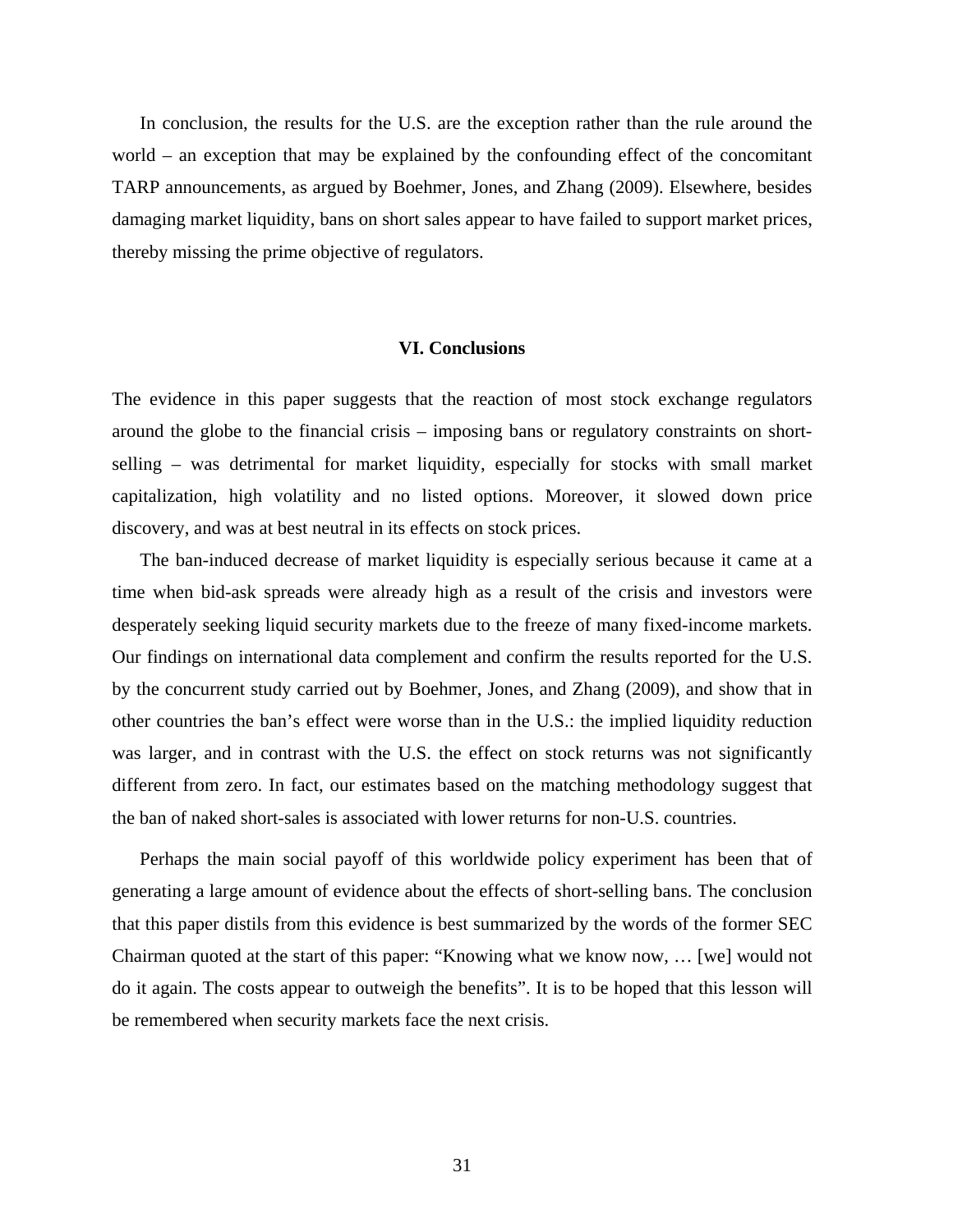#### **REFERENCES**

- Bai, Yang, Eric C. Chang and Jiang Wang, 2006, Asset prices under short-sale constraints, Working paper, MIT Sloan School of Management.
- Balakrishnan, Ravi, Stephan Danninger, Selim Elekdag, and Irina Tytell, 2009, The transmission of financial stress from advanced to emerging economies, IMF Working paper WP/09/133.
- Battalio, Robert, and Paul Schultz, 2011, Regulatory uncertainty and market liquidity: The 2008 short sale ban's impact on equity option markets, *Journal of Finance* (forthcoming).
- Boehmer, Ekkehart, Charles M. Jones, and Xiaoyan Zhang, 2008, Unshackling short sellers: The repeal of the uptick rule, Working paper, Columbia Business School.
- Boehmer, Ekkehart, Charles M. Jones and Xiaoyan Zhang, 2009, Shackling short sellers: The 2008 shorting ban, Working paper, Columbia Business School.
- Boehmer, Ekkehart, and Julie Wu, 2010, Short selling and the informational efficiency of prices, Working paper, Texas A&M University.
- Bris, Arturo, William N. Goetzmann, and Ning Zhu, 2007, Efficiency and the bear: Short sales and markets around the world, *Journal of Finance* 62, 1029-1079.
- Brunnermeier, Markus K., and Martin Oehmke, 2008, Predatory Short Selling, Working paper, Princeton University and Columbia University.
- Brunnermeier, Markus K., and Lasse Heje Pedersen, 2009, Market liquidity and funding liquidity, *Review of Financial Studies* 22, 2201-2238.
- Chang, Eric C., Joseph W. Cheng, and Yinghui Yu, 2007, Short-sales constraints and price discovery: evidence from the Hong Kong market, *Journal of Finance* 62, 2097-2121.
- Charoenrook, Anchada, and Hazem Daouk, 2005, Market-wide short-selling restrictions, Working paper, Vanderbilt University and Cornell University.
- Diamond, Douglas W., and Robert E. Verrecchia, 1987, Constraints on short selling and asset price adjustment to private information, *Journal of Financial Economics* 18, 277–312.
- Diether, Karl B., Kuan-Hui Lee, and Ingrid M. Werner, 2009, It's SHO time! Short-sale price tests and market quality, *Journal of Finance* 64, 37–73.
- Easley, David, Soeren Hvidkjaer, and Maureen O'Hara, 2002, Is information risk a determinant of asset returns? *Journal of Finance* 57, 2185-2221.
- Glosten, Lawrence R. and Lawrence Harris, 1988, Estimating the components of the bid/ask spread, *Journal of Financial Economics* 21, 123-142.
- Glosten, Lawrence R. and Paul Milgrom, 1985, Bid, ask, and transaction prices in a specialist market with heterogeneously informed traders, *Journal of Financial Economics* 14, 71-100.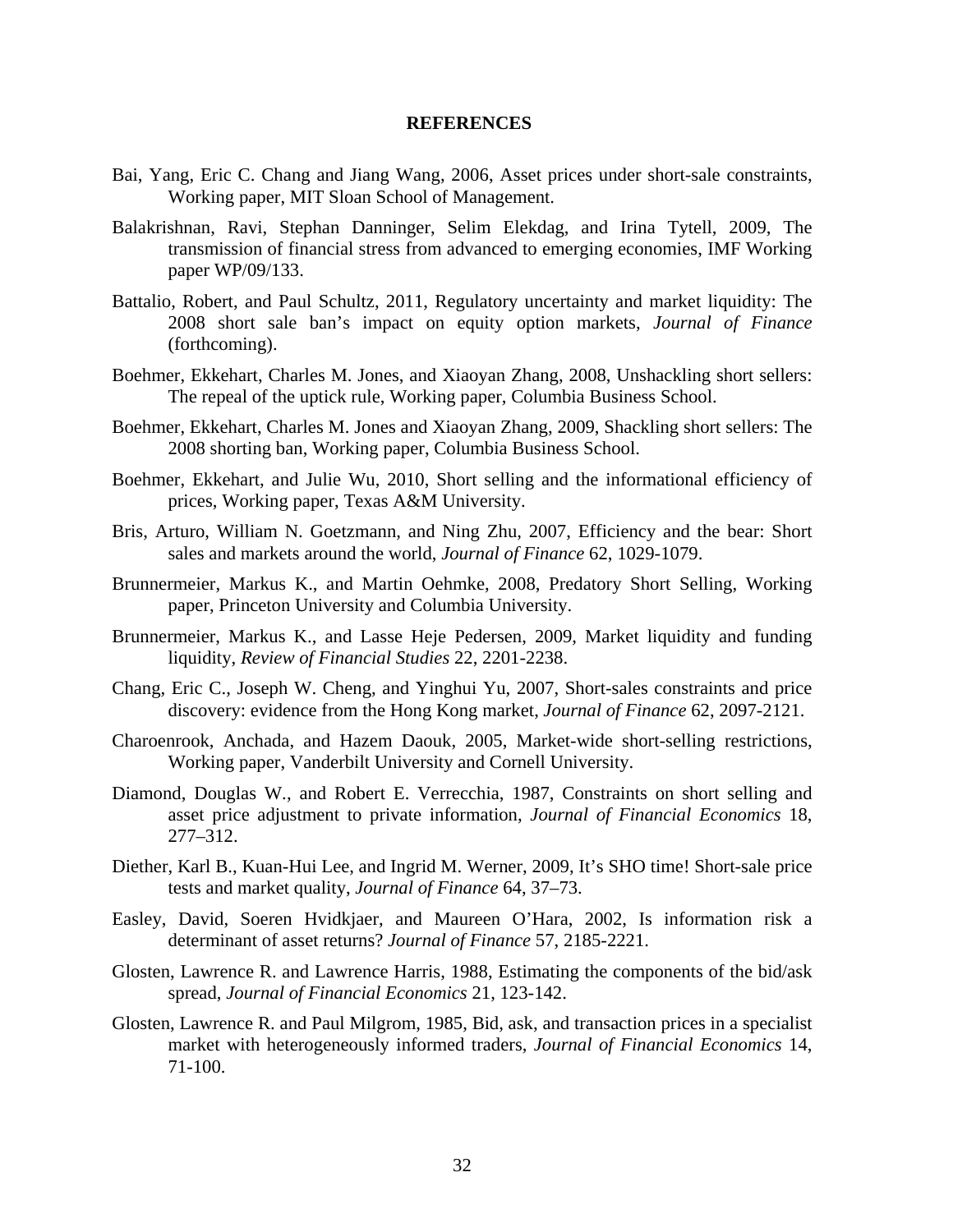- Gruenewald, Seraina, Alexander F. Wagner and Rolf H. Weber, 2010, Short selling regulation after the financial crisis – First principles revisited, *International Journal of Disclosure and Regulation* 7, 108-135.
- Halling, Michael, Marco Pagano, Otto Randl, and Josef Zechner, 2008, Where is the market? Evidence from cross-listings in the U.S., *Review of Financial Studies* 21, 724-761.
- Harris, Lawrence E., Ethan Namvar and Blake Phillips, 2009, Price inflation and wealth transfer during the 2008 SEC short-sale ban, Working paper, University of Southern California.
- Hasbrouck, Joel, 1991, Measuring the information content of stock trades, *Journal of Finance* 46, 179-207.
- Hong, Harrison and Jeremy C. Stein, 2003, Differences of opinion, short-sales constraints, and market crashes, *Review of Financial Studies* 16, 487-525.
- Jones, Charles M., and Owen A. Lamont, 2002, Short sale constraints and stock returns, *Journal of Financial Economics* 66, 207–239.
- Kolasinksi, Adam C., Adam V. Reed and Jacob R. Thornock, 2010, Prohibitions versus constraints: The 2008 short sales regulations, Working paper, University of Washington and University of North Carolina.
- La Porta, Rafael, Florencio Lopez de Silanes, Andrei Shleifer and Robert Vishny, 1998, Law and finance, *Journal of Political Economy* 106, 1113-1155.
- Marsh, Ian W., and Richard Payne, 2011, Banning short sales and market quality: The UK's experience, Working paper, Cass Business School.
- Mayhew, Stewart, and Vassil Mihov, 2004, How do exchanges select stocks for option listing? *Journal of Finance* 59, 447-471.
- Miller, Edward M., 1977, Risk, uncertainty and divergence of opinion, *Journal of Finance* 32, 1151-1168.
- Reed, Adam, 2007, Costly short-selling and stock price adjustment to earnings announcements, Working paper, University of North Carolina.
- Saffi, Pedro, and Kari Sigurdsson, 2010, Price efficiency and short selling, *Review of Financial Studies* (forthcoming).
- Shkilko, Andriy, Bonnie Van Ness and Robert Van Ness, 2011, Short selling and intraday price pressures, *Financial Management* (forthcoming).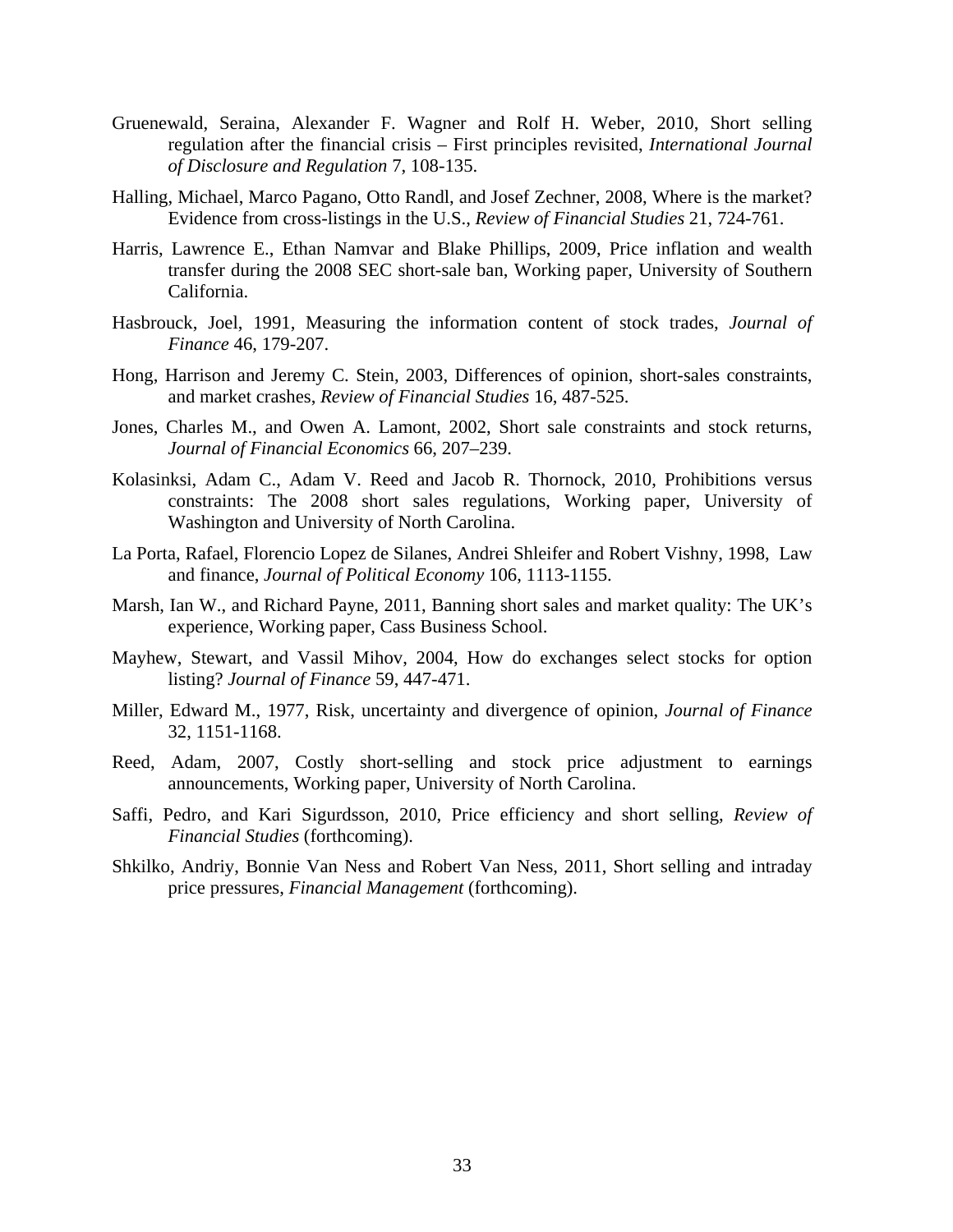| Country       | <b>Ban start</b> | Partial   | <b>Ban lift date</b> | Scope of ban         |            | Disclosure Duration** | Day/stock | Day/stock                 | <b>Fraction of</b> |           | Number of Number of     |
|---------------|------------------|-----------|----------------------|----------------------|------------|-----------------------|-----------|---------------------------|--------------------|-----------|-------------------------|
|               | date             | ban lift  |                      |                      |            | (days)                |           | observations observations | day/stock          |           | stocks on 1 stocks with |
|               |                  | date      |                      |                      |            |                       |           | with ban                  | obs. with          | Oct. 2008 | ban on 1                |
|               |                  |           |                      |                      |            |                       |           |                           | ban                |           | Oct. 2008               |
| Australia     | 22 Sep 08        | 18 Nov 08 | 25 May 09            | all stocks           | all stocks | 245                   | 357,003   | 58,594                    | 16.4%              | 956       | 956                     |
| Austria       | 26 Oct 08        |           |                      | financials           | financials | 240                   | 31,094    | 660                       | 2.1%               | 89        |                         |
| Belgium       | 22 Sep 08        |           |                      | financials           | financials | 274                   | 47,479    | 1,084                     | 2.3%               | 120       | 6                       |
| Canada        | 19 Sep 08        |           | 8 Oct 08             | financials           | all stocks | 19                    | 385,912   | 154                       | $0.0\%$            | 1,136     | 11                      |
| Czech Rep.    |                  |           |                      | no ban               |            |                       | 9,113     |                           | $0.0\%$            | 25        |                         |
| Denmark       | 13 Oct 08        |           |                      | financials           |            | 253                   | 60,408    | 7,099                     | 11.8%              | 171       | $\blacksquare$          |
| Finland       |                  |           |                      | no ban               |            |                       | 52,343    |                           | 0.0%               | 145       |                         |
| France        | 22 Sep 08        |           |                      | financials           | financials | 274                   | 269,636   | 3,454                     | 1.3%               | 719       | 19                      |
| Germany       | 20 Sep 08        |           |                      | financials           |            | 276                   | 318,318   | 2,124                     | 0.7%               | 845       | 12                      |
| Greece        | 10 Oct 08        |           | 1 Jun 09             | all stocks           | all stocks | 234                   | 102,822   | 41,217                    | 40.1%              | 273       |                         |
| Hong Kong     |                  |           |                      | no ban               |            |                       | 403,900   |                           | 0.0%               | 1,058     |                         |
| Hungary       |                  |           |                      | no ban               | all stocks |                       | 11,283    |                           | 0.0%               | 31        |                         |
| Ireland       | 19 Sep 08        |           |                      | financials           | financials | 277                   | 17,343    | 736                       | 4.2%               | 50        | 4                       |
| Israel        |                  |           |                      | no ban               |            |                       | 55,858    |                           | 0.0%               | 170       |                         |
| Italy         | 22 Sep 08*       | 1 Jan 09  | 1 Jun 09             | financials, then all |            | 252                   | 138,240   | 63,704                    | 46.1%              | 360       | 53                      |
| Japan         | 30 Oct 08        |           |                      | all stocks           | all stocks | 236                   | 776,840   | 362,625                   | 46.7%              | 2,294     | 2,294                   |
| Luxembourg    | 19 Sep 08        |           |                      | financials           |            | 277                   | 11,588    | 2,231                     | 19.3%              | 41        | 18                      |
| Netherlands   | 22 Sep 08        |           | 1 Jun 09             | financials           | financials | 252                   | 32,546    | 1,242                     | 3.8%               | 117       | $\,8\,$                 |
| New Zealand   |                  |           |                      | no ban               |            |                       | 30,382    |                           | 0.0%               | 102       |                         |
| Norway        | 8 Oct 08         |           |                      | financials           |            | 257                   | 73,303    | 1,945                     | 2.7%               | 227       |                         |
| Poland        |                  |           |                      | no ban               |            |                       | 24,485    |                           | 0.0%               | 79        |                         |
| Portugal      | 22 Sep 08        |           |                      | financials           | all stocks | 274                   | 17,277    | 1,311                     | 7.6%               | 53        | 9                       |
| Singapore     |                  |           |                      | no ban               |            |                       | 144,116   |                           | 0.0%               | 426       |                         |
| Slovenia      |                  |           |                      | no ban               |            |                       | 7,044     |                           | 0.0%               | 21        |                         |
| South Korea   | 1 Oct 08         | 1 Jun 09  |                      | all stocks           |            | 265                   | 208,199   | 98,592                    | 47.4%              | 616       | 616                     |
| Spain         | 24 Sep 08        |           |                      | all stocks           | financials | 272                   | 64,112    | 30,137                    | 47.0%              | 173       | 173                     |
| Sweden        |                  |           |                      | no ban               |            |                       | 98,102    |                           | 0.0%               | 309       |                         |
| Switzerland   | 19 Sep 08        |           | 16 Jan 09            | financials           |            | 119                   | 128,907   | 56,181                    | 43.6%              | 381       | 381                     |
| U.K.          | 19 Sep 08        |           | 16 Jan 09            | financials           | financials | 119                   | 575,811   | 2,188                     | 0.4%               | 1,826     | 33                      |
| U.S.          | 19 Sep 08        |           | 8 Oct 08             | financials           | all stocks | 19                    | 1,539,215 | 10,015                    | 0.7%               | 4,253     | 776                     |
| <b>Totals</b> |                  |           |                      |                      |            |                       | 5,992,679 | 745,293                   | 12.4%              | 17,066    | 5,369                   |

# **Table I. Structure of the Data Set**

\* The ban initially applied to financials, and was extended to all stocks on 10 October 2008. \*\* As of 23 June 2009.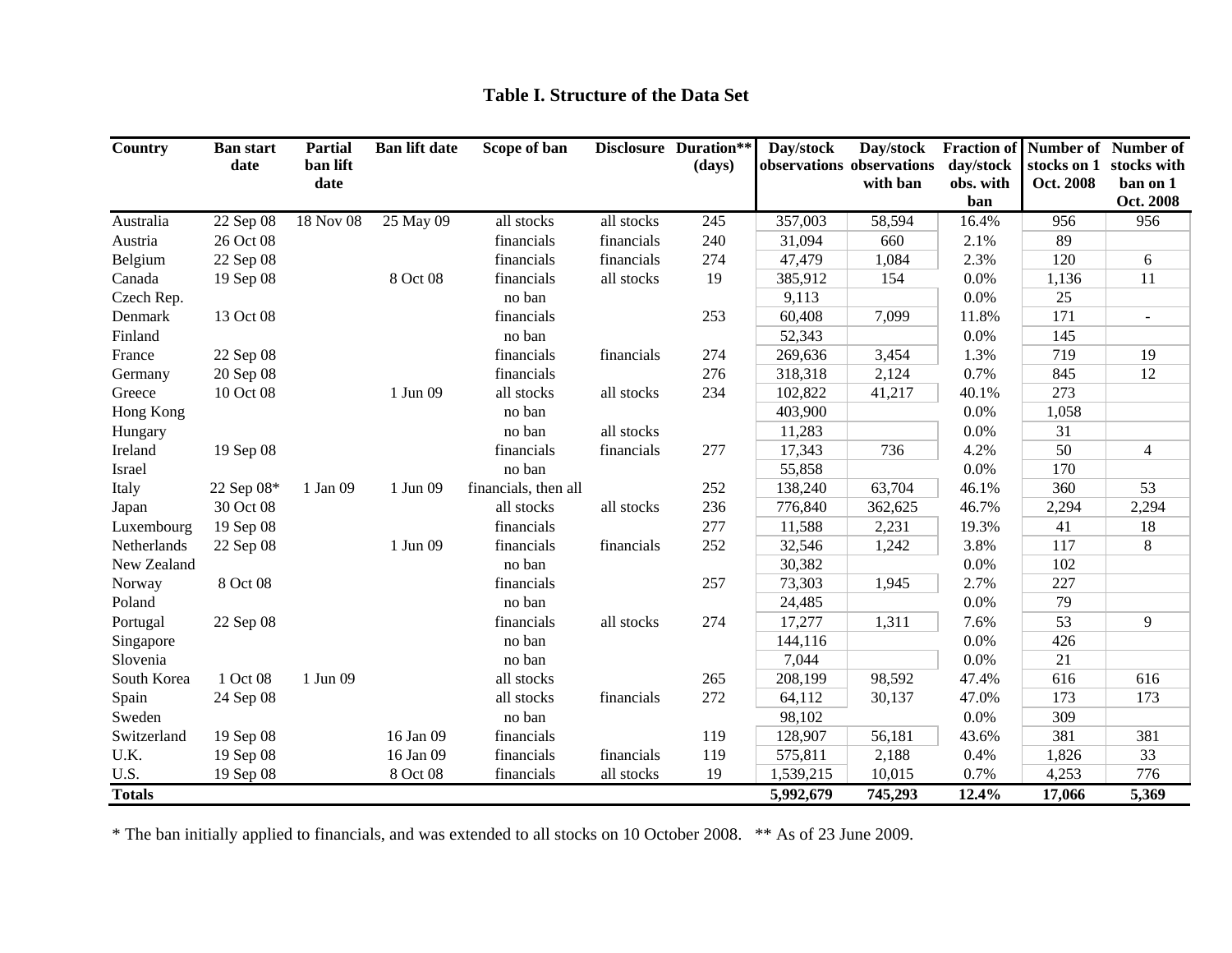# **Table II. Median Bid-Ask Spreads Before, During and After Short-Selling Bans**

The table provides median values for the bid-ask spread before, during and after bans of short sales by country. Countries with Total Bans are those where there was a time interval in which a ban applies to all stocks, while countries with Partial Bans are those where bans applied to financial stocks only. For countries with Total Bans, columns 6 to 10 are empty because no stocks were exempt from bans while bans on short sales were enacted. Three asterisks on the figures in columns 2 and 7 denote that the median bid-ask spread during the ban is significantly different from the median before and (if available) after the ban at the 1 percent level, based on a Wilcoxon test for differences between medians. The bottom row reports the simple average of the median values shown in the previous rows.

| Country                  |               | Percentage bid-ask spread for<br>stocks with ban |        | Ratio of bid-ask spread for<br>stocks with ban |      |               | Percentage bid-ask spread for<br>stocks without ban |        |                            | Ratio of bid-ask spread for<br>stocks without ban |  |  |
|--------------------------|---------------|--------------------------------------------------|--------|------------------------------------------------|------|---------------|-----------------------------------------------------|--------|----------------------------|---------------------------------------------------|--|--|
|                          | <b>Before</b> | <b>During</b>                                    | After  | During/before During/after                     |      | <b>Before</b> | <b>During</b>                                       | After  | During/before During/after |                                                   |  |  |
|                          | (1)           | (2)                                              | (3)    | (4)                                            | (5)  | (6)           | (7)                                                 | (8)    | (9)                        | (10)                                              |  |  |
| <b>Total Bans:</b>       |               |                                                  |        |                                                |      |               |                                                     |        |                            |                                                   |  |  |
| Australia <sup>1</sup>   | 3.3333        | $5.2632***$                                      | 4.7244 | 1.58                                           | 1.11 |               |                                                     |        |                            |                                                   |  |  |
| Italy <sup>2, 3</sup>    | 0.5721        | $2.7682***$                                      |        | 4.84                                           |      |               |                                                     |        |                            |                                                   |  |  |
| Japan                    | 0.6006        | $0.6976***$                                      |        | 1.16                                           |      |               |                                                     |        |                            |                                                   |  |  |
| South Korea <sup>4</sup> | 0.4494        | $0.5249***$                                      |        | 1.17                                           |      |               |                                                     |        |                            |                                                   |  |  |
| Spain                    | 0.5840        | $0.9611***$                                      |        | 1.65                                           |      |               |                                                     |        |                            |                                                   |  |  |
| Switzerland <sup>5</sup> | 1.1599        | $1.5267***$                                      |        | 1.32                                           |      |               |                                                     |        |                            |                                                   |  |  |
| <b>Partial Bans:</b>     |               |                                                  |        |                                                |      |               |                                                     |        |                            |                                                   |  |  |
| Austria                  | 0.2949        | $0.4807***$                                      |        | 1.63                                           |      | 1.4500        | $1.4815***$                                         |        | 1.02                       |                                                   |  |  |
| Belgium                  | 0.2791        | $0.5239***$                                      |        | 1.88                                           |      | 1.0929        | $1.7391***$                                         |        | 1.59                       |                                                   |  |  |
| Canada                   | 0.1877        | $0.6243***$                                      | 0.3667 | 3.33                                           | 1.70 | 1.6901        | $3.3426***$                                         | 3.9216 | 1.98                       | 0.85                                              |  |  |
| Denmark                  | 1.9169        | $3.7736***$                                      |        | 1.97                                           |      | 1.7493        | $2.3904***$                                         |        | 1.37                       |                                                   |  |  |
| France                   | 0.2946        | $0.6024***$                                      |        | 2.04                                           |      | 1.4907        | $2.1108***$                                         |        | 1.42                       |                                                   |  |  |
| Germany                  | 0.2870        | $0.6764***$                                      |        | 2.36                                           |      | 3.0457        | $4.1885***$                                         |        | 1.38                       |                                                   |  |  |
| Ireland                  | 0.4186        | $1.4047***$                                      |        | 3.36                                           |      | 3.4782        | 5.9572***                                           |        | 1.71                       |                                                   |  |  |
| Netherlands <sup>6</sup> | 0.2216        | $0.5144***$                                      | 0.3302 | 2.32                                           | 1.56 | 0.8734        | $1.0292***$                                         | 1.1959 | 1.18                       | 0.86                                              |  |  |
| Norway                   | 2.1352        | $3.6433***$                                      |        | 1.71                                           |      | 2.1201        | $3.3149***$                                         |        | 1.56                       |                                                   |  |  |
| Portugal                 | 0.4525        | $0.9479***$                                      |        | 2.09                                           |      | 0.8608        | $1.3245***$                                         |        | 1.54                       |                                                   |  |  |
| U.K.                     | 0.1429        | $0.4619***$                                      | 0.2930 | 3.23                                           | 1.58 | 4.6205        | $8.0101***$                                         | 8.0000 | 1.73                       | 1.00                                              |  |  |
| U.S.                     | 0.4904        | $1.6814***$                                      | 0.9050 | 3.43                                           | 1.86 | 0.2793        | $0.4310***$                                         | 0.4158 | 1.54                       | 1.04                                              |  |  |
| Average                  | 0.7081        | 1.4248                                           | 1.1166 | 2.27                                           | 1.50 | 1.8411        | 2.8468                                              | 2.9934 | 1.49                       | 0.99                                              |  |  |

 In Australia, a short-selling ban on all stocks was followed by a period in which the ban applied only to financials (19 November 2008 to 25 May 2009), which prevents the identification of a clean control group of exempt stocks. In this case, post-ban data refer to non-financial stocks between 19 November 2008 and 24 May 2009 and to all stocks after 24 May 2009.

2 In Italy and South Korea there was a partial short-selling ban for a very short period, yielding too few observations to compare banned stocks with non-banned ones.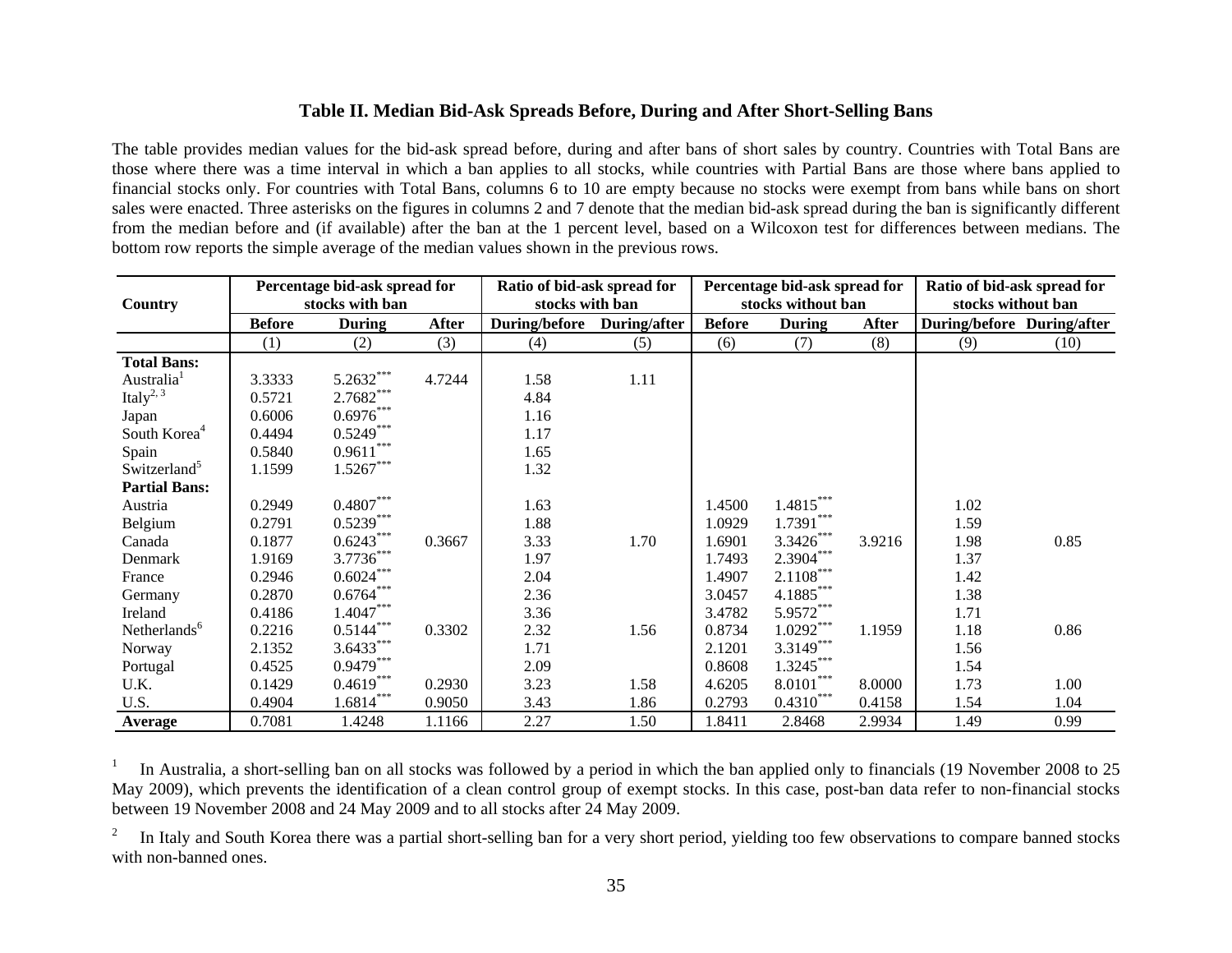3 In Italy the ban initially applied to financials only and to naked short sales only, then was extended to covered sales and later to all stocks. In 2009, it was restricted again to naked sales only for non-financials ( $1<sup>st</sup>$  January 2009) and later for financials ( $1<sup>st</sup>$  June 2009). The median during the ban period includes bid-ask spreads of financial stocks and other stocks for which naked and covered sales were banned in different periods.

4In South Korea the ban on non-financials was lifted on 1<sup>st</sup> June 2009. As a result, the median bid-ask spread on banned stocks during the ban is computed on data for all stocks before June 1<sup>st</sup> and for financial stocks only after that date. We do not compute a post-ban median bid-ask spread because the ban was not lifted for financial stocks during our sample period.

5 Switzerland issued a naked ban for non-financial stocks and a covered ban for financial stocks on the same date. Therefore, the median bid-ask spread shown in the table refers to all stocks. We show no figure for the post-ban period, because only the covered ban on financials was lifted on 16 January 2009. The median bid-ask spread for financial stocks rose from 0.0853 in the pre-ban period to 0.0957 in the covered ban period and reverted to 0.0800 after the ban lift. The increase during the ban period is significantly different from zero at the 1 percent level.

6 The Netherlands initially issued a naked ban on financials, which was converted into a covered ban two weeks later. The median bid-ask spread for stocks during the ban period includes both the naked ban and the covered ban period. The median bid-ask spread for stocks subject to the naked ban only (from 22 September 2008 to 4 October 2008) is 0.3075, about 1.4 times the median bid-ask spread before the ban.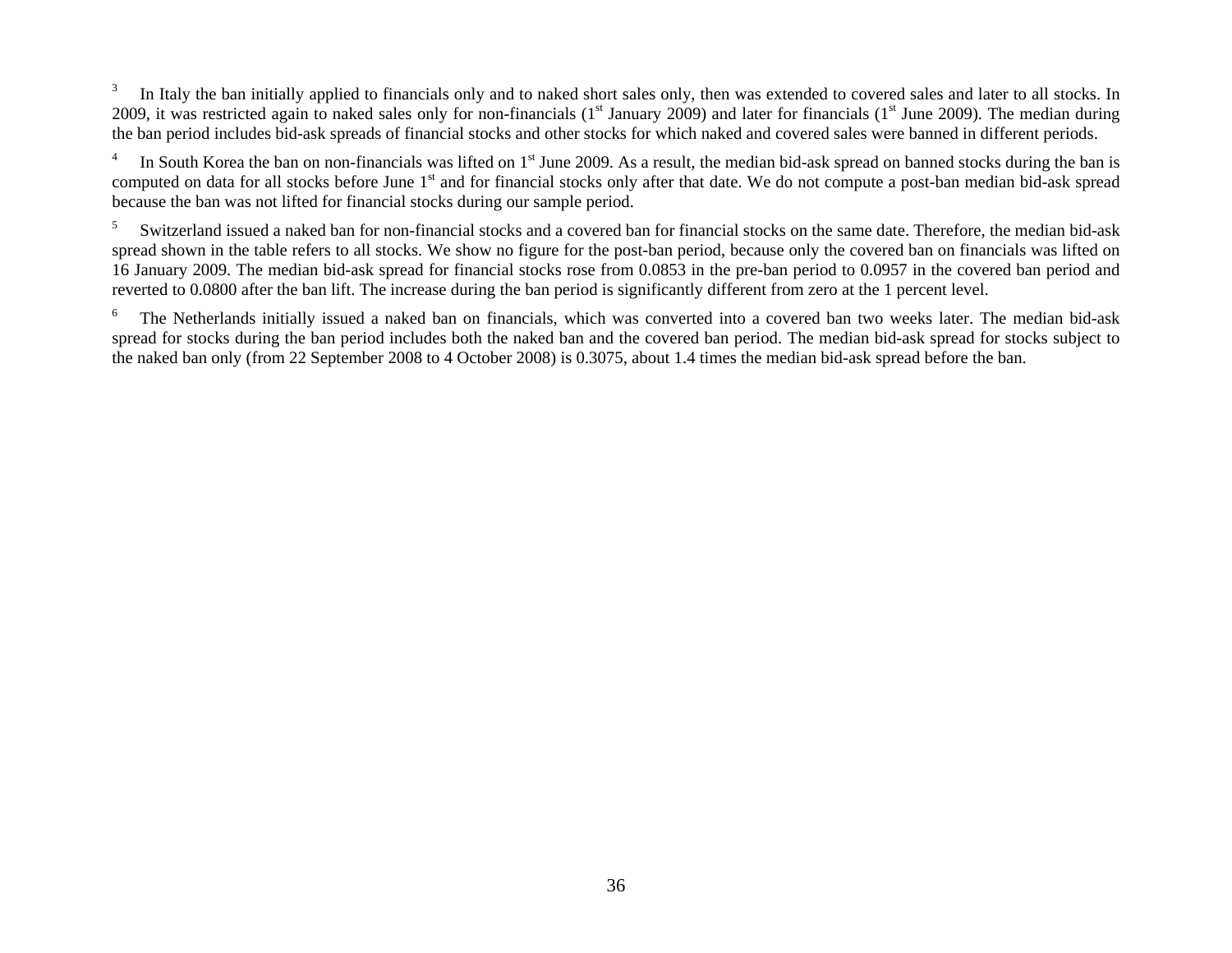#### **Table III. Bid-ask Spreads and Short-Selling Bans: Regression Analysis**

The dependent variable is the percentage quoted bid-ask spread at the market close. In the first four columns, we use data for 25 countries (all the countries in Table I, except for the Czech Republic, Greece, Hungary, Israel and Luxembourg). In the last three columns, we only use data for 12 countries that banned short sales only for financial stocks (Austria, Belgium, Canada, Denmark, France, Germany, Ireland, Netherlands, Norway, Portugal, U.K. and U.S.). Naked Ban is a dummy variable that equals 1 if naked short sales are forbidden and covered sales are allowed and 0 otherwise. Covered Ban is a dummy variable that equals 1 if even covered short sales are forbidden and 0 otherwise. Disclosure is a dummy variable that equals 1 if the seller has to disclose his position and 0 otherwise*.* Volatility is a moving standard deviation of returns based on the previous 20 observations. The regressions are estimated by OLS on daily data with robust standard errors clustered at the stock level in columns 1, 2, 5 and 6, and AR(1) correction in columns 3 and 4. The regressions in columns 1 through 6 include fixed effects at the stock level, and that in column 7 includes fixed effects at the stock-pair level. The estimates in columns 1 to 6 are based on panel data, while those in column 7 are based on matched stocks using the event study methodology described in the text. The specifications in columns 6 and 7 also include day fixed effects. In the regression of column 6, for computational reasons the estimation is implemented by replacing dependent and independent variables by their deviations from the respective stock-level average and including daily fixed effects in the regression. The numbers reported in parenthesis below the coefficient estimates are *t*-statistics. The estimates marked with three (two, one) asterisks are significantly different from zero at the 1 (5, 10) percent level.

|                      | (1)            | (2)          | (3)            | (4)        | (5)            | (6)                                | (7)                   |
|----------------------|----------------|--------------|----------------|------------|----------------|------------------------------------|-----------------------|
| Countries            | All            | All          | All            | All        | Partial        | Partial                            | Partial               |
|                      |                |              |                |            | bans           | bans                               | bans                  |
| Constant             | $3.93***$      | $3.76***$    | $4.97***$      | $4.90***$  | $4.20***$      | $0.0005\ensuremath{^{***}}\xspace$ | $0.71^{\ast\ast\ast}$ |
|                      | (1993.65)      | (749.94)     | (3290.72)      | (3092.86)  | (997.52)       | (3.71)                             | (42.76)               |
| Naked Ban            | $1.28***$      | $0.86^{***}$ | $0.89***$      | $0.90***$  | $2.43***$      | $0.23***$                          | $0.56***$             |
|                      | (76.04)        | (6.50)       | (29.31)        | (29.60)    | (20.06)        | (3.99)                             | (2.82)                |
| Covered Ban          | $1.98***$      | $2.14***$    | $1.63***$      | $1.63***$  | $2.75***$      | $0.46^{\ast\ast\ast}$              | $1.19***$             |
|                      | (150.74)       | (14.84)      | (57.44)        | (57.61)    | (24.75)        | (2.39)                             | (3.66)                |
| Disclosure           | $-0.65***$     | $-0.27$ **   | $-0.37***$     | $-0.37***$ | $-1.79***$     | $-0.50***$                         | $-0.55$ *             |
|                      | $(-37.84)$     | $(-1.84)$    | $(-11.54)$     | $(-11.59)$ | $(-15.10)$     | $(-2.25)$                          | $(-1.75)$             |
|                      |                |              |                | $0.99***$  | $-0.36***$     |                                    |                       |
| Volatility           |                |              |                | (35.84)    | $(-14.65)$     |                                    |                       |
|                      |                |              |                |            |                |                                    |                       |
| Day Fixed<br>Effects | No             | No           | N <sub>o</sub> | No         | N <sub>o</sub> | Yes                                | Yes                   |
|                      |                |              |                |            |                |                                    |                       |
| Stock-Level          |                |              |                |            |                |                                    |                       |
| or Pair-Level        | Yes            | Yes          | Yes            | Yes        | Yes            | Yes                                | $Yes+$                |
| <b>Fixed Effects</b> |                |              |                |            |                |                                    |                       |
| AR(1)                |                |              |                |            |                |                                    |                       |
| Disturbances         | N <sub>o</sub> | No           | Yes            | Yes        | N <sub>o</sub> | No                                 | No                    |
| Methodology          | Panel          | Panel        | Panel          | Panel      | Panel          | Panel                              | Matching              |
| Number of            |                |              |                |            |                |                                    |                       |
| Observations         | 5, 143, 173    | 878,279      | 5,126,682      | 5,124,349  | 3,188,903      | 3,188,903                          | 45,588                |
| Included             |                |              |                |            |                |                                    |                       |
| <b>Stocks</b>        | All            | Financials   | All            | All        | All            | All                                | All                   |
| Number of            |                |              |                |            |                |                                    |                       |
| <b>Stocks</b> (Pairs | 16,491         | 2,718        | 16,456         | 16,452     | 10,253         | 10,253                             | 1,566                 |
| in Column 7)         |                |              |                |            |                |                                    |                       |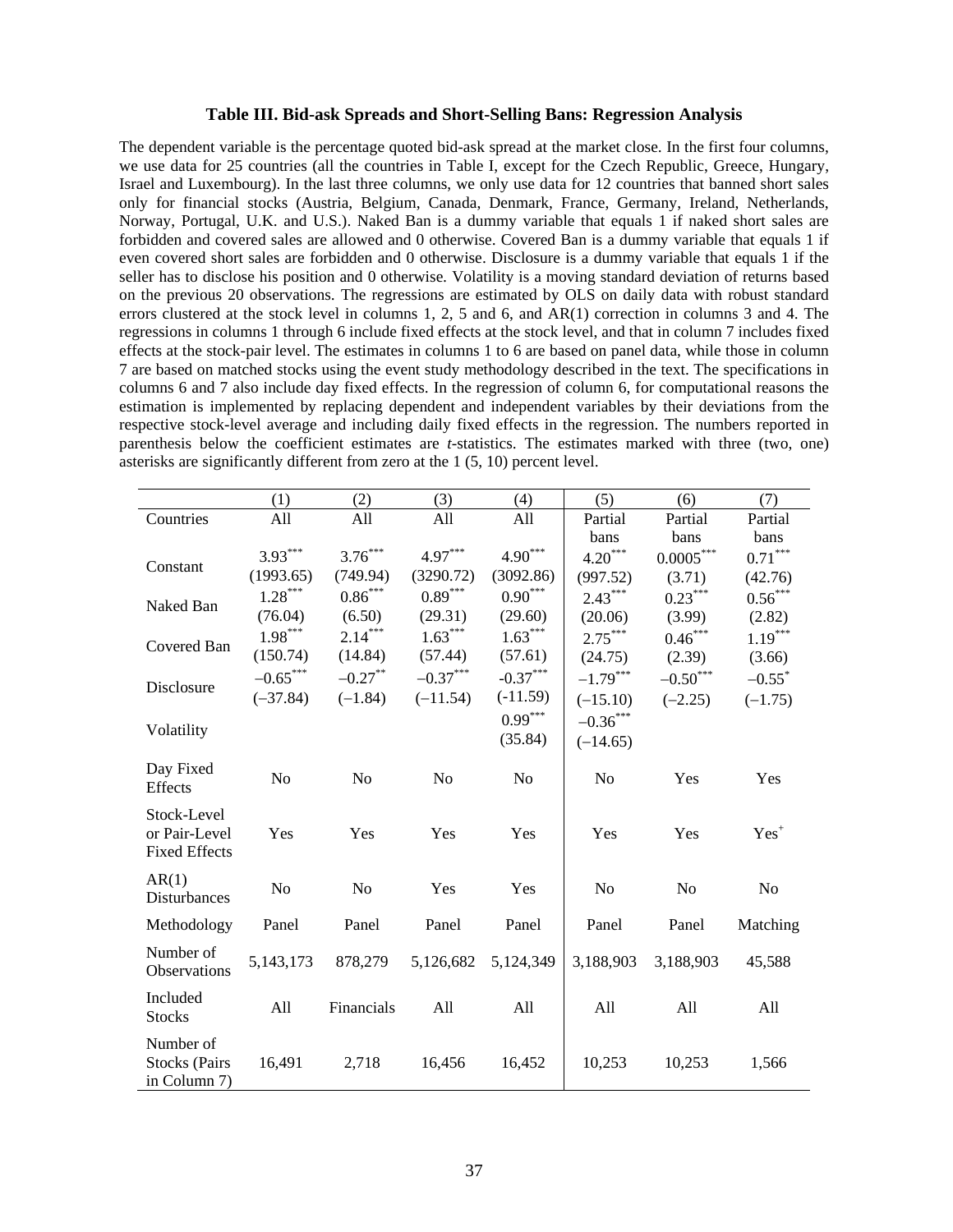#### **Table IV: Bid-ask Spreads and Short-Selling Bans Enactments and Lifts**

The dependent variable is the percentage quoted bid-ask spread at the market close. In column 1, the estimates are based on the panel of daily data for the 6 countries that applied a covered ban to financial stocks only (Canada, Ireland, Netherlands, Norway, U.K. and U.S.). The regression is estimated by OLS with robust standard errors, and includes stock-level and day fixed effects. For computational reasons the estimation is implemented replacing dependent and independent variables by their deviations from the respective stocklevel average and including daily fixed effects in the regression. In columns 2 and 3, the estimates are based on the event study methodology described in the text, using data for matched stocks in countries that lifted covered bans on financial stocks within our sample period (Canada, Netherlands, U.K. and U.S.). The regression in column 2 is estimated over a time-window of 50-days before and after the ban enactment date, and that in column 3 over a time-window of 50-days before and after the ban lift date. Both regressions are estimated by OLS with robust standard errors, and include fixed effects for matched-stock pairs and day fixed effects. Covered Ban Enactment is a dummy variable that equals 1 when covered short sales are forbidden, and equals 0 otherwise. Covered Ban Lift is a dummy variable that equals 1 after a covered short sale ban was lifted, and equals 0 otherwise. The numbers reported in parenthesis below coefficient estimates are *t*statistics. The coefficient estimates marked with three asterisks are significantly different from zero at the 1 percent level.

|                                  | (1)        | (2)         | (3)             |
|----------------------------------|------------|-------------|-----------------|
| Constant                         | $-0.0023$  | 0.03        | 0.06            |
|                                  | $(-0.40)$  | (0.41)      | (0.81)          |
| <b>Covered Ban Enactment</b>     | $0.17***$  | $0.61***$   |                 |
|                                  | (3.79)     | (3.70)      |                 |
| Covered Ban Lift                 | $-0.10***$ |             | $-0.90^{\circ}$ |
|                                  | $(-5.71)$  |             | $(-2.68)$       |
| Day Fixed Effects                | Yes        | Yes         | Yes             |
| <b>Stock-Level Fixed Effects</b> | Yes        | Yes         | Yes             |
| Methodology                      | Panel      | Event Study | Event Study     |
| Number of observations           | 2,702,206  | 41361       | 30728           |
| Number of stocks                 | 7,092      | 710         | 710             |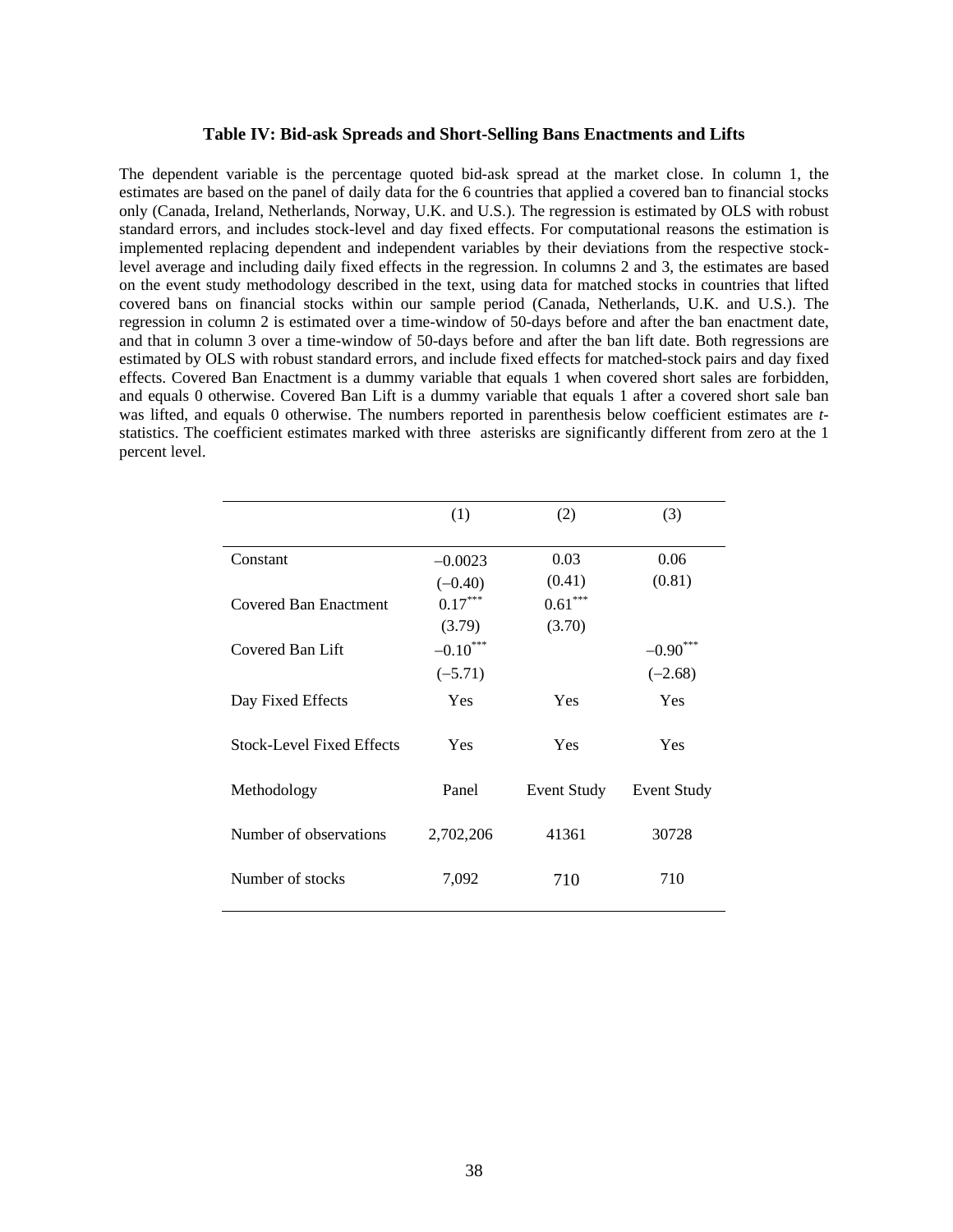## **Table V. Bid-Ask Spreads and Short-Selling Bans: Differential Effects by Size, Volatility, and Stocks With and Without Listed Options**

The dependent variable is the percentage quoted bid-ask spread at the market close for 25 countries (all the countries in Table I, except for the Czech Republic, Greece, Hungary, Israel and Luxembourg). Naked Ban is a dummy variable that equals 1 if naked short sales are forbidden and covered sales are allowed and 0 otherwise. Covered Ban is a dummy variable that equals 1 if even covered short sales are forbidden and 0 otherwise. Disclosure is a dummy variable that equals 1 if the seller has to disclose his position and 0 otherwise*.* Capitalization is the company's percentile in the distribution of the capitalization of companies in its country, measured as the average of total market value in the first 6 months of 2008. Large-Cap (Small-Cap) Stocks are those in the top (bottom) quartile by Capitalization in the relevant country. Volatility is the standard deviation of returns, measured from the beginning of January to the end of June 2008. High (Low) Volatility Stocks are those in the top (bottom) quartile by volatility in the relevant country. The regressions are estimated by OLS on daily data with robust standard errors clustered at the stock level. All regressions include fixed effects at the stock level. The numbers reported in parenthesis below the coefficient estimates are *t*-statistics. The estimates marked with three asterisks are significantly different from zero at the 1 percent level.

|                                  | Large-<br>Cap<br><b>Stocks</b>  | Small-<br>Cap<br><b>Stocks</b>  | Low<br>Volatility<br><b>Stocks</b> | High<br>Volatility<br><b>Stocks</b> | <b>Stocks With</b><br>Listed<br>Options | <b>Stocks</b><br>Without<br>Listed<br>Options |
|----------------------------------|---------------------------------|---------------------------------|------------------------------------|-------------------------------------|-----------------------------------------|-----------------------------------------------|
| Constant                         | (1)<br>$4.19***$                | (2)<br>$6.66***$                | (3)<br>$2.59***$                   | (4)<br>$5.92***$                    | (5)<br>$0.60***$<br>(193.48)            | (6)<br>$4.23***$<br>(1015.57)                 |
| Naked Ban                        | (563.77)<br>$1.24***$<br>(8.83) | (722.20)<br>$1.63***$<br>(7.78) | (314.26)<br>$1.17***$<br>(5.59)    | (747.00)<br>$1.30***$<br>(9.92)     | $0.33***$<br>(5.94)                     | $1.40***$<br>(12.24)                          |
| Covered Ban                      | $1.81***$<br>(19.66)            | $2.57***$<br>(13.73)            | $1.75***$<br>(11.17)               | $1.85***$<br>(19.52)                | $0.67***$<br>(9.66)                     | $2.14***$<br>(25.95)                          |
| <b>Disclosure</b>                | $-0.76***$<br>$(-5.83)$         | $-0.53***$<br>$(-2.44)$         | $-0.73***$<br>$(-3.63)$            | $-0.66$ ***<br>$(-5.22)$            | $-0.20$ ***<br>$(-3.42)$                | $-0.72$ ***<br>$(-6.54)$                      |
| Stock-Level Fixed<br>Effects     | Yes                             | Yes                             | Yes                                | Yes                                 | Yes                                     | Yes                                           |
| Number of<br><b>Observations</b> | 1,846,401                       | 1,069,289                       | 1,314,501                          | 1,193,031                           | 427,164                                 | 4,716,009                                     |
| Number of Stocks                 | 6,538                           | 3,561                           | 4,144                              | 4,017                               | 1,306                                   | 15,185                                        |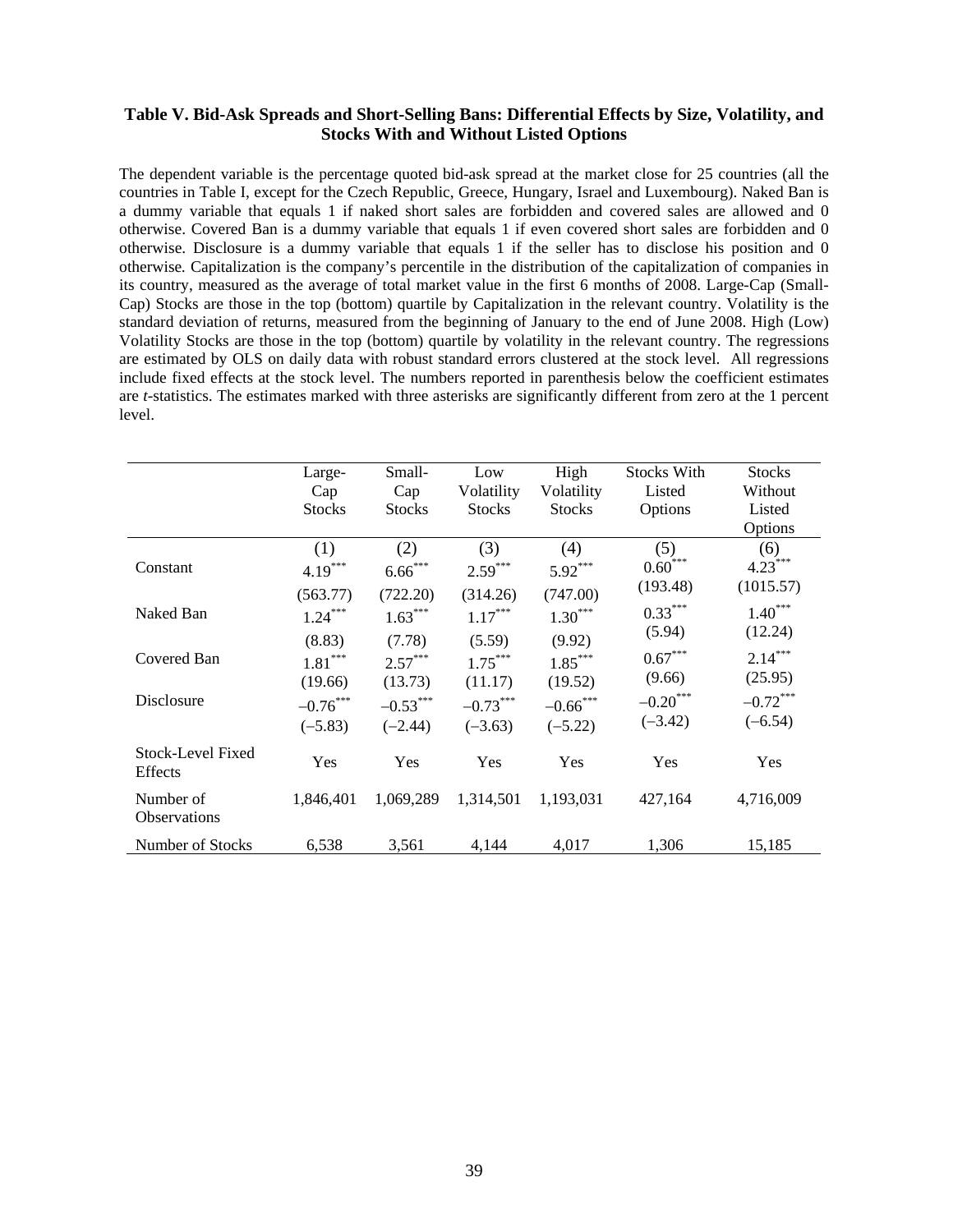## **Table VI. Bid-ask Spreads and Short-Selling Bans: Country-by-Country Estimates**

The dependent variable is the percentage quoted bid-ask spread at the market close. The estimation is effected via a separate OLS regression for each country with fixed stock-level effects (using the same specification as in column 1 of Table III), and is based on daily data for 25 countries (all the countries in Table I, except for the Czech Republic, Greece, Hungary, Israel and Luxembourg). The table summarizes the individual regression estimates. Naked Ban is a dummy variable that equals 1 if naked short sales are forbidden and covered sales are allowed and 0 otherwise. Covered Ban is a dummy variable that equals 1 if even covered short sales are forbidden and 0 otherwise.

| Average coefficient<br>Number of estimates<br>Number positive<br>Positive and significant at 1 percent level<br>Number negative<br>Negative and significant at 1 percent level | 3.83<br>25<br>25<br>25<br>$\Omega$<br>$\Omega$ |
|--------------------------------------------------------------------------------------------------------------------------------------------------------------------------------|------------------------------------------------|
| Average coefficient<br>Number of estimates<br>Number positive<br>Positive and significant at 1 percent level<br>Number negative<br>Negative and significant at 1 percent level | 0.98<br>11<br>11<br>10<br>$\Omega$<br>0        |
| Average coefficient<br>Number of estimates<br>Number positive<br>Positive and significant at 1 percent level<br>Number negative<br>Negative and significant at 1 percent level | 1.24<br>10<br>10<br>10<br>$\Omega$<br>0        |
|                                                                                                                                                                                | Yes                                            |
|                                                                                                                                                                                | 5, 143, 173                                    |
|                                                                                                                                                                                | 16,491                                         |
|                                                                                                                                                                                |                                                |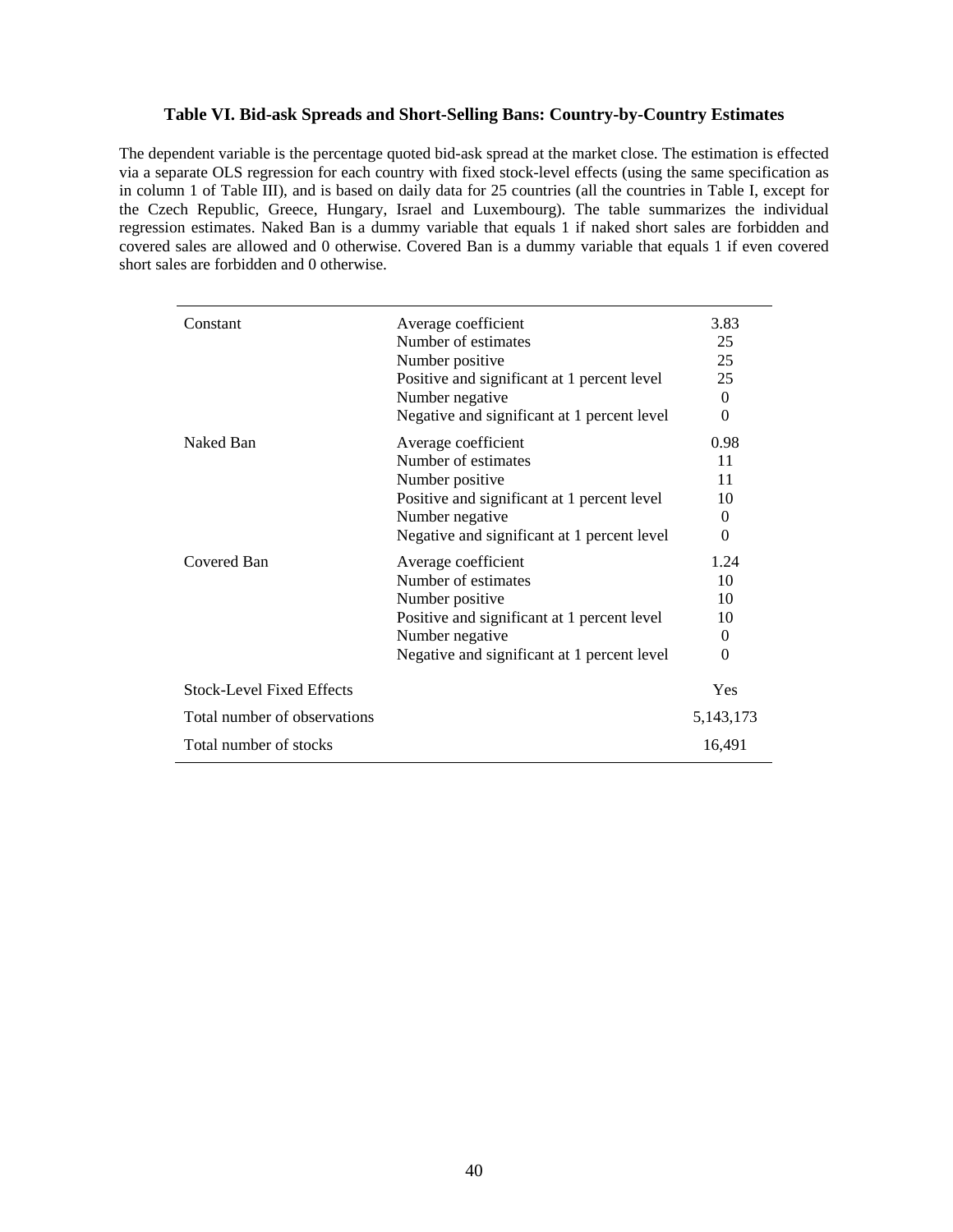## **Table VII. Bid-Ask Spreads and Short-Selling Bans for Dually Listed Stocks**

The dependent variable is the percentage quoted bid-ask spread on the domestic market (in columns 1 and 3) or on the U.S. market (in columns 2 and 4) for dually listed stocks. Ban is a dummy variable that equals 1 if short sales, either naked or covered, are forbidden and 0 otherwise. The regressions in columns 1 and 2 are estimated with daily data for all dually listed stocks in the U.S. The regressions in columns 3 and 4 are estimated for the subset of stocks whose countries imposed a ban on financial stocks only. All estimates are obtained with OLS, with robust estimates of the standard errors clustered at the stock level, and include fixed effects at the stock level. The numbers in parentheses below the coefficient estimates are *t*-statistics. The estimates marked with three (two) asterisks are significantly different from zero at the 1 (5) percent level.

|                                  | Domestic<br>U.S. Dual Listing<br>Market Liquidity<br>Liquidity |           | Domestic Market<br>Liquidity | U.S. Dual Listing<br>Liquidity |
|----------------------------------|----------------------------------------------------------------|-----------|------------------------------|--------------------------------|
|                                  | (1)                                                            | (2)       | (3)                          | (4)                            |
| Constant                         | $1.00***$                                                      | $0.84***$ | $0.51***$                    | $0.73***$                      |
|                                  | (97.28)                                                        | (37.93)   | (22.81)                      | (4.55)                         |
| Ban on Domestic                  | $0.17***$                                                      | $0.62***$ | $0.08^{\ast\ast\ast}$        | $0.76***$                      |
| Market                           | (3.07)                                                         | (5.35)    | (3.36)                       | (13.44)                        |
| Ban on U.S. Market               | $-0.03$                                                        | $0.79***$ | $-0.03$                      | $0.36***$                      |
|                                  | $(-0.78)$                                                      | (5.20)    | $(-0.49)$                    | (2.32)                         |
| Stock-Level Fixed<br>Effects     | Yes                                                            | Yes       | Yes                          | Yes                            |
| Number of<br><b>Observations</b> | 42.371                                                         | 46,181    | 18,767                       | 19,295                         |
| Calendar Dummies                 | No                                                             | No        | Yes                          | Yes                            |
| Number of Stocks                 | 131                                                            | 133       | 56                           | 56                             |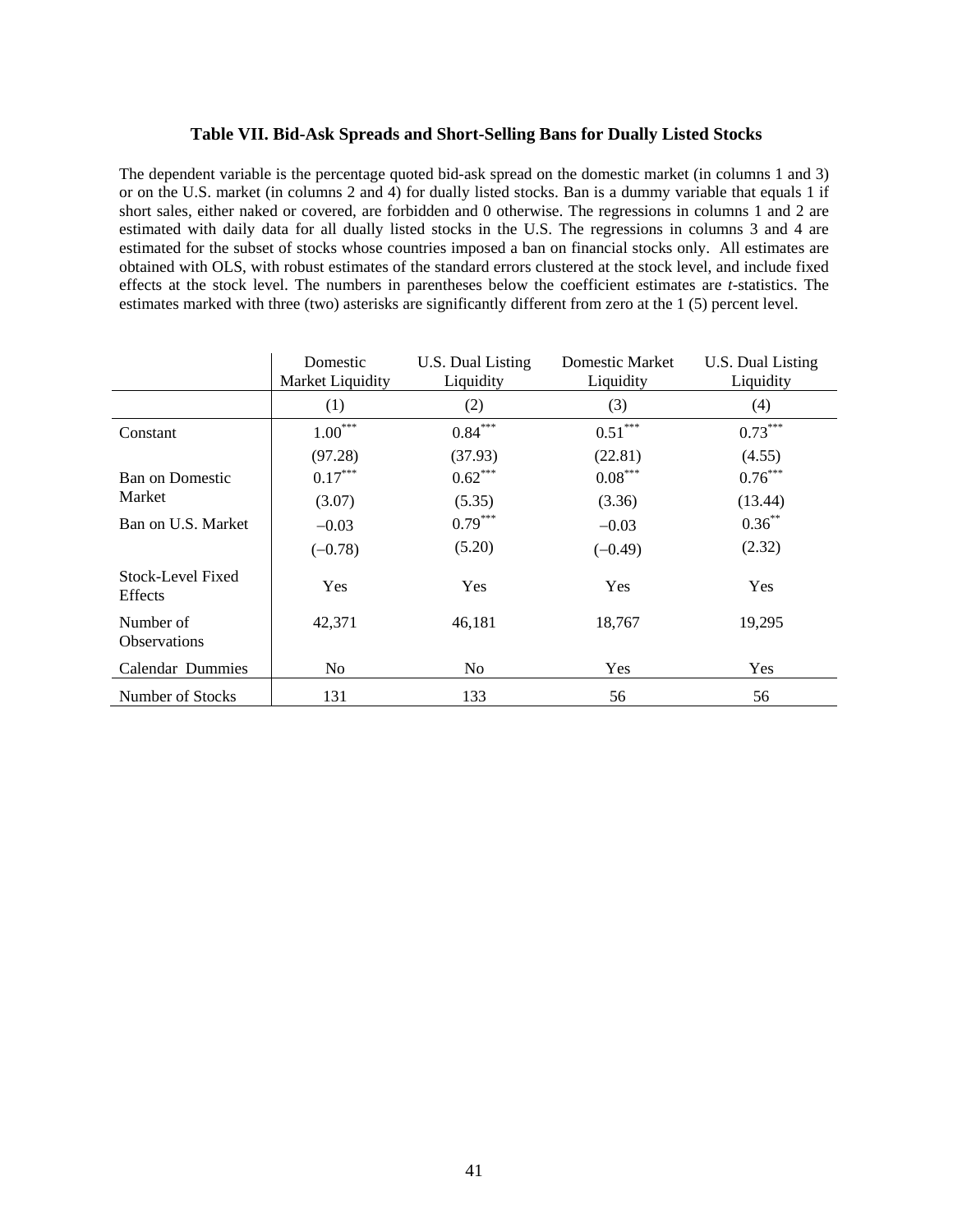# **Table VIII. Price Discovery and Short-Selling Bans**

Column 1 of the table shows the median value of the first-order autocorrelation of residuals from a market model regression of weekly returns for different subsamples. Ban is a dummy variable that equals 1 if short sales, either naked or covered, are forbidden, and is 0 otherwise. The market model regression is estimated with weekly returns data for all individual stocks from 30 countries from January 2008 to June 2009, using a national broad stock market index as the market proxy. Column 2 shows the median cross-autocorrelation between individual stock returns and the corresponding lagged market return, when the latter is negative, in each of the two subsamples, and the difference between the two. Column 3 reports the same statistics for positive or zero market returns. Column 4 reports the median of the difference between the downside crossautocorrelation and the upside cross-autocorrelation. The bottom row shows the difference between the medians of the two subsamples, and the numbers in parenthesis are the *p*-value of the K non-parametric test for the equality of medians.

|            | Median<br>Autocorrelation<br>of Market<br>Model<br>Residuals | Median Downside<br>Cross-autocorrelation<br>between Stock<br><b>Returns and Market</b><br>Returns | Median Upside Cross-<br>autocorrelation<br>between Stock Returns<br>and Market Returns | Median of the<br>Difference between<br>Downside and<br><b>Upside Cross-</b><br>autocorrelation |  |  |
|------------|--------------------------------------------------------------|---------------------------------------------------------------------------------------------------|----------------------------------------------------------------------------------------|------------------------------------------------------------------------------------------------|--|--|
|            | (1)                                                          | (2)                                                                                               | (3)                                                                                    | (4)                                                                                            |  |  |
| $Ban = 0$  | 0.0824                                                       | 0.2833                                                                                            | 0.2340                                                                                 | 0.0358                                                                                         |  |  |
| $Ban = 1$  | 0.1011                                                       | 0.3552                                                                                            | 0.2638                                                                                 | 0.0565                                                                                         |  |  |
| Difference | $0.0187***$                                                  | $0.0719***$                                                                                       | $0.0298***$                                                                            | $0.0207**$                                                                                     |  |  |
|            | (0.0000)                                                     | (0.0000)                                                                                          | (0.0000)                                                                               | (0.0470)                                                                                       |  |  |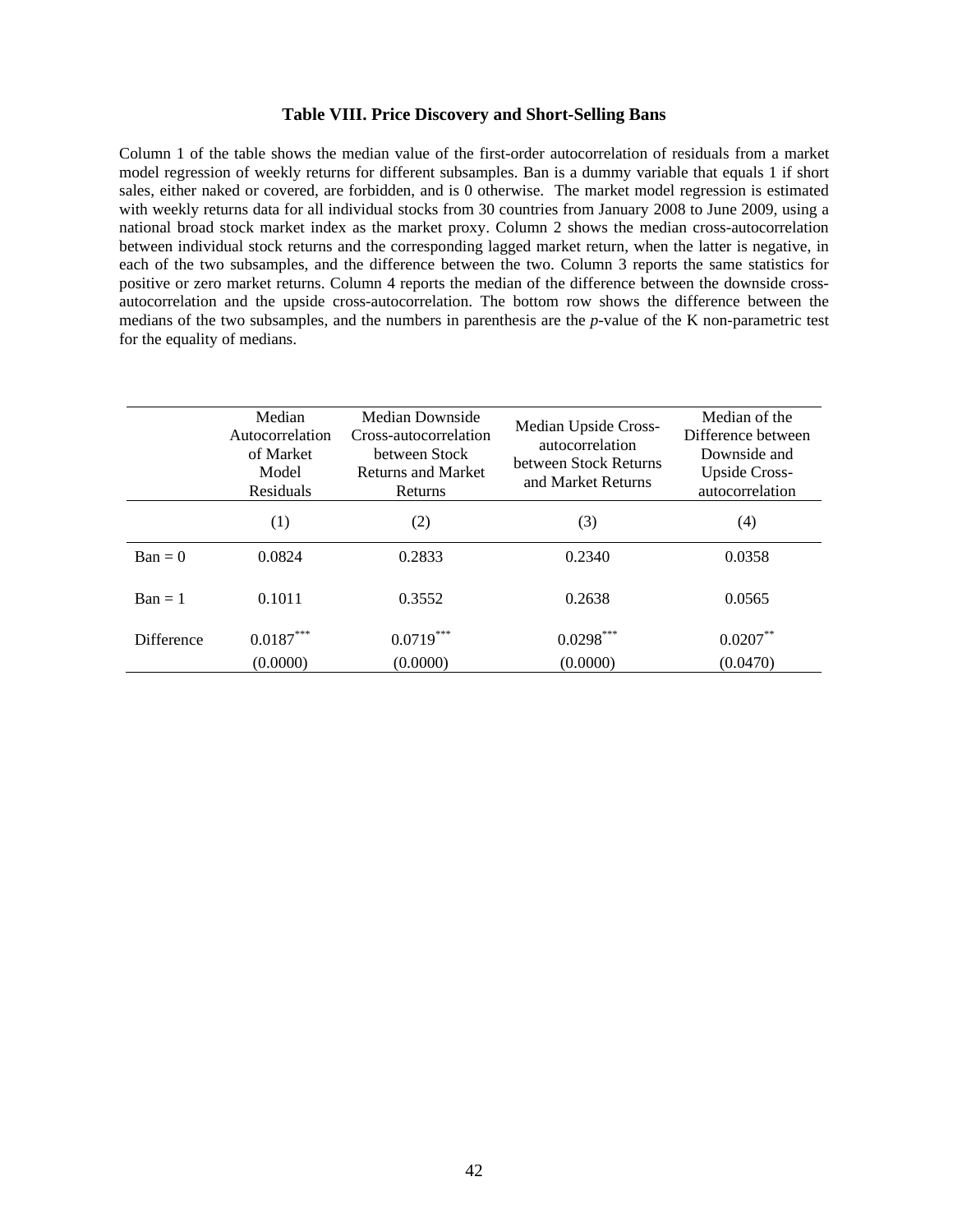#### **Table IX. Stock Returns and Short-Selling Bans**

The dependent variable is the weekly excess return for each stock, defined as the difference between the raw return and the country equally-weighted market index. We drop all observations in which the raw stock return is zero, to avoid non-trading biases. Naked Ban is a dummy variable that equals 1 if naked short sales are forbidden and covered sales are allowed, and is 0 otherwise. Covered Ban is a dummy variable that equals 1 if even covered short sales are forbidden, and is 0 otherwise. Disclosure is a dummy variable that equals 1 if the seller has to disclose his position and 0 otherwise*.* The specifications in column 1 and 2 are estimated only on data for the U.S. and those in columns 3 and 4 are estimated with data for all the other countries with partial bans. The estimates in columns 1 to 3 are based on the panel data for these countries, while those in columns 2 and 4 are based on matched stocks using the event study methodology described in the text. All regressions are estimated by OLS with robust standard errors clustered at the stock level, and include fixed effects at the stock level and weekly time effects. The numbers reported in parenthesis below the coefficient estimates are *t*-statistics. The coefficient estimates marked with three (two) asterisks are significantly different from zero at the 1 (5) percent level.

|                                     | (1)                       | (2)            | (3)                                          | (4)                                          |
|-------------------------------------|---------------------------|----------------|----------------------------------------------|----------------------------------------------|
| Constant                            | ${0.0583}^{\ast\ast\ast}$ | $0.0022^{***}$ | $-0.0017***$                                 | $-0.0008***$                                 |
|                                     | (29.82)                   | (10.78)        | $(-58.50)$                                   | $(-1.77)$                                    |
| Naked Ban                           |                           |                | $-0.0026$                                    | $-0.0081$                                    |
|                                     |                           |                | $(-0.67)$                                    | $(-3.13)$                                    |
| Covered Ban                         | $0.0611***$               | 0.0041         | $-0.0004$                                    | $-0.0025$                                    |
|                                     | (18.82)                   | (3.77)         | $(-0.12)$                                    | $(-0.67)$                                    |
| Disclosure                          |                           |                | 0.0066                                       | $-0.0006$                                    |
|                                     |                           |                | (1.17)                                       | (0.17)                                       |
| Stock-Level<br><b>Fixed Effects</b> | Yes                       | Yes            | Yes                                          | Yes                                          |
| Weekly Fixed<br><b>Effects</b>      | Yes                       | Yes            | Yes                                          | Yes                                          |
| Countries in<br>the sample          | U.S.                      | U.S.           | Countries with<br>partial ban<br>except U.S. | Countries with<br>partial ban<br>except U.S. |
| Methodology                         | Panel<br>data             | Event<br>study | Panel<br>data                                | Event<br>study                               |
| Number of<br>observations           | 245,631                   | 43,973         | 299,980                                      | 7,695                                        |
| Number of<br>stocks                 | 3.717                     | 1,354          | 5,369                                        | 240                                          |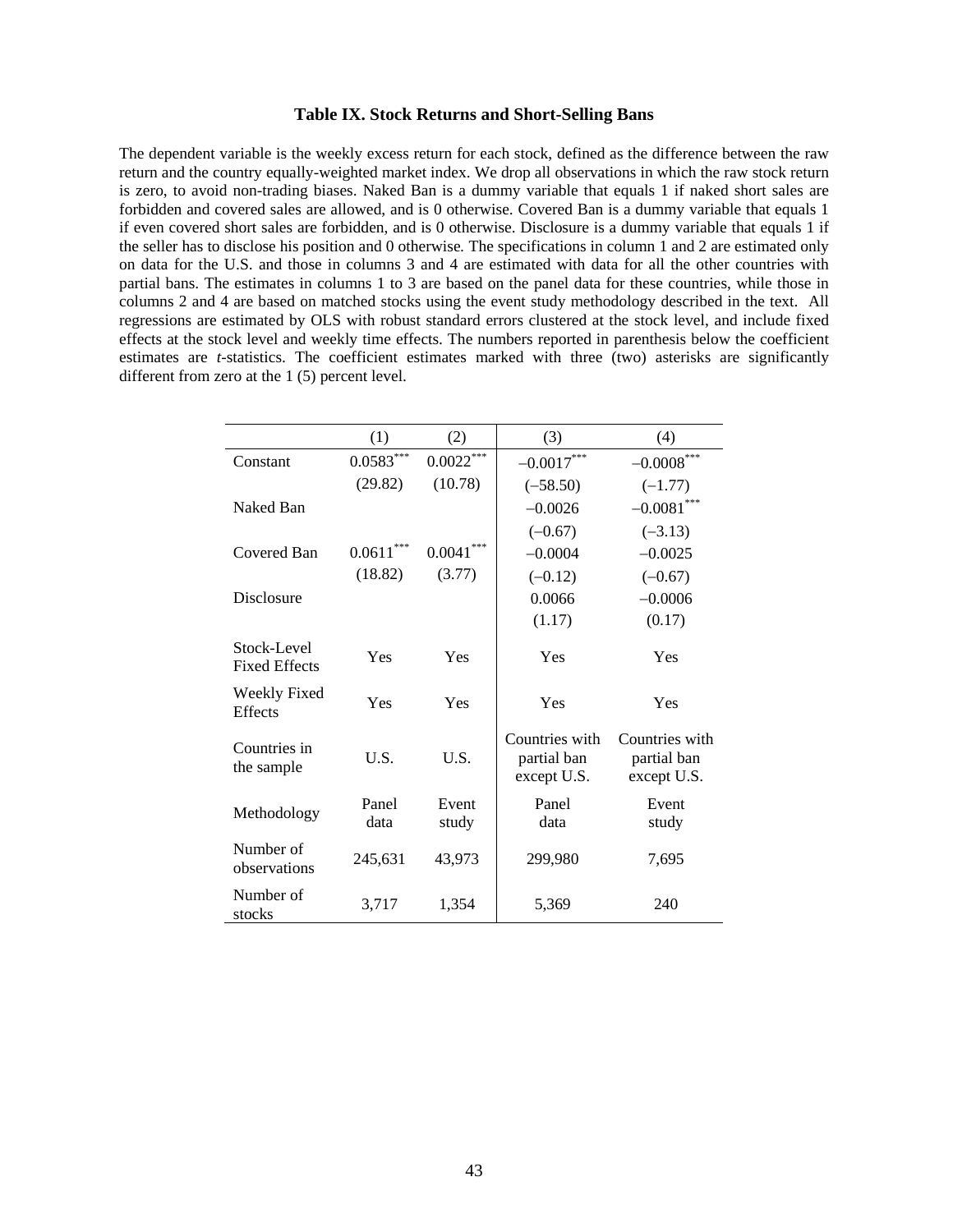|                | Sept 08 Oct 08                                                 | Nov 08 | Dec 08                            | Jan 09 | Feb 09 | Mar 09 | Apr 09 | May 09 | June 09 |
|----------------|----------------------------------------------------------------|--------|-----------------------------------|--------|--------|--------|--------|--------|---------|
| Australia      |                                                                |        |                                   |        |        |        |        |        |         |
| Austria        |                                                                |        |                                   |        |        |        |        |        |         |
| Belgium        |                                                                |        |                                   |        |        |        |        |        |         |
| Canada         |                                                                |        |                                   |        |        |        |        |        |         |
| <b>Denmark</b> |                                                                |        |                                   |        |        |        |        |        |         |
| France         |                                                                |        |                                   |        |        |        |        |        |         |
| Germany        |                                                                |        |                                   |        |        |        |        |        |         |
| Greece         |                                                                |        |                                   |        |        |        |        |        |         |
| Ireland        |                                                                |        |                                   |        |        |        |        |        |         |
|                |                                                                |        |                                   |        |        |        |        |        |         |
| Italy          |                                                                |        |                                   |        |        |        |        |        |         |
| Japan          |                                                                |        |                                   |        |        |        |        |        |         |
| Luxembourg     |                                                                |        |                                   |        |        |        |        |        |         |
| Netherlands    |                                                                |        |                                   |        |        |        |        |        |         |
| Norway         |                                                                |        |                                   |        |        |        |        |        |         |
| Portugal       |                                                                |        |                                   |        |        |        |        |        |         |
| South Korea    |                                                                |        |                                   |        |        |        |        |        |         |
| Spain          |                                                                |        |                                   |        |        |        |        |        |         |
| Switzerland    | ШT                                                             |        |                                   |        |        |        |        |        |         |
| <b>UK</b>      |                                                                |        |                                   |        |        |        |        |        |         |
| <b>USA</b>     | <u> Time</u><br><b>TELEVISION</b>                              |        |                                   |        |        |        |        |        |         |
|                | المستحدث<br><b>CONTRACTOR</b>                                  |        |                                   |        |        |        |        |        |         |
|                | covered ban, financial stocks                                  |        | covered ban, non-financial stocks |        |        |        |        |        |         |
|                | naked ban, non-financial stocks<br>naked ban, financial stocks |        |                                   |        |        |        |        |        |         |

**Figure 1: Short-Selling Ban Regimes Around the World, September 2008 – June 2009**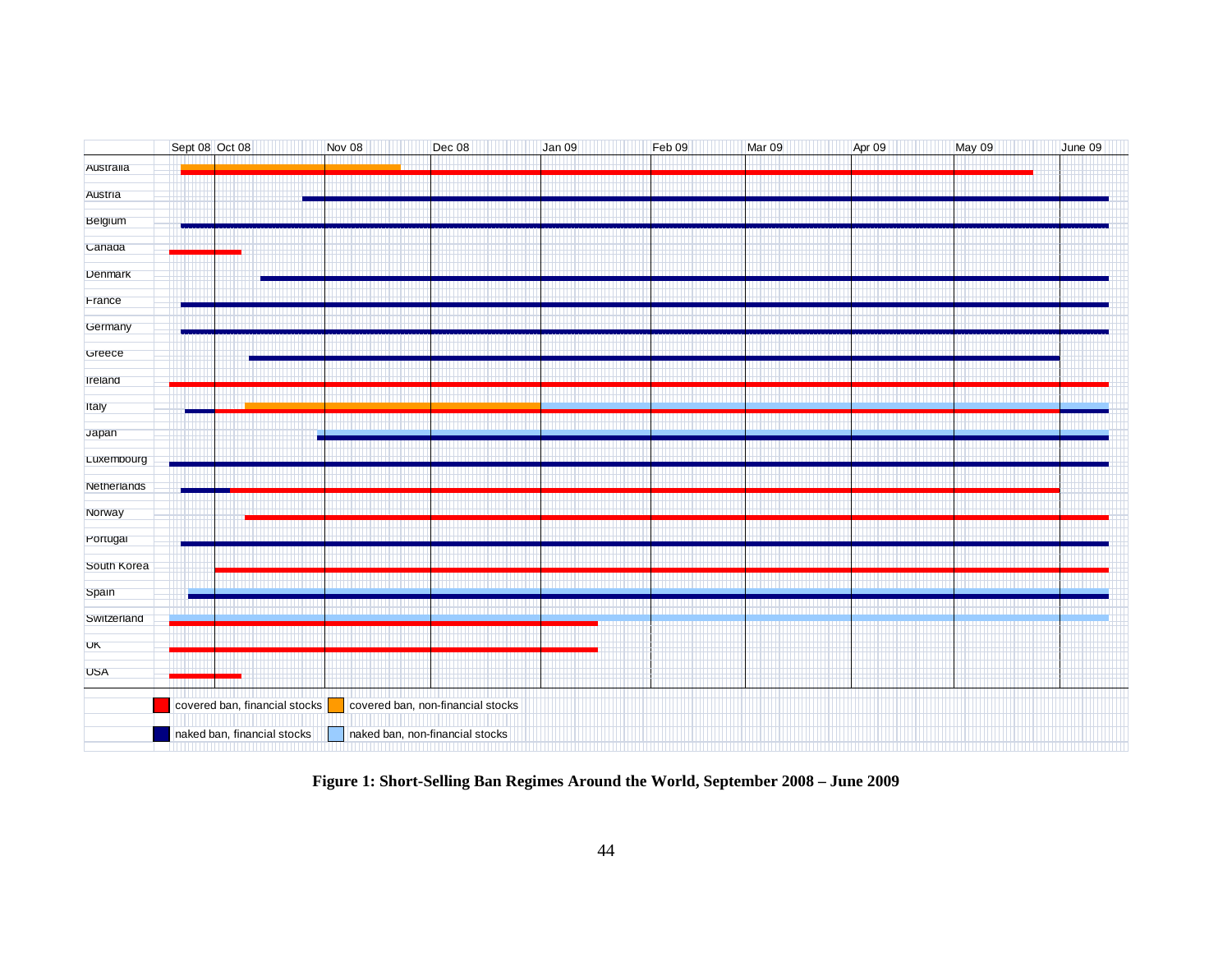

**Figure 2. World Percentage of Stocks Subject to Short-Selling Bans.** The two darker histograms plot the market capitalization of the stocks subject to naked and covered bans, respectively, as a fraction of total market capitalization. The two lighter histograms plot the fraction of stocks subject to naked and covered bans, respectively (as percent of the number of stocks in our sample on the corresponding date).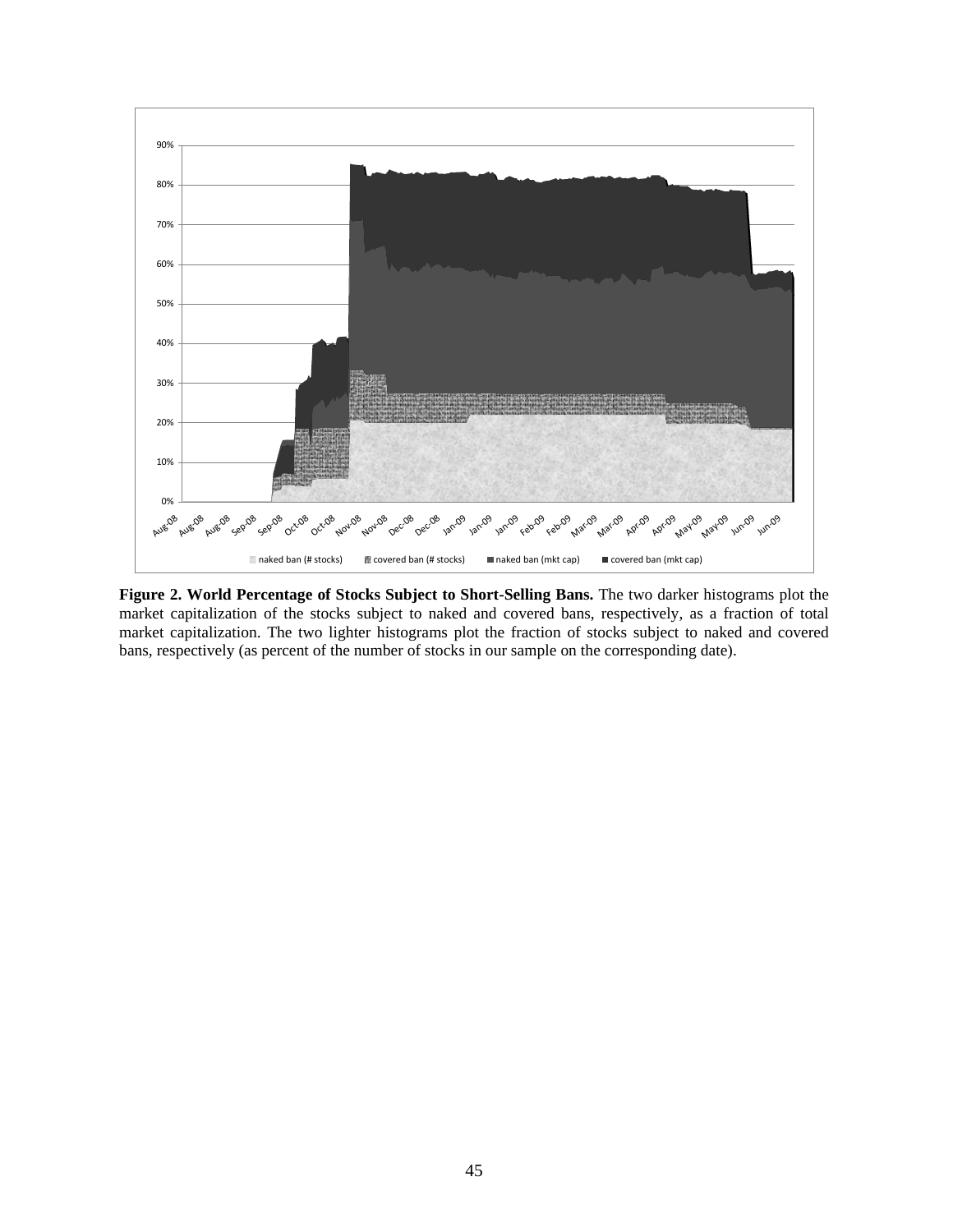

Jan-08 Feb-08 Mar-08 Apr-08 May-08 Jun-08 Jul-08 Aug-08 Sep-08 Oct-08 Nov-08 Dec-08 Jan-09 Feb-09 Mar-09 Apr-09 May-09 Jun-09

**Figure 3. World Average Bid-Ask Spread and Key Events.** The thin line plots daily values and the bold line plots the 5-day moving average of the bid-ask spread's cross-sectional average for our sample. The letters in the figure mark the following events: (a) 16 March 2008: Bear Stearns distressed sale to J.P. Morgan Chase; (b) 11 July 2008: failure of IndyMac; (c) 15-16 September 2008: failure of Lehman Brothers and AIG rescue announcement; (d) 29 September 2008: rejection of the initial Emergency Economic Stabilization Act (EESA); (e) 3 October 2008: EESA approval; (f) 23 November 2008: Citibank rescue announcement.



**Figure 4. Average Bid-Ask Spread of Stocks Subject to Bans and of Matched Exempt Stocks for Countries with Partial Bans.** The lines plots the 3-day moving average of the bid-ask spread's crosssectional average for stocks subject to bans and control stocks (left scale) and their differential (right scale), in a 50-days window around the ban inception date (date 0). The data refer to countries with partial bans: Belgium, Canada, Germany, Denmark, France, Netherlands, Ireland, Norway, Austria, Portugal, U.K. and U.S.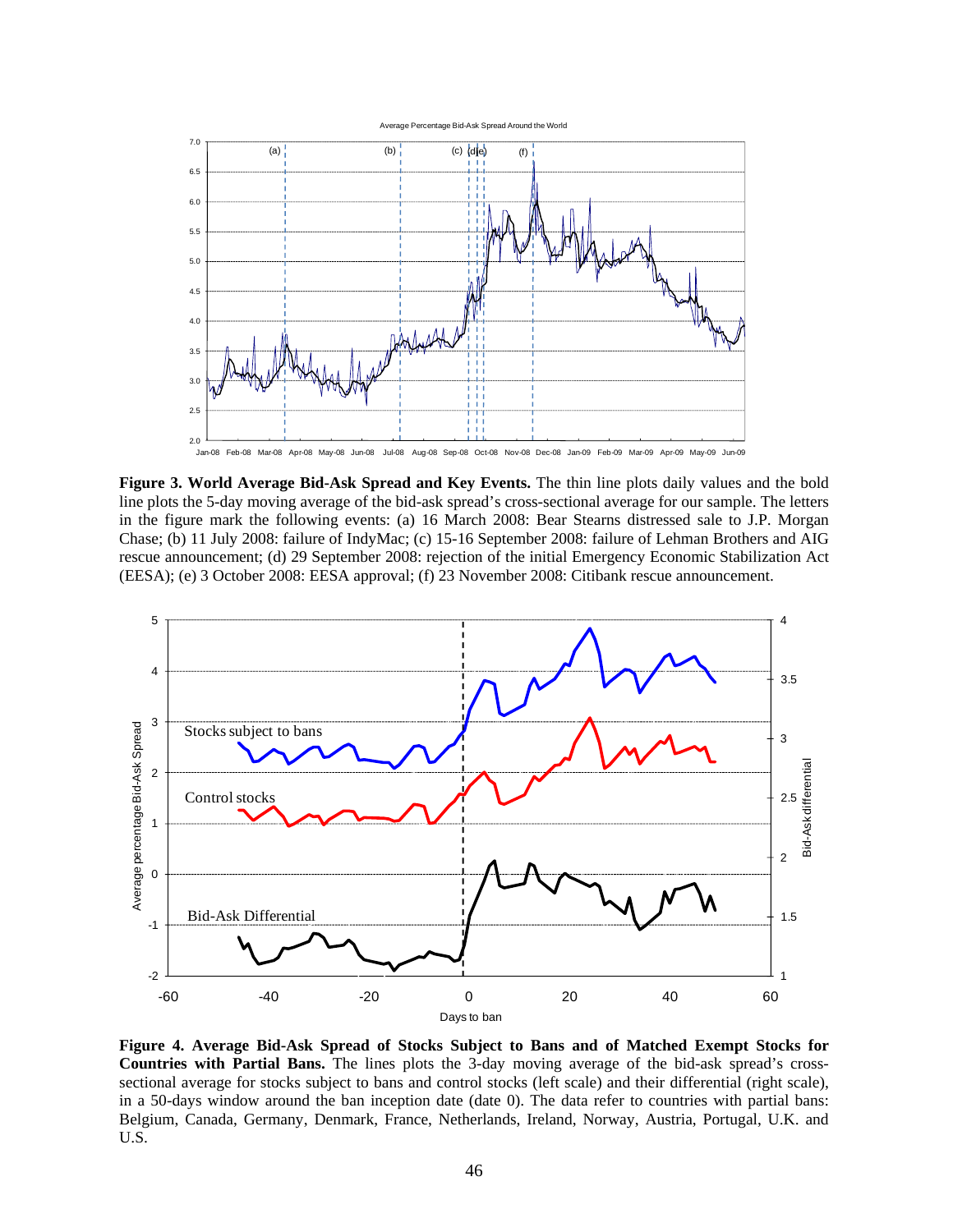

**Figure 5. Impact of Short-Selling Ban on the Percent Quoted Bid-Ask Spread, by Country.** The height of each bar corresponds to the estimated coefficient of Naked or Covered Ban in the regressions of Table VI.



**Figure 6. Cumulative Abnormal Returns in the U.S. for Stocks Subject to Covered Bans and for Exempt Stocks.** The figure plots cumulative abnormal returns in the 14 trading days after ban date, which corresponds to date 0 in the graph.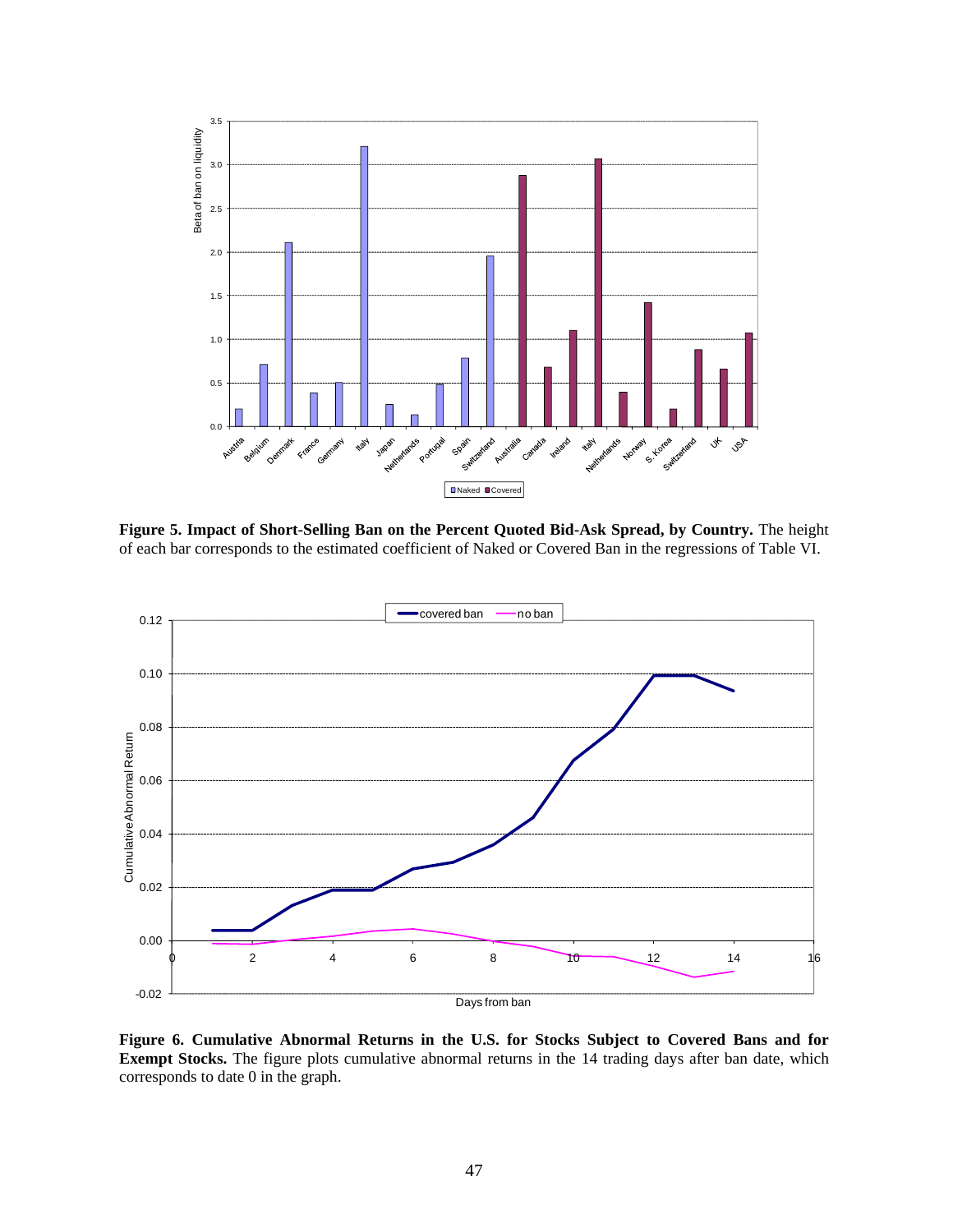

**Figure 7. Cumulative Abnormal Returns in Countries with Partial Bans (except the U.S.) for Stocks Subject to Ban and Exempt Stocks.** The figure plots cumulative abnormal returns in the 60 trading days after ban date, which corresponds to date 0 in the graph.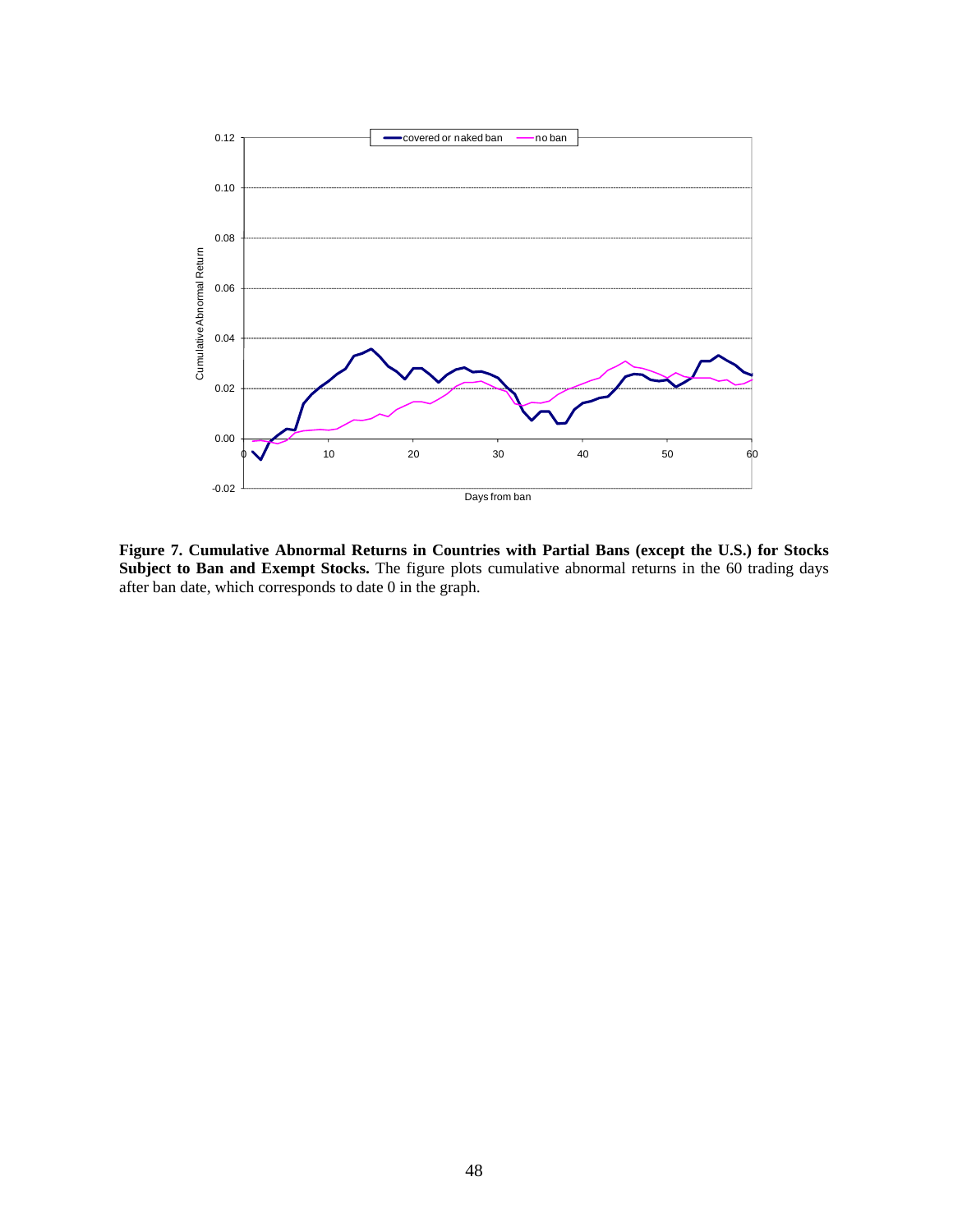# **Internet Appendix for**

# **"Short-Selling Bans around the World: Evidence from the 2007-09 Crisis"\***

This Appendix contains additional estimates and figures that are mentioned and described in our paper but were not reported there in order to preserve space. Specifically, the Appendix includes:

**Table A1**: Panel regressions whose dependent variable is the Amihud Illiquidity measure, defined as the absolute value of the stock daily return divided by its trading volume on the same day. The specifications of the regressions in this table are the same as those shown in the first four columns Table III of the paper, where the dependent variable is the bid-ask spread.

**Table A2**: Statistics on the Quality of the Match by Country.

**Table A3**: Liquidity of Banned and Control Stocks around the Ban by Country.

**Table A4**: Bid-ask Spreads and Short-Selling Bans Excluding Bad Matches.

**Table A5**: Cross-country regressions whose dependent variables are the country-specific estimated coefficients of the ban variables in the regressions from Table VI of the paper. The 18 observations used in the regression shown in column 1 include the estimated coefficients of the covered ban dummy for Italy, Netherlands and Switzerland, where also the estimate for the naked ban dummy would be available. This choice is dictated by the fact that in Italy and the Netherlands the covered ban lasted much longer than the naked one (which in the Netherlands lasted only 2 weeks), and in Switzerland financials were always subjected to a covered ban (and non-financials to a naked ban).

**Table A6**: 2SLS panel regression of the bid-ask spread for countries that applied short-selling bans on financials only, where the short-selling dummy (capturing both naked and covered bans) is instrumented with the lagged monthly values of the average credit default swap on financials and of the Financial Stress Indicator.

**Table A7**: Liquidity of Banned and Control Stocks around the Ban Lift, by Country.

 $\overline{a}$ 

<sup>\*</sup> Alessandro Beber and Marco Pagano, 2011, Internet Appendix to "Short-Selling Bans around the World: Evidence from the 2007-09 Crisis" Journal of Finance [vol #], [pages], http://www.afajof.org/IA/2011.asp. Please note: Wiley-Blackwell is not responsible for the content or functionality of any supporting information supplied by the authors. Any queries (other than missing material) should be directed to the authors of the article.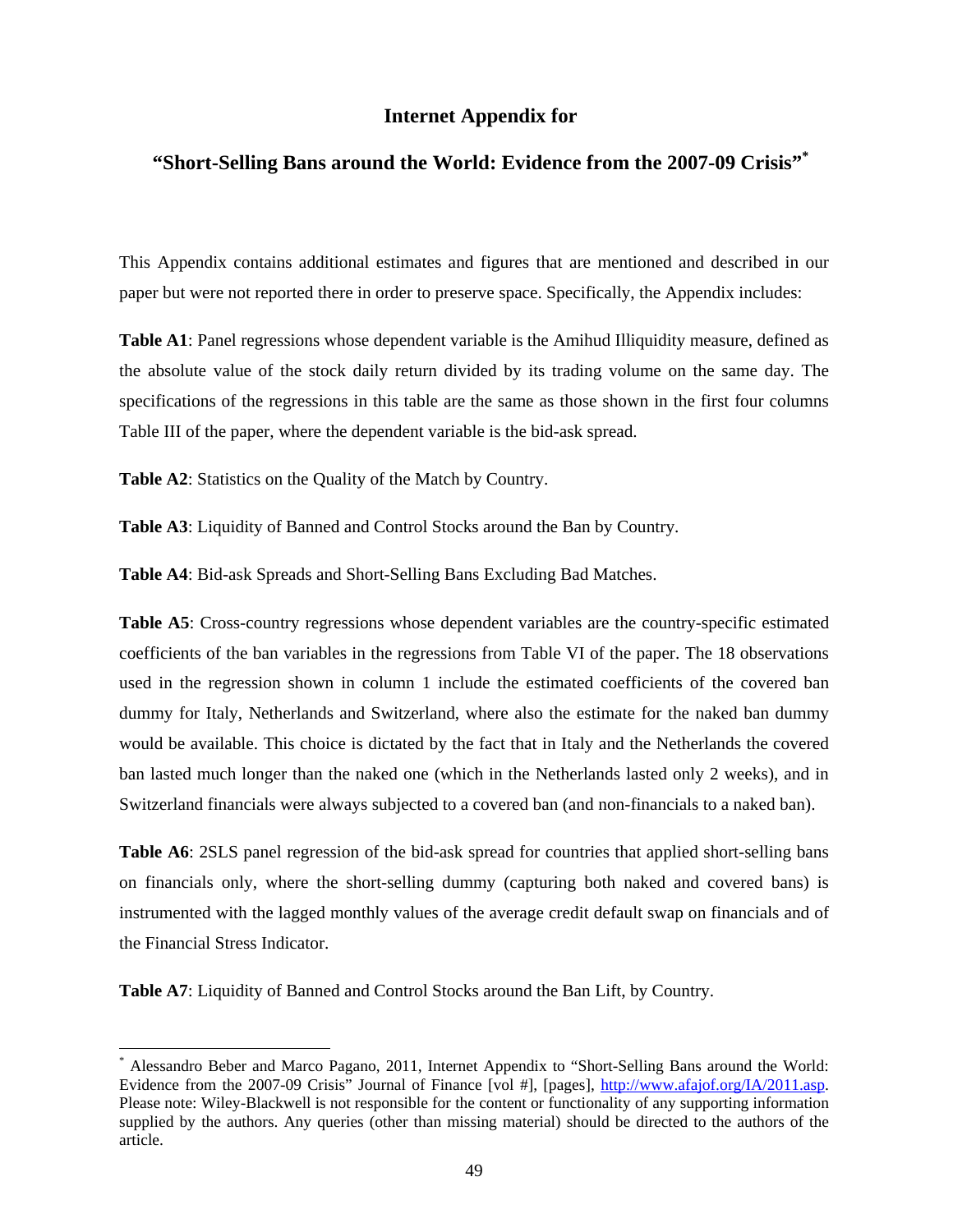**Table A8**: Excess Returns of Banned and Control Stocks around the Ban, by Country.

**Table A9**: Stock Returns and Short-Selling Bans Excluding Bad Matches.

**Table A10**: 2SLS panel regression of excess stock returns for countries that applied short-selling bans on financials only, where the short-selling dummy (capturing both naked and covered bans) is instrumented with the lagged monthly values of the average credit default swap on financials and of the Financial Stress Indicator.

**Table A11**: Excess Returns of Banned and Control Stocks around the Ban Lift Date, by Country.

**Table A12**: Regression of the returns on a dummy variable for short-selling bans in a 50-day window around the lifting of the ban.

**Figure A1**: Ratio between Average Bid-Ask Spread and Bid-Ask Spread 100 Days before Ban in Australia, Italy, Japan, South Korea and Spain.

**Figure A2**: Ratio between Average Bid-Ask Spread for Stocks With and Without Ban in Canada and the U.S.

**Figure A3**: Ratio between Average Bid-Ask Spread for Stocks With and Without Ban in Switzerland and the U.K.

**Figure A4**: Ratio between the Average Bid-Ask Spread of Stocks Subject to Bans and the Average Bid-Ask Spread of Exempt Stocks for Countries with Partial Bans.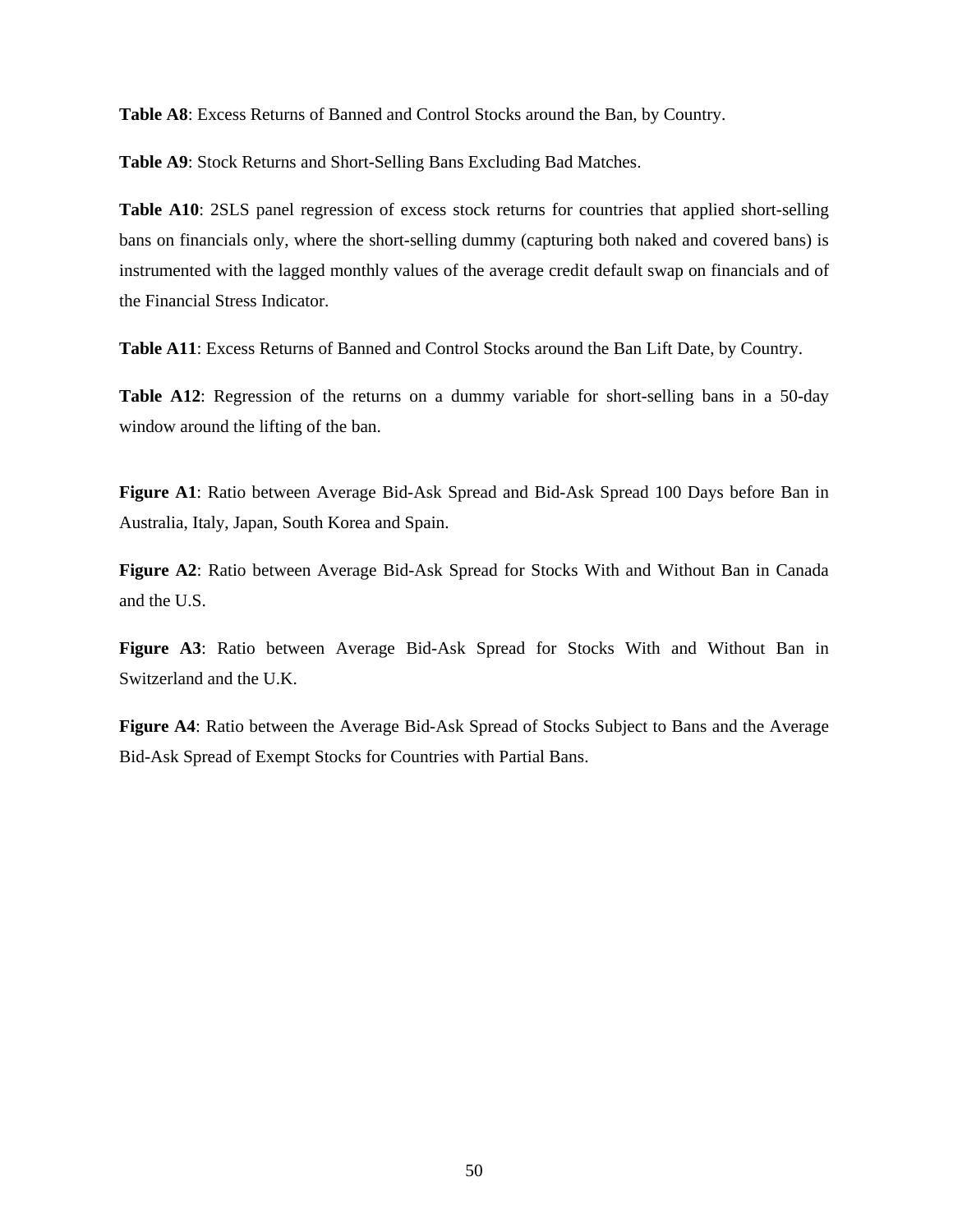## **Table A1. Amihud Illiquidity Measure and Short-Selling Bans: Regression Analysis**

The dependent variable is the percentage Amihud illiquidity measure for all 30 countries. Naked Ban is a dummy variable that equals 1 if naked short sales are forbidden and covered sales are allowed and 0 otherwise. Covered Ban is a dummy variable that equals 1 if even covered short sales are forbidden and 0 otherwise. Disclosure is a dummy variable that equals 1 if the seller has to disclose his position and 0 otherwise*.* Volatility is a moving standard deviation of returns based on the previous 20 observations. The regressions are estimated by OLS on daily data with robust standard errors clustered at the stock level in columns 1, and 2, and AR(1) correction in columns 3 and 4. All regressions include fixed effects at the stock level. The numbers reported in parenthesis below the coefficient estimates are *t*-statistics. The estimates marked with three (two) asterisks are significantly different from zero at the 1 (5) percent level.

|                                  | (1)            | (2)                   | (3)         | (4)             |
|----------------------------------|----------------|-----------------------|-------------|-----------------|
| Constant                         | $0.56***$      | $0.73***$             | $0.69***$   | $0.66^{***}$    |
|                                  | (591.24)       | (211.73)              | (763.55)    | (691.97)        |
| Naked Ban                        | $0.20***$      | $0.20***$             | $0.39***$   | $0.40^\ast{}^*$ |
|                                  | (21.96)        | (4.20)                | (32.94)     | (33.82)         |
| Covered Ban                      | $0.12***$      | $0.12***$             | $0.21***$   | $0.21***$       |
|                                  | (18.39)        | (3.07)                | (19.13)     | (19.49)         |
| Disclosure                       | $-0.12$ ***    | $-0.10$ <sup>**</sup> | $-0.20$ *** | $-0.20$ ***     |
|                                  | $(-13.63)$     | $(-2.24)$             | $(-16.44)$  | $(-16.08)$      |
| Volatility                       |                |                       |             | $0.33***$       |
|                                  |                |                       |             | (43.33)         |
| <b>Stock-Level Fixed Effects</b> | Yes            | Yes                   | Yes         | Yes             |
| $AR(1)$ Disturbances             | N <sub>0</sub> | N <sub>0</sub>        | Yes         | Yes             |
| Number of Observations           | 4,373,944      | 707,054               | 4,357,092   | 4,357,092       |
| <b>Included Stocks</b>           | All            | Financials            | All         | A11             |
| Number of Stocks                 | 16,852         | 2,804                 | 16,822      | 16,822          |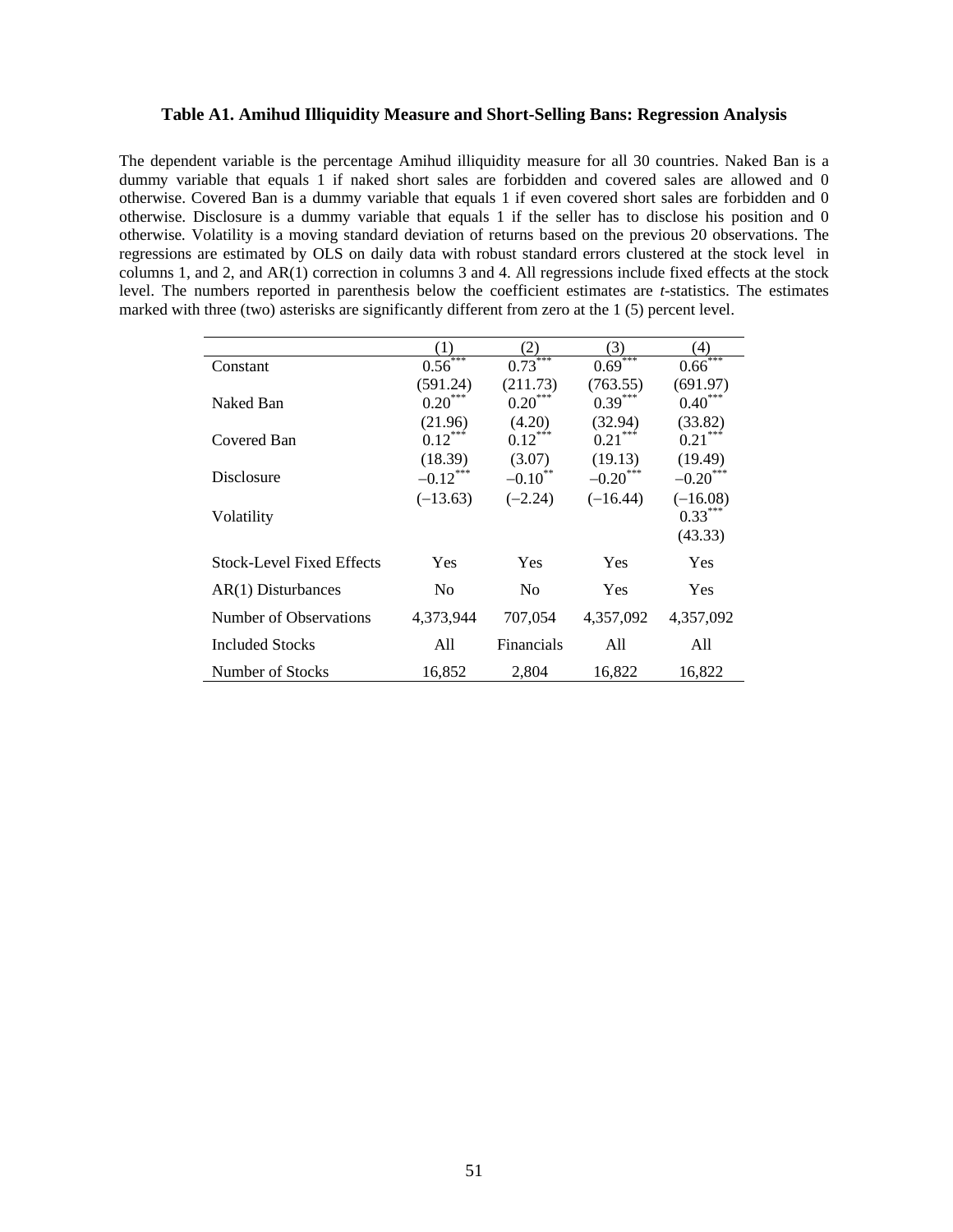# **Table A2. Statistics on the Quality of the Match by Country**

The table provides summary statistics by country on the quality of the match between stocks subject to the ban and control stocks chosen according to the methodology described in the text. Given that size and price are expressed in local currencies, the coefficient of variation provides a comparable measure of variability across countries.

| Country            | No.<br>Obs. |           | Size (Millions) |            |        | Price    |            |        | Distance Measure |        |        |        |        |
|--------------------|-------------|-----------|-----------------|------------|--------|----------|------------|--------|------------------|--------|--------|--------|--------|
|                    |             | Mean      | Std.Dev.        | Coeff.Var. | Mean   | Std.Dev. | Coeff.Var. | Min    | Q25              | q50    | Mean   | q75    | max    |
| Austria            | 61          | 4605.15   | 3038.35         | 0.66       | 25.50  | 12.59    | 0.49       | 0.0595 | 0.0640           | 0.1103 | 0.1466 | 0.2292 | 0.3063 |
| Belgium            | 347         | 15502.76  | 12511.48        | 0.81       | 23.09  | 19.41    | 0.84       | 0.2020 | 0.6826           | 0.7247 | 1.1749 | 1.5494 | 2.7157 |
| Canada             | 553         | 27403.39  | 21806.32        | 0.80       | 58.35  | 74.91    | 1.28       | 0.0002 | 0.0021           | 0.0623 | 0.0956 | 0.1318 | 0.4828 |
| Denmark            | 747         | 22282.08  | 45324.55        | 2.03       | 358.50 | 426.88   | 1.19       | 0.0330 | 0.0521           | 0.0668 | 0.3560 | 0.1485 | 3.4626 |
| France             | 1069        | 23195.38  | 33495.82        | 1.44       | 38.09  | 28.01    | 0.74       | 0.0032 | 0.0130           | 0.0390 | 0.0607 | 0.1086 | 0.1564 |
| Germany            | 775         | 11740.53  | 12855.53        | 1.09       | 106.38 | 204.26   | 1.92       | 0.0082 | 0.0210           | 0.0875 | 0.1259 | 0.2783 | 0.3272 |
| Ireland            | 225         | 3561.35   | 2094.89         | 0.59       | 4.89   | 1.97     | 0.40       | 0.1038 | 0.1594           | 0.2491 | 0.2256 | 0.2918 | 0.3003 |
| <b>Netherlands</b> | 448         | 8126.86   | 12604.97        | 1.55       | 14.31  | 14.10    | 0.99       | 0.0088 | 0.0557           | 0.0967 | 0.5570 | 0.5571 | 3.5910 |
| Norway             | 439         | 9036.92   | 18925.35        | 2.09       | 285.78 | 659.76   | 2.31       | 0.0041 | 0.0176           | 0.0237 | 0.1369 | 0.0617 | 0.6279 |
| Portugal           | 393         | 12422.15  | 22110.05        | 1.78       | 5.80   | 4.25     | 0.73       | 0.0176 | 0.0485           | 0.0919 | 0.6075 | 0.7702 | 2.5072 |
| U.K.               | 1486        | 629103.50 | 846214.10       | 1.35       | 341.33 | 332.19   | 0.97       | 0.0015 | 0.0048           | 0.0289 | 0.1228 | 0.1768 | 0.6637 |
| U.S.               | 39045       | 4888.02   | 26777.98        | 5.48       | 19.06  | 26.45    | 1.39       | 0.0000 | 0.0005           | 0.0014 | 0.0155 | 0.0042 | 2.7570 |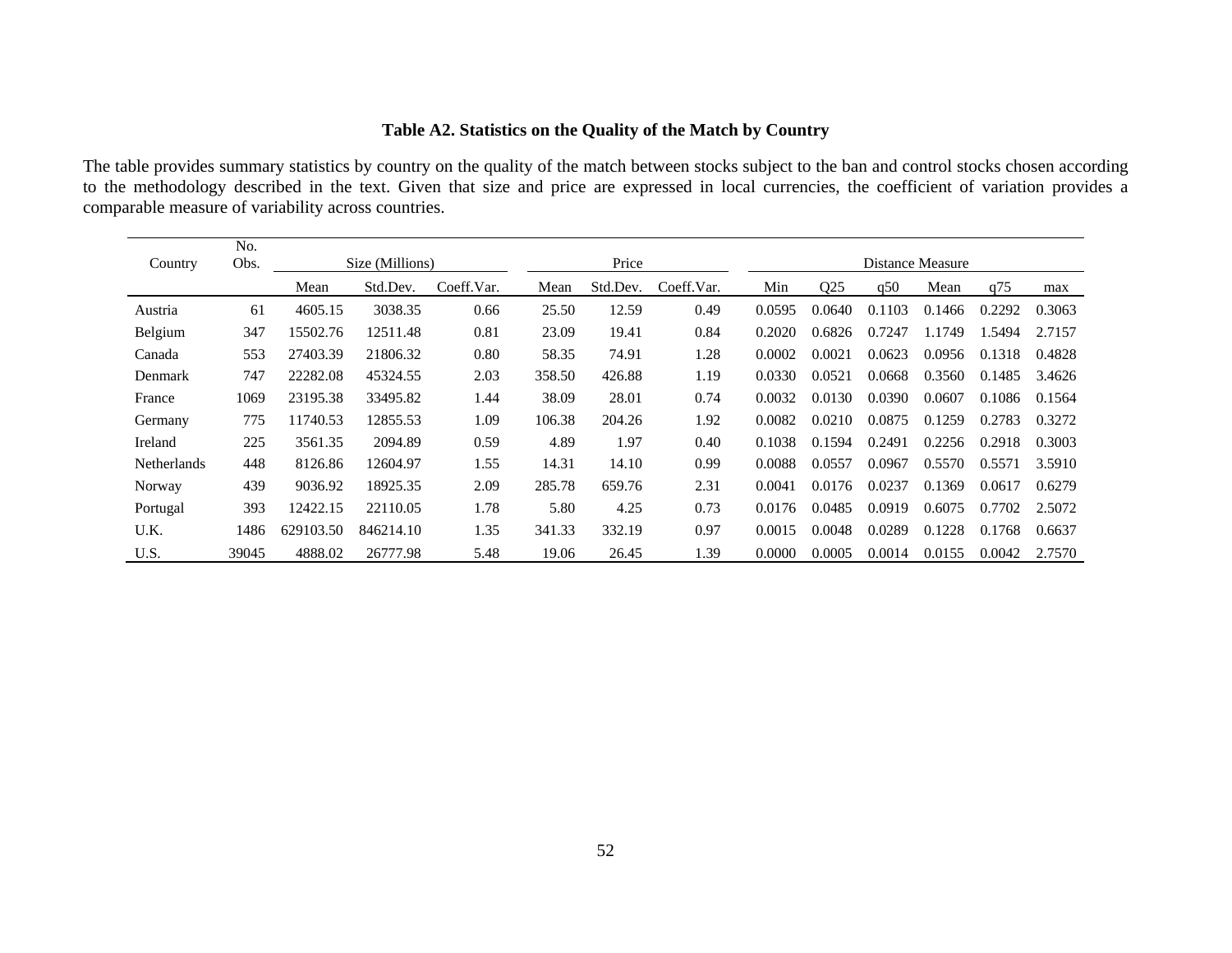## **Table A3. Liquidity of Banned and Control Stocks around the Ban by Country**

The table provides summary statistics by country on the liquidity of banned and control stocks around the ban. The liquidity measure is the quoted percentage bid-ask spread at market close. In column (A) and (B), three asterisks denote that the median bid-ask spread for stocks subject to the ban is significantly different from the median bid-ask spread for control stocks, at the 1 percent level, based on a Wilcoxon test for differences between medians. In column (C), three (one) asterisks, denote that the difference (during versus before the ban) of difference (banned versus control stocks) of median bid-ask spreads is significantly different from zero at the one (ten) percent level, based on a Wilcoxon test.

|             |                | before the ban |                |        |           |     |                | during the ban |                |        |           |       | difference |     |
|-------------|----------------|----------------|----------------|--------|-----------|-----|----------------|----------------|----------------|--------|-----------|-------|------------|-----|
| Country     | subject to ban |                | control stocks |        | Diff. of  |     | subject to ban |                | control stocks |        | Diff. of  |       | of         |     |
|             | median         | mean           | Median         | mean   | medians   | (A) | median         | mean           | median         | mean   | medians   | (B)   | difference | (C) |
| Austria     | 0.3715         | 0.5462         | 0.2370         | 0.5344 | 0.1345    |     | 0.5915         | 0.8393         | 0.3861         | 0.4428 | 0.2054    | ***   | 0.0709     | *** |
| Belgium     | 0.1971         | 1.9124         | 0.1659         | 0.3428 | 0.0312    | *** | 0.5428         | 2.1756         | 0.2831         | 0.6426 | 0.2597    | ***   | 0.2285     | *** |
| Canada      | 0.2568         | 0.8164         | 0.2811         | 2.3392 | $-0.0243$ |     | 0.4620         | 1.1171         | 0.2454         | 1.9950 | 0.2167    | ***   | 0.2410     | *** |
| Denmark     | 1.1695         | 1.5811         | 0.6689         | 1.1275 | 0.5006    | *** | 1.6807         | 2.4841         | 0.6431         | 1.1518 | 1.0376    | ***   | 0.5370     | *** |
| France      | 0.2072         | 0.4939         | 0.1323         | 0.9160 | 0.0749    |     | 0.4340         | 0.9282         | 0.1537         | 1.5128 | 0.2803    | ***   | 0.2054     | *** |
| Germany     | 0.2926         | 0.3897         | 0.2580         | 0.4583 | 0.0346    |     | 0.5786         | 0.8035         | 0.2775         | 0.5299 | 0.3011    | ***   | 0.2665     | *** |
| Ireland     | 0.4900         | 0.5895         | 0.5618         | 1.6975 | $-0.0718$ |     | 1.1905         | 1.3785         | 0.9677         | 2.6653 | 0.2228    |       | 0.2946     |     |
| Netherlands | 0.2158         | 0.4468         | 0.1236         | 0.2401 | 0.0922    | *** | 0.5644         | 0.8670         | 0.1806         | 0.3488 | 0.3838    | ***   | 0.2916     | *** |
| Norway      | 1.3333         | 3.4645         | 1.6438         | 3.4221 | $-0.3105$ |     | 1.4760         | 5.3199         | 1.5503         | 3.6629 | $-0.0743$ | $* *$ | 0.2362     | *** |
| Portugal    | 0.4640         | 1.7007         | 0.2739         | 0.3652 | 0.1901    | *** | 0.9950         | 2.2255         | 0.2812         | 0.4495 | 0.7138    | ***   | 0.5237     |     |
| U.K.        | 0.1369         | 0.9827         | 0.1611         | 0.7876 | $-0.0242$ | *** | 0.4407         | 2.0404         | 0.1936         | 1.1562 | 0.2471    | ***   | 0.2713     | *** |
| U.S.        | 0.5962         | 2.5341         | 0.3831         | 1.7115 | 0.2131    | *** | 1.3736         | 3.6019         | 0.4581         | 2.1432 | 0.9155    | $***$ | 0.7024     | *** |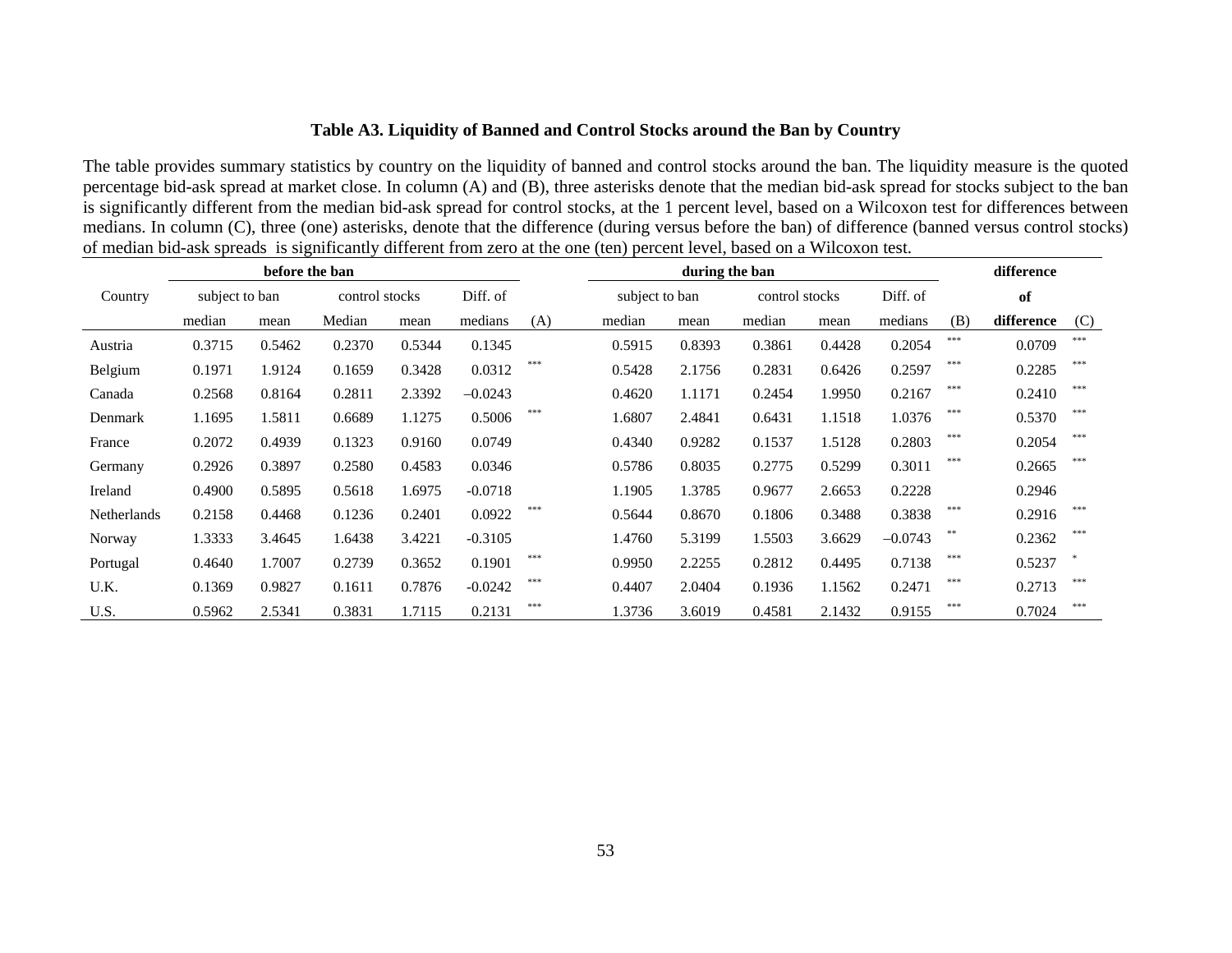#### **Table A4. Bid-ask Spreads and Short-Selling Bans Excluding Bad Matches**

The dependent variable is the percentage quoted bid-ask spread at the market close. Naked Ban is a dummy variable that equals 1 if naked short sales are forbidden and covered sales are allowed, and is 0 otherwise. Covered Ban is a dummy variable that equals 1 if even covered short sales are forbidden, and is 0 otherwise. Disclosure is a dummy variable that equals 1 if the seller has to disclose his position and 0 otherwise*.* The regressions are estimated by OLS with robust standard errors, matched pair-level fixed effects, and day fixed effects, using daily data for the 13 countries that banned short sales only for financial stocks: Belgium, Canada, Germany, Denmark, France, Netherlands, Ireland, Norway, Austria, Portugal, U.K. and U.S. The estimates are based on matched stocks using the event study methodology described in the text for a timewindow spanning 50-days around the ban enactment.

Columns  $(2)$  and  $(3)$  represent sub-samples excluding pairs where the distance of the matching variables was large (the largest 1% or 25% for each country). Column (4) excludes from the sample the countries with largest mean distance measure, where presumably the matching was harder to implement.

The numbers reported in parenthesis below the coefficient estimates are *t*-statistics. The coefficient estimates marked with three (two) asterisks are significantly different from zero at the 1 (5) percent level.

|                                  | (1)         | (2)                  | (3)            | (4)                   |
|----------------------------------|-------------|----------------------|----------------|-----------------------|
|                                  |             | Exclude              | Exclude        | Exclude               |
|                                  | All Sample  | 1%                   | 25%            | Belgium,              |
|                                  |             | worse                | worse          | Netherlands,          |
|                                  |             | matches              | matches        | Portugal              |
| Constant                         | ***<br>0.71 | ***<br>0.71          | ***<br>0.61    | $0.72^{\ast\ast\ast}$ |
|                                  | (42.76)     | (43.00)              | (34.55)        | (42.87)               |
| Naked Ban                        | $0.56***$   | $0.67***$            | $0.72***$      | $0.67^{\ast\ast\ast}$ |
|                                  | (2.82)      | (3.09)               | (2.83)         | (3.17)                |
| Covered Ban                      | $1.19***$   | $1.14***$            | $1.17***$      | $1.23***$             |
|                                  | (3.66)      | (3.29)               | (2.96)         | (2.98)                |
| Disclosure                       | $-0.55$ *   | $-0.49$ <sup>*</sup> | $-0.51$        | $-0.58$               |
|                                  | $(-1.75)$   | $(-1.57)$            | $(-1.33)$      | $(-1.45)$             |
| Day Fixed Effects                | Yes         | <b>Yes</b>           | Yes            | Yes                   |
| <b>Stock-Level Fixed Effects</b> | Yes         | Yes                  | Yes            | Yes                   |
| Methodology                      | Event study | Event<br>study       | Event<br>study | Event study           |
| Number of observations           | 45,588      | 44,945               | 34,330         | 43,941                |
| Number of matched pairs          | 783         | 772                  | 588            | 755                   |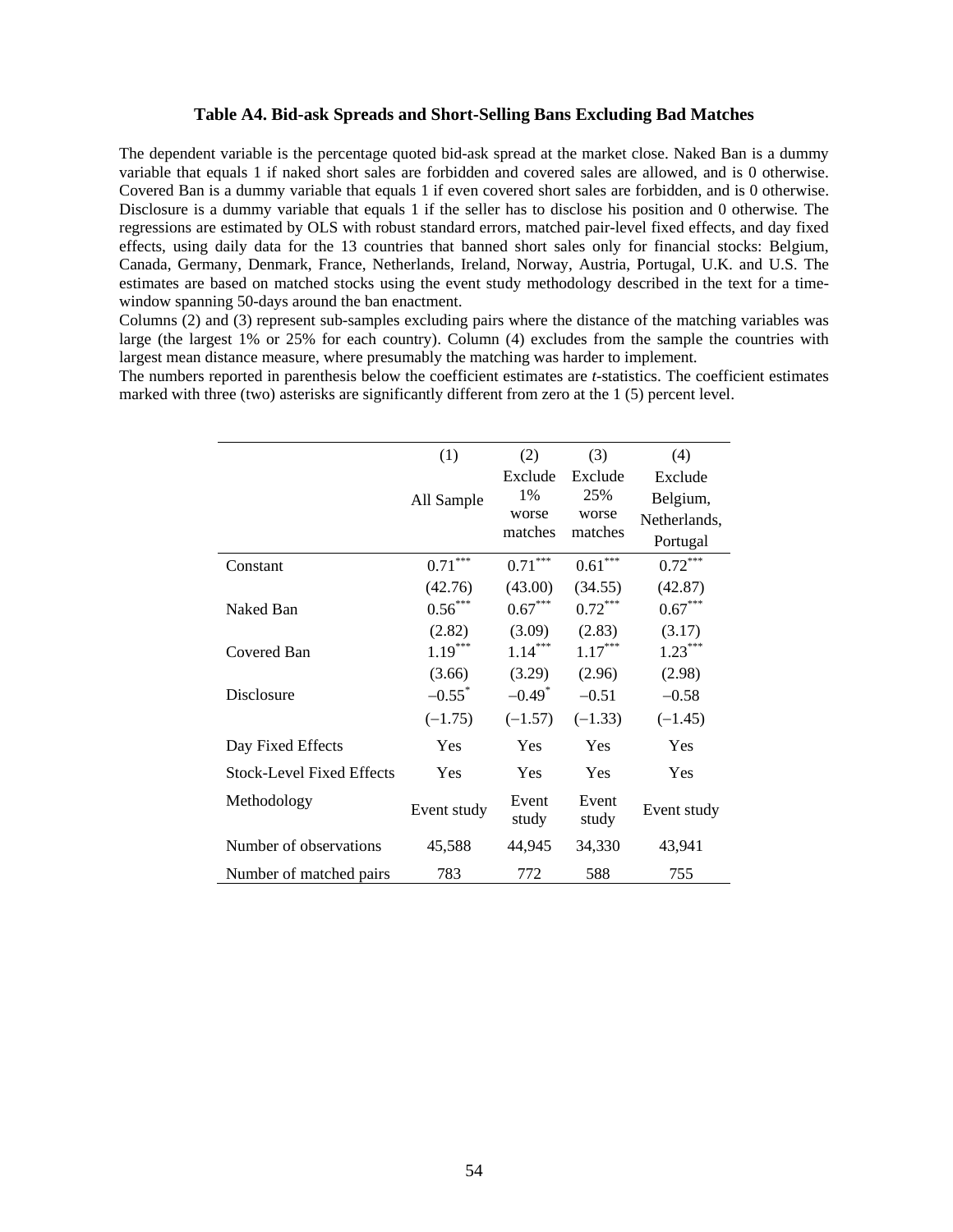## **Table A5. Bid-ask Spreads and Short-Selling Bans: Country-by-Country Estimates**

The table reports the estimates of a cross-country regression whose dependent variables are the ban dummies' coefficient obtained in the individual country regressions from Table VI in the paper. Median Size and Median Volatility are the country-level medians of total market value and stock return volatility in the first 6 months of 2008. Ownership Concentration is the average percentage of common shares owned by the three largest shareholders in the 10 largest non-financial, privately owned domestic firms in a given country (drawn from La Porta et al., 1998).

|                     | All Countries with Ban | Countries with Covered Ban |
|---------------------|------------------------|----------------------------|
|                     | $\left(1\right)$       | (2)                        |
| Constant            | $0.99***$              | $1.44***$                  |
|                     | (5.11)                 | (7.05)                     |
| Median Size         | $-0.11$                | $-0.44*$                   |
|                     | $(-0.51)$              | $(-1.80)$                  |
| Median Volatility   | $0.45*$                | $0.49**$                   |
|                     | (1.84)                 | (2.41)                     |
| Ownership           | $0.44*$                | $1.13***$                  |
| Concentration       | (1.80)                 | (4.36)                     |
| $R^2$               | 0.26                   | 0.79                       |
| <b>Observations</b> | 18                     | 10                         |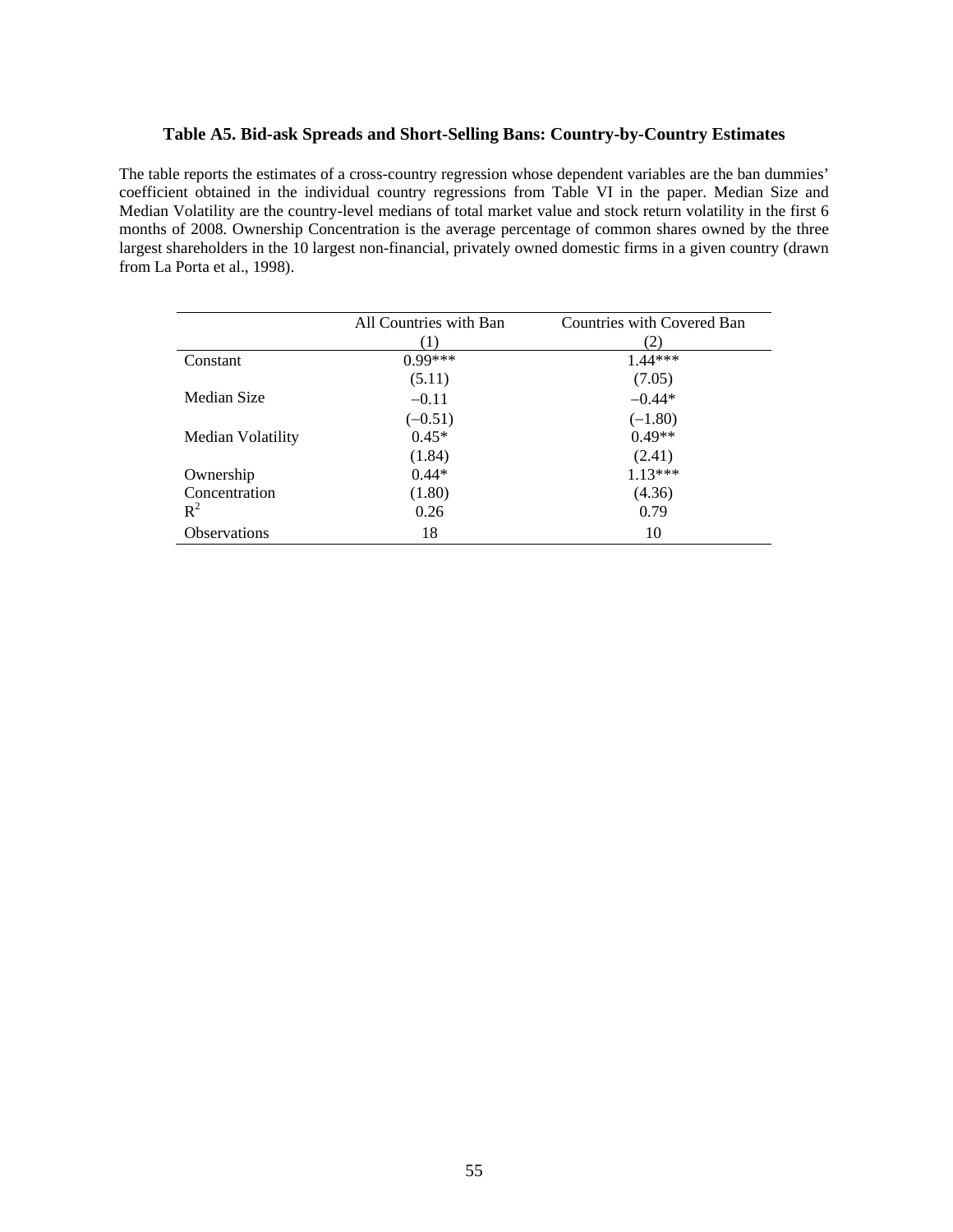## **Table A6. Bid-ask Spreads and Short-Selling Bans Applying to Financial Stocks Only: 2SLS Estimates**

The dependent variable is the percentage quoted bid-ask spread at the market close. The Ban dummy variable equals 1 if either naked or covered short sales are forbidden, and is 0 otherwise. The regression is estimated with 2SLS, using daily data for the 13 countries that banned short sales only for financial stocks: Belgium, Canada, Germany, Denmark, France, Netherlands, Ireland, Norway, Austria, Portugal, U.K. and U.S. The Ban dummy variable is instrumented with the lagged monthly values of the average credit default swap on financials and of the Financial Stress Indicator. The specification includes stock-level fixed effects and day fixed effects: for computational reasons the estimation is implemented by replacing dependent and independent variables by their deviations from the respective stock-level average and including daily fixed effects in the regression. The number reported in parenthesis below the coefficient estimates is its *t*-statistics, obtained with robust standard errors. The coefficient estimates marked with three asterisks are significantly different from zero at the 1 percent level, using the relevant critical values (e.g., critical values for the Cragg-Donald F-statistic are from Stock and Yogo, 2005).

| Coefficient of Ban Variable              | 0.31          |
|------------------------------------------|---------------|
|                                          | (16.17)       |
|                                          |               |
| Day Fixed Effects                        | Yes           |
|                                          |               |
| Stock-Level Fixed Effects                | Yes           |
|                                          |               |
| First-stage Kleibergen-Paap F-test       | 217.84***     |
|                                          |               |
| First-stage Kleibergen-Paap LM statistic | ***<br>436.74 |
|                                          |               |
| First-stage Cragg-Donald Wald F-test     | 280.83        |
|                                          |               |
| Hansen J statistic (robust Sargan test)  | 0.67          |
| $Chi-sq(1)$ P-val                        | 0.41          |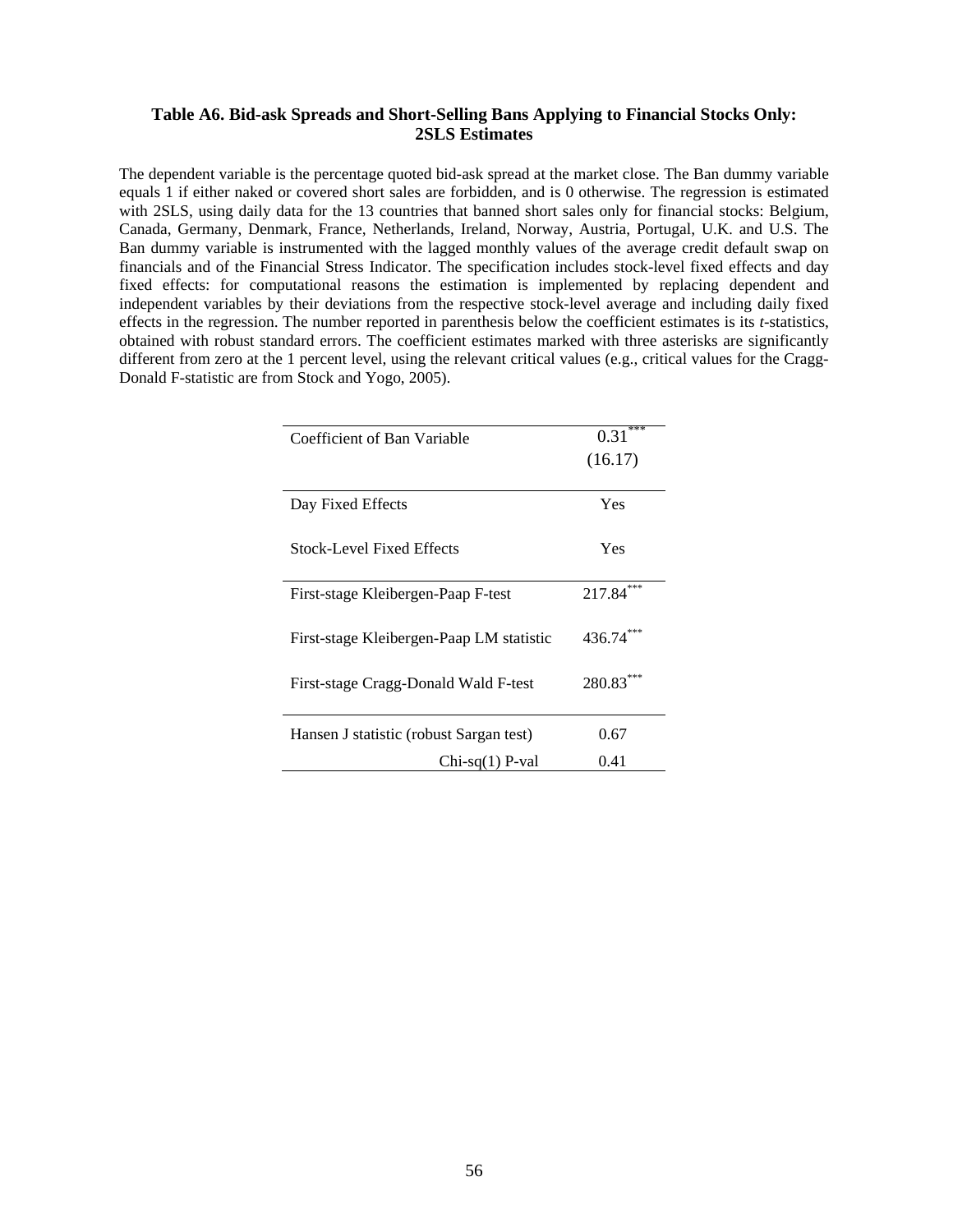## **Table A7. Liquidity of Banned and Control Stocks around the Ban Lift by Country**

The table provides summary statistics by country on the liquidity of banned and control stocks around the lift of the ban. The liquidity measure is the quoted percentage bid-ask spread at market close. In column (A) and (B), three (two) asterisks denote that the median bid-ask spread for stocks subject to the ban is significantly different from the median bid-ask spread for control stocks, at the one (five) percent level, based on a Wilcoxon test for differences between medians. In column (C), three (two) asterisks, denote that the difference (during versus after the ban) of difference (banned versus control stocks) of median bid-ask spreads is significantly different from zero at the one (five) percent level, based on a Wilcoxon test.

|                    |                | during the ban |                |        |           |     |                | difference |                |        |          |     |            |     |
|--------------------|----------------|----------------|----------------|--------|-----------|-----|----------------|------------|----------------|--------|----------|-----|------------|-----|
| Country            | subject to ban |                | control stocks |        | Diff. of  |     | subject to ban |            | control stocks |        | Diff. of |     | of         |     |
|                    | median         | mean           | median         | mean   | medians   | (A) | median         | mean       | median         | mean   | medians  | (B) | difference | (C) |
| Canada             | 0.4900         | 1.2072         | 0.5500         | 2.4382 | $-0.0600$ | **  | 0.4620         | '1171      | 0.2454         | .9950  | 0.2167   |     | 0.2767     | *** |
| <b>Netherlands</b> | 0.4200         | 0.9119         | 0.1500         | 0.2218 | 0.2700    | *** | 0.4300         | 0.8715     | 0.1400         | 0.2887 | 0.2900   | *** | 0.0200     |     |
| U.K.               | 0.3000         | 2.6889         | 0.1989         | 1.3918 | 0.1011    | *** | 0.4350         | 2.1969     | 0.2300         | .5204  | 0.2050   | *** | 0.1039     | **  |
| U.S.               | 0.9997         | 3.5610         | 0.5900         | 2.6881 | 0.4097    | *** | .3736          | 3.6019     | 0.4581         | 2.1432 | 0.9155   | *** | 0.5058     | *** |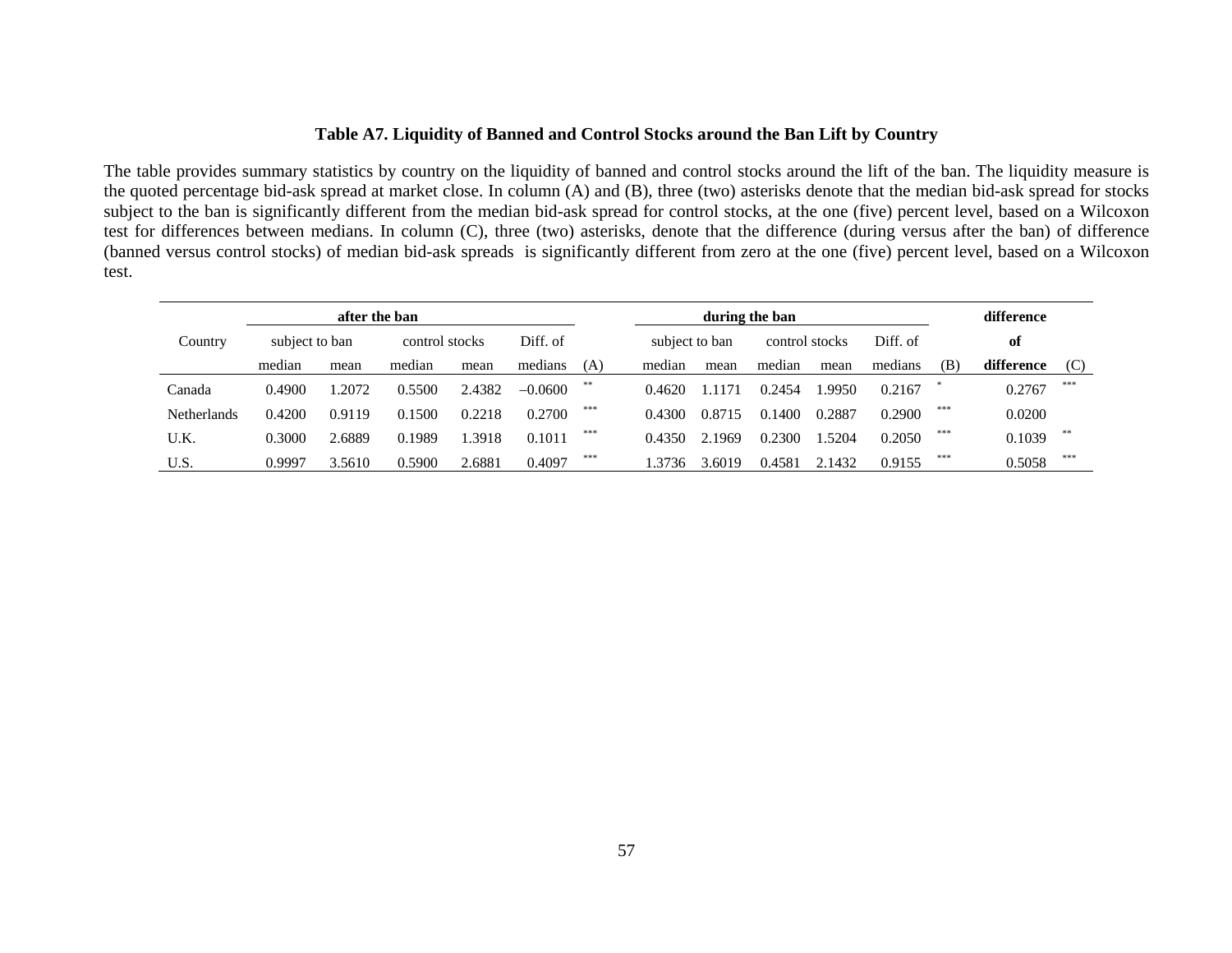# **Table A8. Excess Returns of Banned and Control Stocks around the Ban by Country**

The table provides summary statistics by country on the excess returns of banned and control stocks around the ban. In column (A) and (B), three asterisks denote that the median excess return for stocks subject to the ban is significantly different from the median return for control stocks, at the 1 percent level, based on a Wilcoxon test for differences between medians. In column (C), three (two, and one) asterisks, denote that the difference (during versus before the ban) of difference (banned versus control stocks) of median returns is significantly different from zero at the one (five, and ten) percent level, based on a Wilcoxon test.

|             | before the ban |           |                |           |           |     | during the ban |                |                |           |           |     | difference |     |
|-------------|----------------|-----------|----------------|-----------|-----------|-----|----------------|----------------|----------------|-----------|-----------|-----|------------|-----|
| Country     | subject to ban |           | control stocks |           | Diff. of  |     |                | subject to ban | control stocks |           | Diff. of  |     | of         |     |
|             | median         | mean      | median         | mean      | medians   | (A) | median         | mean           | median         | mean      | medians   | (B) | difference | (C) |
| Austria     | $-0.0163$      | $-0.0183$ | $-0.0105$      | $-0.0156$ | $-0.0058$ |     | $-0.0021$      | $-0.0020$      | $-0.0018$      | $-0.0010$ | $-0.0003$ |     | 0.0055     |     |
| Belgium     | $-0.0031$      | 0.0000    | $-0.0005$      | $-0.0006$ | $-0.0026$ |     | $-0.0067$      | $-0.0299$      | $-0.0038$      | $-0.0025$ | $-0.0029$ |     | $-0.0004$  |     |
| Canada      | $-0.0007$      | $-0.0006$ | $-0.0002$      | $-0.0025$ | $-0.0005$ |     | $-0.0004$      | $-0.0053$      | $-0.0141$      | $-0.0214$ | 0.0137    | *** | 0.0142     | **  |
| Denmark     | $-0.0040$      | $-0.0155$ | $-0.0064$      | $-0.0144$ | 0.0024    |     | $-0.0021$      | $-0.0158$      | $-0.0078$      | $-0.0018$ | 0.0057    |     | 0.0032     | **  |
| France      | 0.0001         | 0.0022    | $-0.0015$      | $-0.0007$ | 0.0016    |     | $-0.0027$      | $-0.0081$      | $-0.0076$      | $-0.0084$ | 0.0049    |     | 0.0033     |     |
| Germany     | $-0.0030$      | $-0.0026$ | 0.0001         | 0.0025    | $-0.0031$ |     | $-0.0135$      | $-0.0152$      | $-0.0018$      | $-0.0041$ | $-0.0117$ |     | $-0.0085$  |     |
| Ireland     | $-0.0074$      | $-0.0084$ | $-0.0011$      | $-0.0044$ | $-0.0064$ |     | 0.0028         | $-0.0225$      | $-0.0098$      | $-0.0102$ | 0.0126    |     | 0.0190     |     |
| Netherlands | $-0.0008$      | $-0.0032$ | 0.0018         | 0.0019    | $-0.0026$ |     | $-0.0094$      | $-0.0199$      | $-0.0068$      | $-0.0043$ | $-0.0026$ |     | 0.0000     |     |
| Norway      | $-0.0003$      | $-0.0161$ | $-0.0002$      | $-0.0124$ | $-0.0001$ |     | $-0.0004$      | $-0.0047$      | $-0.0007$      | $-0.0122$ | 0.0003    |     | 0.0004     |     |
| Portugal    | $-0.0008$      | 0.0000    | $-0.0006$      | $-0.0005$ | $-0.0002$ |     | $-0.0099$      | $-0.0098$      | $-0.0083$      | $-0.0058$ | $-0.0016$ |     | $-0.0015$  |     |
| U.K.        | $-0.0001$      | $-0.0028$ | $-0.0002$      | $-0.0027$ | 0.0001    |     | $-0.0042$      | $-0.0063$      | $-0.0030$      | $-0.0062$ | $-0.0012$ |     | $-0.0013$  |     |
| U.S.        | $-0.0006$      | $-0.0013$ | $-0.0009$      | $-0.0035$ | 0.0003    | *** | $-0.0073$      | $-0.0151$      | $-0.0134$      | $-0.0216$ | 0.0061    | *** | 0.0058     | *** |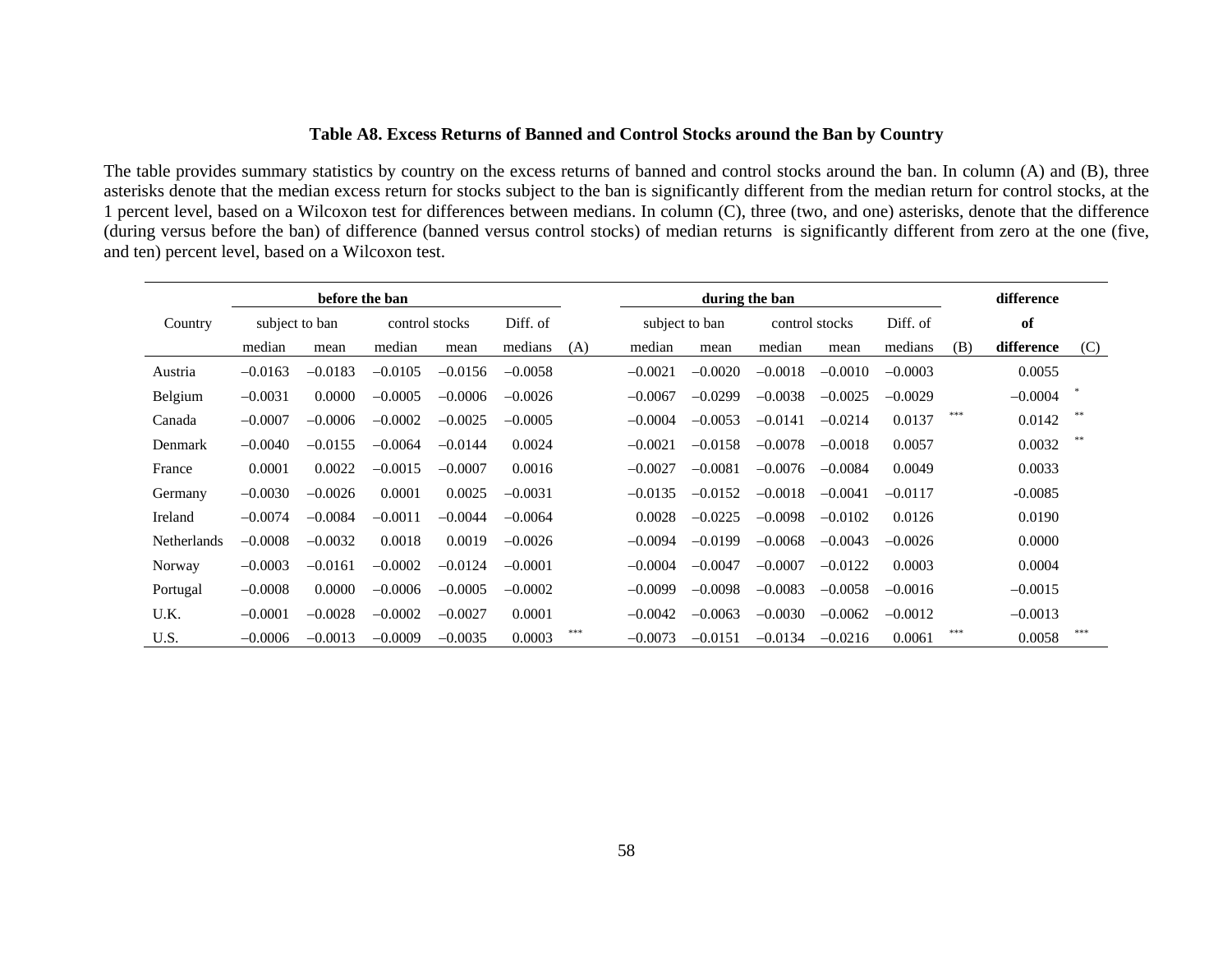#### **Table A9. Stock Returns and Short-Selling Bans Excluding Bad Matches**

The dependent variable is the weekly excess return for each stock, defined as the difference between the raw return and the country equally-weighted market index. We drop all observations in which the raw stock return is zero, to avoid non-trading biases. Naked Ban is a dummy variable that equals 1 if naked short sales are forbidden and covered sales are allowed, and is 0 otherwise. Covered Ban is a dummy variable that equals 1 if even covered short sales are forbidden, and is 0 otherwise. Disclosure is a dummy variable that equals 1 if the seller has to disclose his position and 0 otherwise*.*

The specifications in columns 1, 2, and 3 are estimated only on data for the U.S. and those in columns 4, 5 and 6 are estimated with data for all the other countries with partial bans. Columns 2, 3, 5 and 6 represent sub-samples excluding pairs where the distance of the matching variables was large (the largest 1% or 25% for each country). All estimates are based on matched stocks using the event study methodology described in the text. All regressions are estimated by OLS with robust standard errors, include fixed effects at the matched stock-level and weekly time effects. The numbers reported in parenthesis below the coefficient estimates are *t*-statistics. The coefficient estimates marked with three (two) asterisks are significantly different from zero at the 1 (5) percent level.

|                                 | (1)           | (2)                               | (3)                                | (4)                                                | (5)                                                | (6)                                                |  |
|---------------------------------|---------------|-----------------------------------|------------------------------------|----------------------------------------------------|----------------------------------------------------|----------------------------------------------------|--|
|                                 | All<br>Sample | Exclude<br>1%<br>worse<br>matches | Exclude<br>25%<br>worse<br>matches | All<br>Sample                                      | Exclude<br>1% worse<br>matches                     | Exclude<br>25%<br>worse<br>matches                 |  |
| Constant                        | $0.0022***$   | $0.0022***$                       | $0.0028***$                        | $-0.0008***$                                       | $-0.0007$                                          | $-0.0007$                                          |  |
|                                 | (10.78)       | (10.79)                           | (12.95)                            | $(-1.77)$                                          | $(-0.93)$                                          | $(-0.83)$                                          |  |
| Naked Ban                       |               |                                   |                                    | $-0.0081$                                          | $-0.0079***$                                       | $-0.0080$ ***                                      |  |
|                                 |               |                                   |                                    | $(-3.13)$                                          | $(-2.86)$                                          | $(-2.37)$                                          |  |
| Covered                         | 0.0041        | ***<br>0.0041                     | 0.0030                             | $-0.0025$                                          | $-0.0026$                                          | $-0.0012$                                          |  |
| Ban                             | (3.77)        | (3.78)                            | (2.67)                             | $(-0.67)$                                          | $(-0.63)$                                          | $(-0.26)$                                          |  |
| Disclosure                      |               |                                   |                                    | $-0.0006$                                          | $-0.0013$                                          | $-0.0006$                                          |  |
|                                 |               |                                   |                                    | $(-0.17)$                                          | $(-0.37)$                                          | $(-0.15)$                                          |  |
| Stock-Level<br>Fixed<br>Effects | Yes           | Yes                               | Yes                                | Yes                                                | Yes                                                | Yes                                                |  |
| Weekly<br>Fixed<br>Effects      | Yes           | Yes                               | Yes                                | Yes                                                | Yes                                                | Yes                                                |  |
| Countries in<br>the sample      | U.S.          | U.S.                              | U.S.                               | Countries<br>with<br>partial ban<br>except<br>U.S. | Countries<br>with<br>partial ban<br>except<br>U.S. | Countries<br>with<br>partial ban<br>except<br>U.S. |  |
| Number of<br>observations       | 43,973        | 43,516                            | 32,869                             | 7,695                                              | 6,974                                              | 5,735                                              |  |
| Number of<br>matched<br>pairs   | 677           | 670                               | 506                                | 120                                                | 109                                                | 90                                                 |  |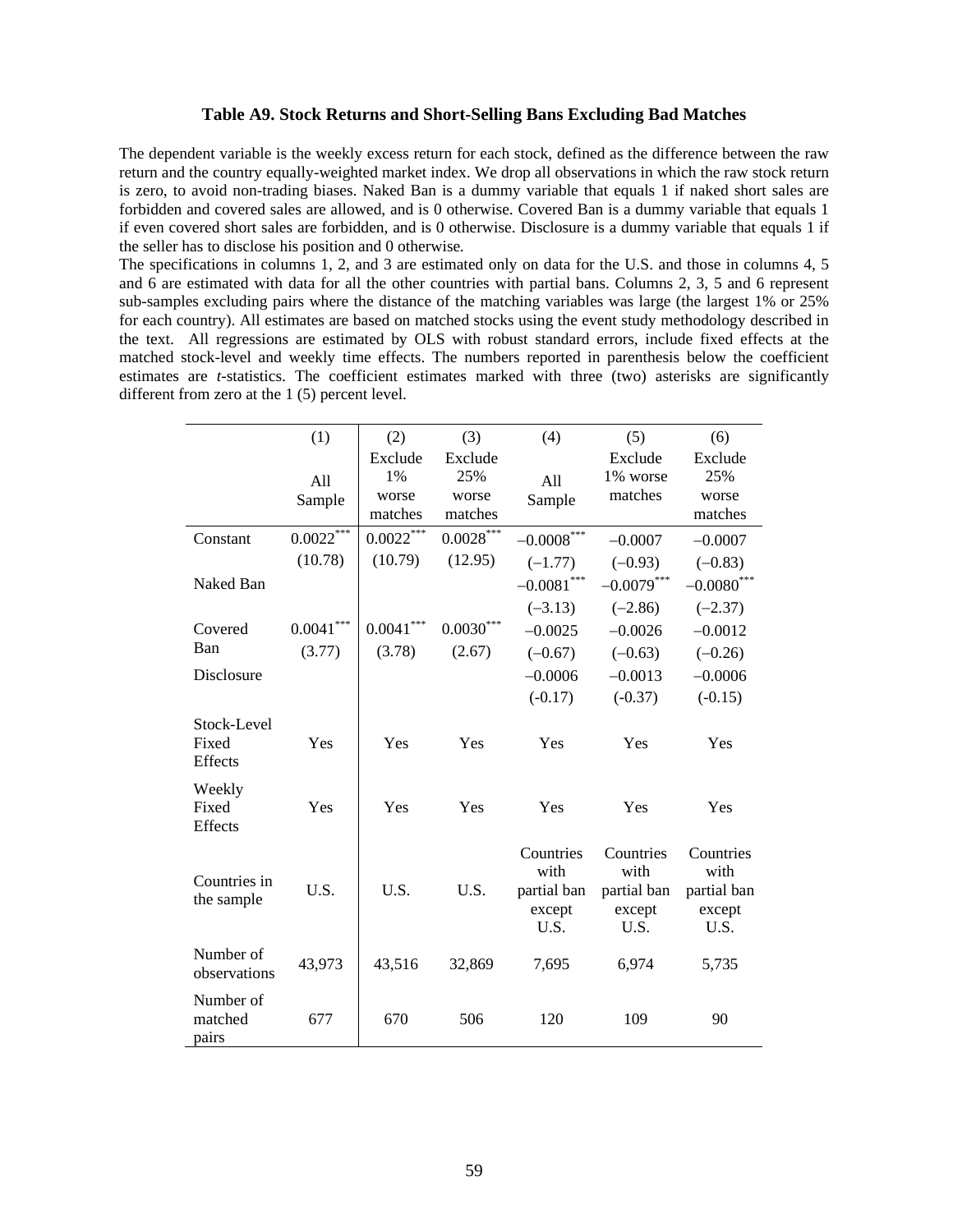## **Table A10. Stock Returns and Short-Selling Bans Applying to Financial Stocks Only: 2SLS Estimates**

The dependent variable is the excess return for each stock, defined as the difference between the raw return and the country equally-weighted market index. The Ban dummy variable equals 1 if either naked or covered short sales are forbidden, and is 0 otherwise. The regression is estimated with 2SLS for the 13 countries that banned short sales only for financial stocks: Belgium, Canada, Germany, Denmark, France, Netherlands, Ireland, Norway, Austria, Portugal, U.K. and U.S. The Ban dummy variable is instrumented with the lagged monthly values of the average credit default swap on financials and of the Financial Stress Indicator. The specification includes stock-level fixed effects and day fixed effects: for computational reasons the estimation is implemented by replacing dependent and independent variables by their deviations from the respective stock-level average and including daily fixed effects in the regression. The number reported in parenthesis below the coefficient estimates is its *t*-statistics, obtained with robust standard errors. The coefficient estimates marked with three asterisks are significantly different from zero at the 1 percent level, using the relevant critical values (e.g., critical values for the Cragg-Donald F-statistic are from Stock and Yogo, 2005).

| Dependent Variable: excess stock return  |            |
|------------------------------------------|------------|
| <b>Ban Instrumented Variable</b>         | 0.0015     |
|                                          | (0.12)     |
| Day Fixed Effects                        | Yes        |
| <b>Stock-Level Fixed Effects</b>         | Yes        |
| First-stage Kleibergen-Paap F-test       | 2272.17*** |
| First-stage Kleibergen-Paap LM statistic | 2269.25*** |
| First-stage Cragg-Donald Wald F-test     | 1136.09*** |
| Hansen J statistic (robust Sargan test)  | 4.03       |
| $Chi-sq(1)$ P-val                        | 0.05       |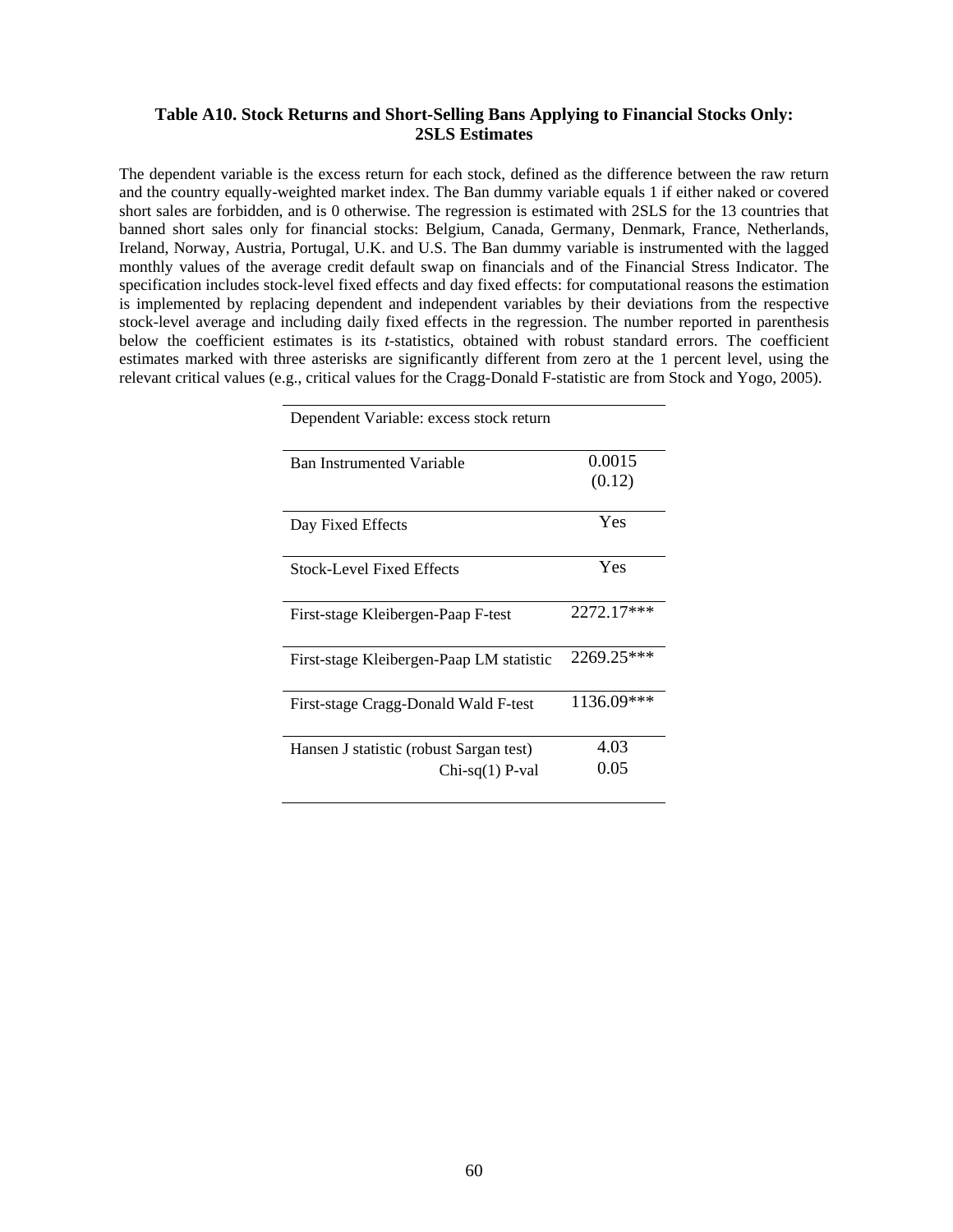## **Table A11. Excess Returns of Banned and Control Stocks around the Ban Lift by Country**

The table provides summary statistics by country on the excess returns of banned and control stocks around the lift of the ban. In column (A) and (B), three (one) asterisks denote that the median excess return for stocks subject to the ban is significantly different from the median return for control stocks, at the one (ten) percent level, based on a Wilcoxon test for differences between medians. In column (C), three asterisks, denote that the difference (during versus after the ban) of difference (banned versus control stocks) of median returns is significantly different from zero at the one percent level, based on a Wilcoxon test.

| after the ban      |                |           |           |                |           |     | during the ban |           |                |           |           |     | difference |     |
|--------------------|----------------|-----------|-----------|----------------|-----------|-----|----------------|-----------|----------------|-----------|-----------|-----|------------|-----|
| Country            | subject to ban |           |           | control stocks | Diff. of  |     | subject to ban |           | control stocks |           | Diff. of  |     | of         |     |
|                    | median         | mean      | median    | mean           | medians   | (A) | median         | mean      | median         | mean      | medians   | (B) | difference | (C) |
| Canada             | $-0.0031$      | $-0.0022$ | 0.0001    | 0.0014         | $-0.0032$ |     | $-0.0004$      | $-0.0047$ | $-0.0100$      | $-0.0199$ | 0.0096    | *** | 0.0128     | *** |
| <b>Netherlands</b> | $-0.0014$      | $-0.0044$ | $-0.0008$ | $-0.0009$      | $-0.0006$ |     | 0.0001         | 0.0073    | 0.0001         | 0.0029    | 0.0000    |     | 0.0006     |     |
| U.K.               | $-0.0001$      | $-0.0044$ | $-0.0001$ | $-0.0049$      | 0.0000    |     | 0.0001         | $-0.0018$ | 0.0002         | 0.0006    | $-0.0001$ |     | $-0.0001$  |     |
| U.S.               | $-0.0010$      | $-0.0060$ | $-0.0034$ | $-0.0069$      | 0.0024    |     | $-0.0073$      | $-0.0142$ | $-0.0100$      | $-0.0201$ | 0.0027    | *** | 0.0003     | *** |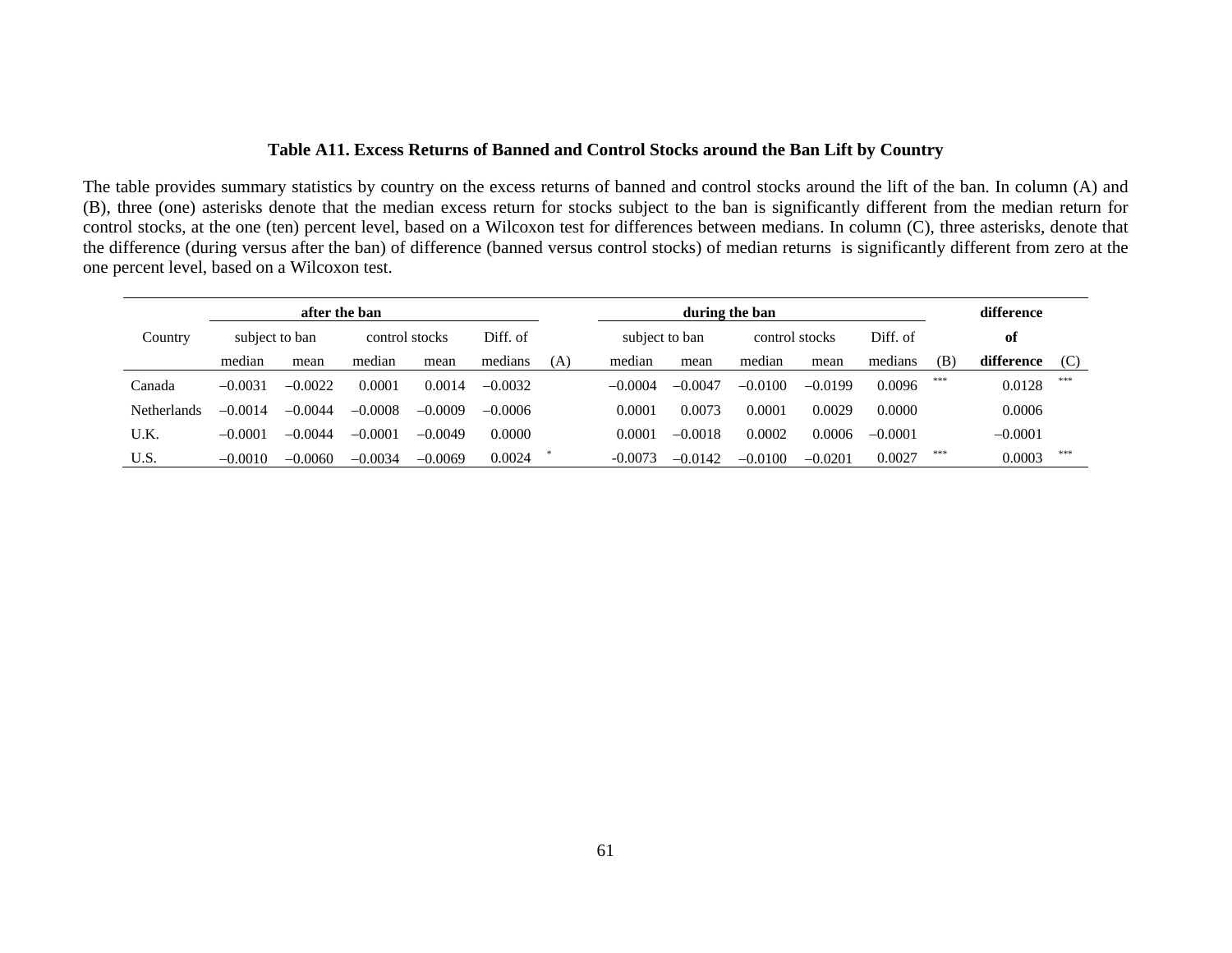## **Table A12. Stock Returns and Short-Selling Ban Lifts**

The dependent variable is the daily excess return for each stock, defined as the difference between the raw return and the country equally-weighted market index. We drop all observations in which the raw stock return is zero, to avoid non-trading biases. Covered Ban Lift is a dummy variable that equals 1 after bans of covered short sales are lifted, and is 0 otherwise. The specification in column 1 is estimated with data for the U.S. only and that in column 2 is estimated with data for all the other countries with partial ban lifts (i.e., Canada, Netherlands, and United Kingdom). All estimates are based on matched stocks using the event study methodology described in the text, spanning a 50-days window before and after the ban lift. Both regressions are estimated by OLS with robust standard errors clustered at the stock level, and include fixed effects for matched stock pairs and day time effects. The numbers reported in parenthesis below the coefficient estimates are *t*-statistics. The coefficient estimates marked with three asterisks are significantly different from zero at the 1 percent level.

|                                     | (1)          | (2)                                                  |
|-------------------------------------|--------------|------------------------------------------------------|
| Constant                            | 0.0002       | 0.0001                                               |
|                                     | (0.25)       | (0.37)                                               |
| Covered Ban                         | $-0.0159***$ | $-0.0058$                                            |
| Lift                                | $(-2.89)$    | $(-0.44)$                                            |
| Stock-Level<br><b>Fixed Effects</b> | Yes          | Yes                                                  |
| Daily Fixed<br><b>Effects</b>       | Yes          | Yes                                                  |
| Countries in<br>the sample          | U.S.         | Countries<br>with partial<br>ban lift<br>except U.S. |
| Methodology                         | Event study  | Event<br>study                                       |
| Number of<br>observations           | 31,744       | 2,622                                                |
| Number of<br>stocks                 | 677          | 43                                                   |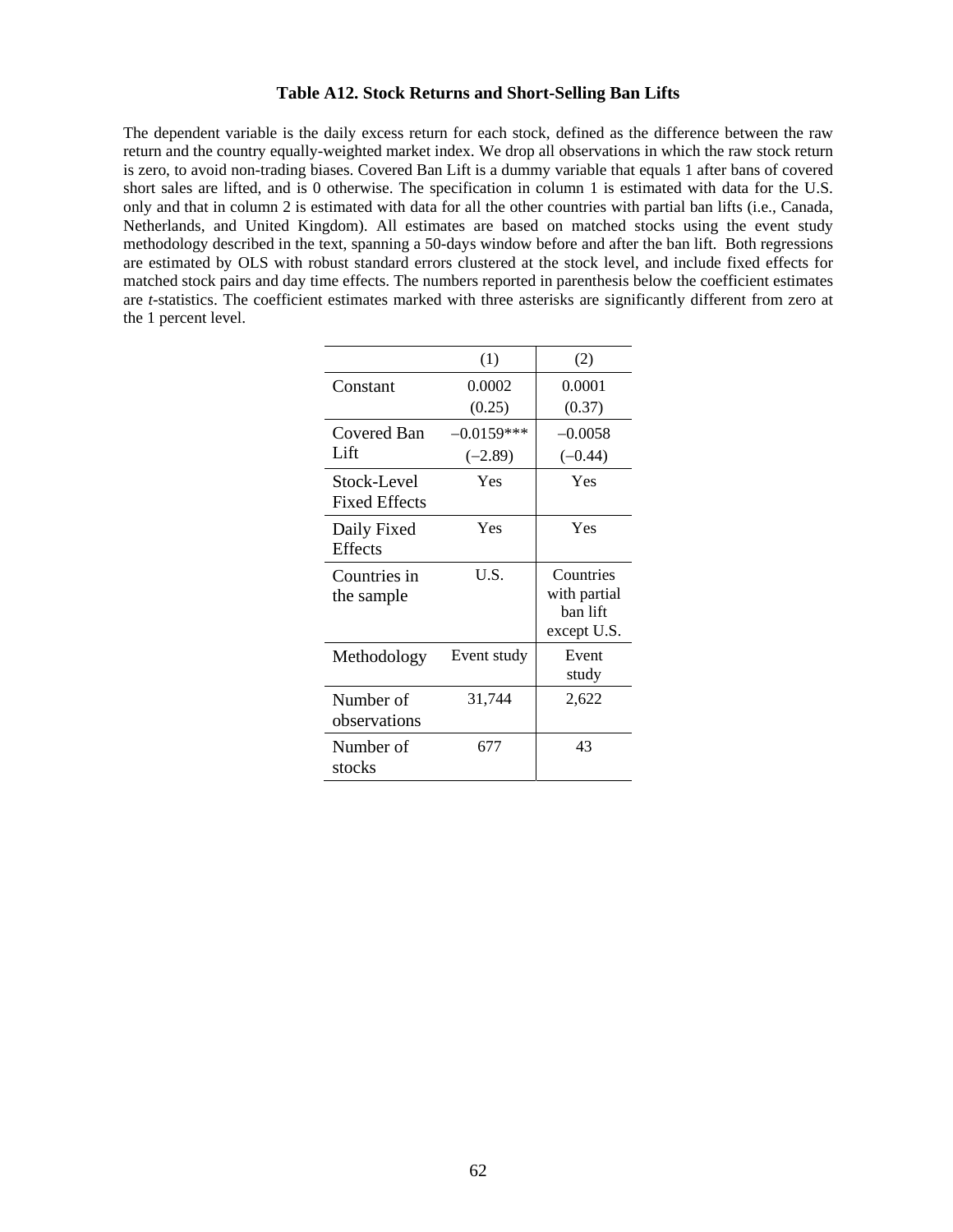

**Figure A1. Average Bid-Ask Spread over Bid-Ask Spread 100 Days before Ban in Australia, Italy, Japan, South Korea and Spain** 

(date 0: start of ban; thin line: daily values, bold line: 5-day moving average)



**Figure A2. Ratio between Average Bid-Ask Spread for Stocks With and Without Ban in Canada and the U.S.** 

(vertical lines: start and end of ban; thin line: daily values, bold line: 5-day moving average)